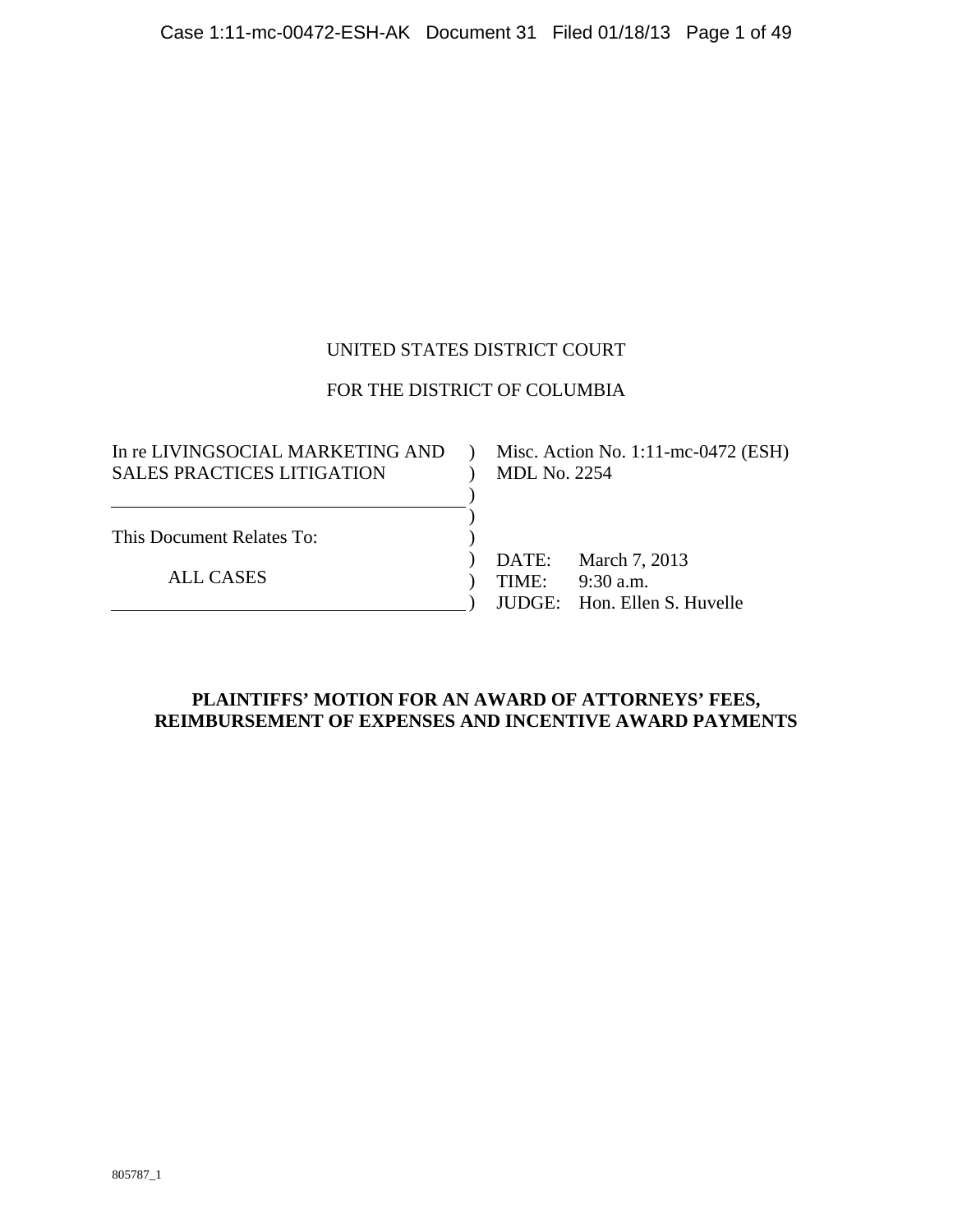#### Case 1:11-mc-00472-ESH-AK Document 31 Filed 01/18/13 Page 2 of 49

Pursuant to the Court's Preliminarily Approval and Provisional Class Certification Order, entered October 25, 2012, Plaintiffs Melissa Forshey, Mandy Miller, Kimberly Pullman Sarah Gosling, Dawn Abbott, Barrie Arliss, Cara Lauer and Amy Schultz (collectively, "Plaintiffs" or "Named Plaintiffs"), on behalf of themselves and on behalf of each of the Settlement Class Members, hereby move, pursuant to Rules  $23(h)$  and  $54(d)(2)$  of the Federal Rules of Civil Procedure and in accordance with the applicable case law, for an order: (1) awarding attorneys' fees and expenses to Plaintiffs in the amount of \$3,000,000; and (2) awarding incentive awards to the Named Plaintiffs who were deposed in the amount of \$2,500 each and \$500 each for those that were not deposed, for a total of \$10,000.

This motion is based upon the parties' Joint Motion for Preliminary Approval of Settlement and the exhibits attached thereto; Plaintiffs' Memorandum of Law in Support of Motion for an Award of Attorneys' Fees, Reimbursement of Expenses and Incentive Award Payments; the Declarations of Charles J. LaDuca and Thomas R. Merrick in Support of Plaintiffs' Motion for an Award of Attorneys' Fees, Reimbursement of Expenses and Incentive Award Payments and the exhibits attached thereto; the Declarations of Plaintiffs' Counsel<sup>1</sup> in Support thereof and the exhibits attached thereto, which are filed concurrently herewith; the Expert Report of Alexander J. Hoinsky, MBA, CPA, which is filed concurrently herewith; the Joint Motion for Final Approval of Settlement, and submissions in support thereof, which the parties intend to file on January 18, 2013; the papers, records and pleadings of the action; and such other written or oral argument as may be presented or required by the Court.

 $\overline{a}$ 

<sup>1</sup> The following firms submitted declarations: Audet & Partners, LLP; Bolen Robinson & Ellis, LLP; Bonnett Fairbourn Friedman & Balint, P.C.; Carlson Legal; Carney Gillespie Isitt PLLP; Cuneo Gilbert & LaDuca, LLP; Halunen & Associates; Levin Fishbein Sedran & Berman; Myles A. Schneider & Associates, LTD; Robbins Geller Rudman & Dowd LLP; Van Eyk & Moore, PLLC; and Wites & Kapetan, P.A. (collectively "Plaintiffs' Counsel").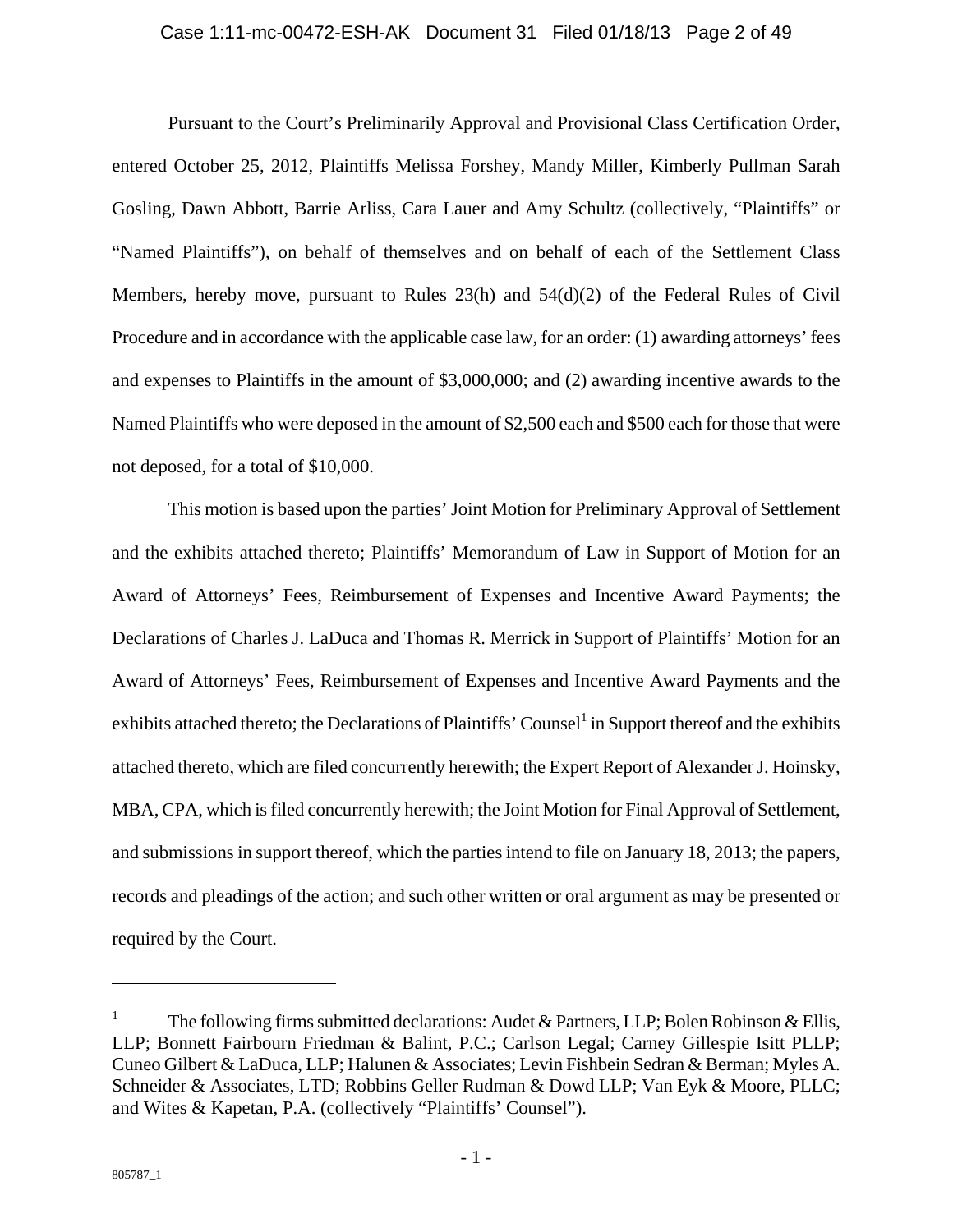This motion is made on the grounds that, *inter alia*: (1) the requested fees and expenses are reasonable and fair and were necessarily incurred to achieve the excellent results on behalf of the Settlement Class; (2) the requested fees and expenses are the product of lengthy arms' length negotiations between the parties and mediation before the Honorable Edward A. Infante (Ret.) of JAMS; (3) the Settlement obtained by Class Counsel confers substantial and valuable economic benefits to Class Members in the form of cash refunds, *cy pres* relief, and injunctive relief; and (4) a service award of \$2,500 for each Class Representative that was deposed and \$500 for each that was not deposed is reasonable and fair for the time and effort they expended in pursuing this Action.

DATED: January 18, 2013 CUNEO GILBERT & LADUCA, LLP CHARLES J. LADUCA (DC Bar 476134) WILLIAM H. ANDERSON (DC Bar 502380)

> s/ Charles J. LaDuca CHARLES J. LADUCA

507 C Street, NE Washington, DC 20002 Telephone: 202/789-3960 202/789-1813 (fax)

DATED: January 18, 2013 ROBBINS GELLER RUDMAN & DOWD LLP JOHN J. STOIA, JR. (*pro hac vice*) RACHEL L. JENSEN THOMAS R. MERRICK PHONG L. TRAN

> s/ John J. Stoia, Jr. JOHN J. STOIA, JR.

655 West Broadway, Suite 1900 San Diego, CA 92101 Telephone: 619/231-1058 619/231-7423 (fax)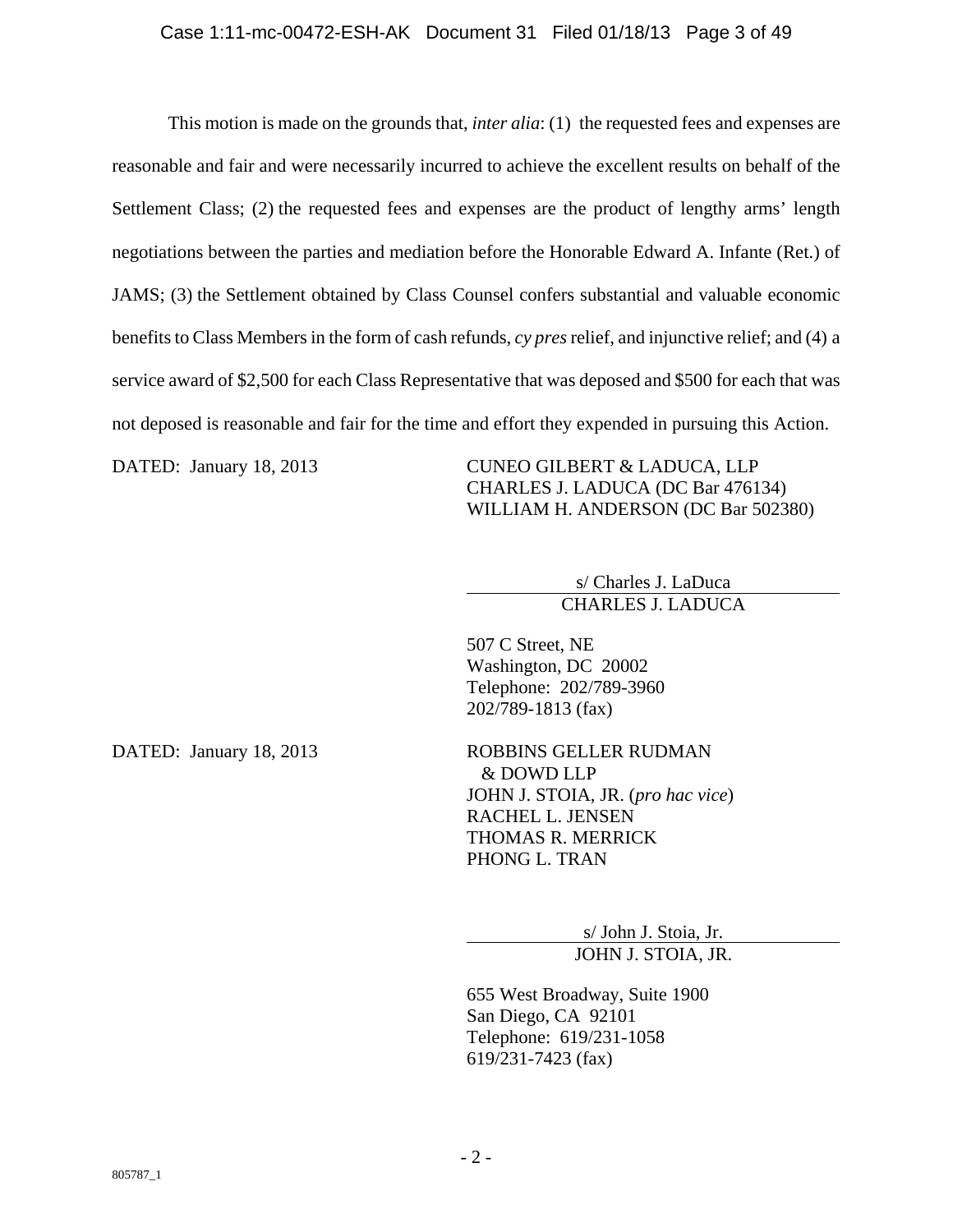WITES & KAPETAN PA MARC A. WITES JONATHAN STEPHEN BURNS 4400 N Federal Highway Lighthouse Point, FL 33064 Telephone: 954/570-8183 954/354-0205 (fax)

CARNEY GILLESPIE ISITT PLLP CHRISTOPHER ROBERT CARNEY 100 W. Harrison Street, Suite N440 Seattle, WA 98119 Telephone: 206/445-0220

MYLES A. SCHNEIDER & ASSOCIATES, LTD. MYLES A. SCHNEIDER 710 Dodge Avenue, NW, Suite A Elk River, MN 55330 Telephone: 763/315-1100 877/294-4254 (fax)

BONNETT FAIRBOURN FRIEDMAN & BALINT ANDREW S. FRIEDMAN ELAINE A. RYAN PATRICIA N. SYVERSON 2325 E. Camelback Road, Suite 300 Phoenix, AZ 85016 Telephone: 602/274-1100 602-798-5825 (fax)

AUDET & PARTNERS, LLP MICHAEL A. McSHANE 221 Main Street, Suite 1460 San Francisco, CA 94105 Telephone: 415/568-2555 415/576-1776 (fax)

HALUNEN & ASSOCIATES CLAYTON D. HALUNEN 1650 IDS Center 80 South Eighth Street Minneapolis, MN 55402 Telephone: 612/605-4098 612/605-4099 (fax)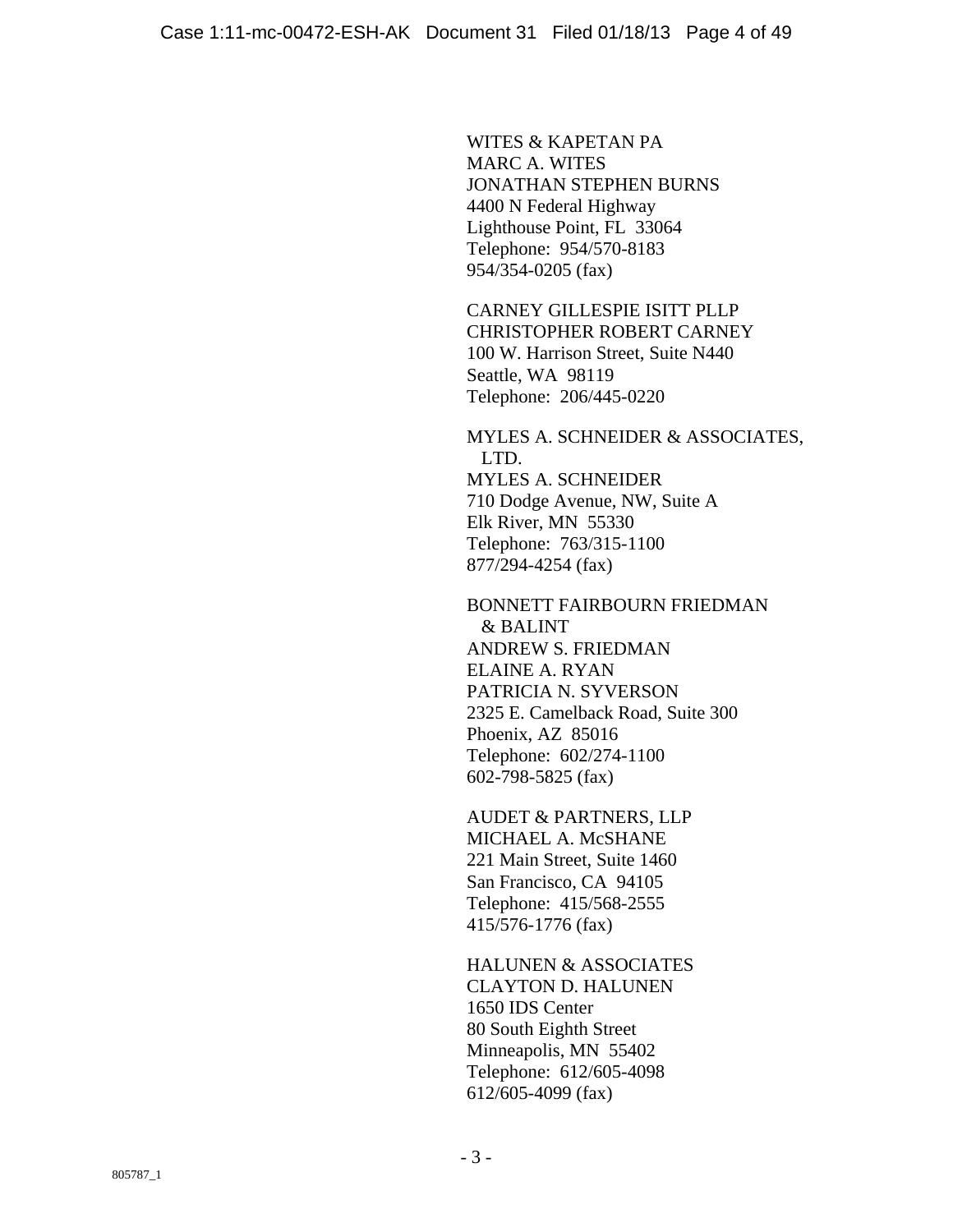BOLEN ROBINSON & ELLIS, LLP CHRISTOPHER M. ELLIS 202 S. Franklin, 2nd Floor Decatur, IL 62523 Telephone: 217/429-4296 217/329-0034 (fax)

LEVIN, FISHBEIN, SEDRAN & BERMAN CHARLES E. SCHAFFER 510 Walnut Street, Suite 500 Philadelphia, PA 19106-3697 Telephone: 215/592-1500 215/592-4663 (fax)

VAN EYK & MOORE, PLLC SHAUN VAN EYK 100 W. Harrison Street, Suite N440 Seattle, WA 98119 Telephone: 206/445-0223 206/452-0722 (fax)

CARLSON LEGAL JAY S. CARLSON 100 W. Harrison Street, Suite N440 Seattle, WA 98119 Telephone: 206/445-0214 206/260-2486 (fax)

Attorneys for Plaintiffs

### **ECF CERTIFICATION**

The filing attorney attests that he has obtained concurrence regarding the filing of this document from the signatories to this document.

Dated: January 18, 2013 By: s/ John J. Stoia, Jr. JOHN J. STOIA, JR.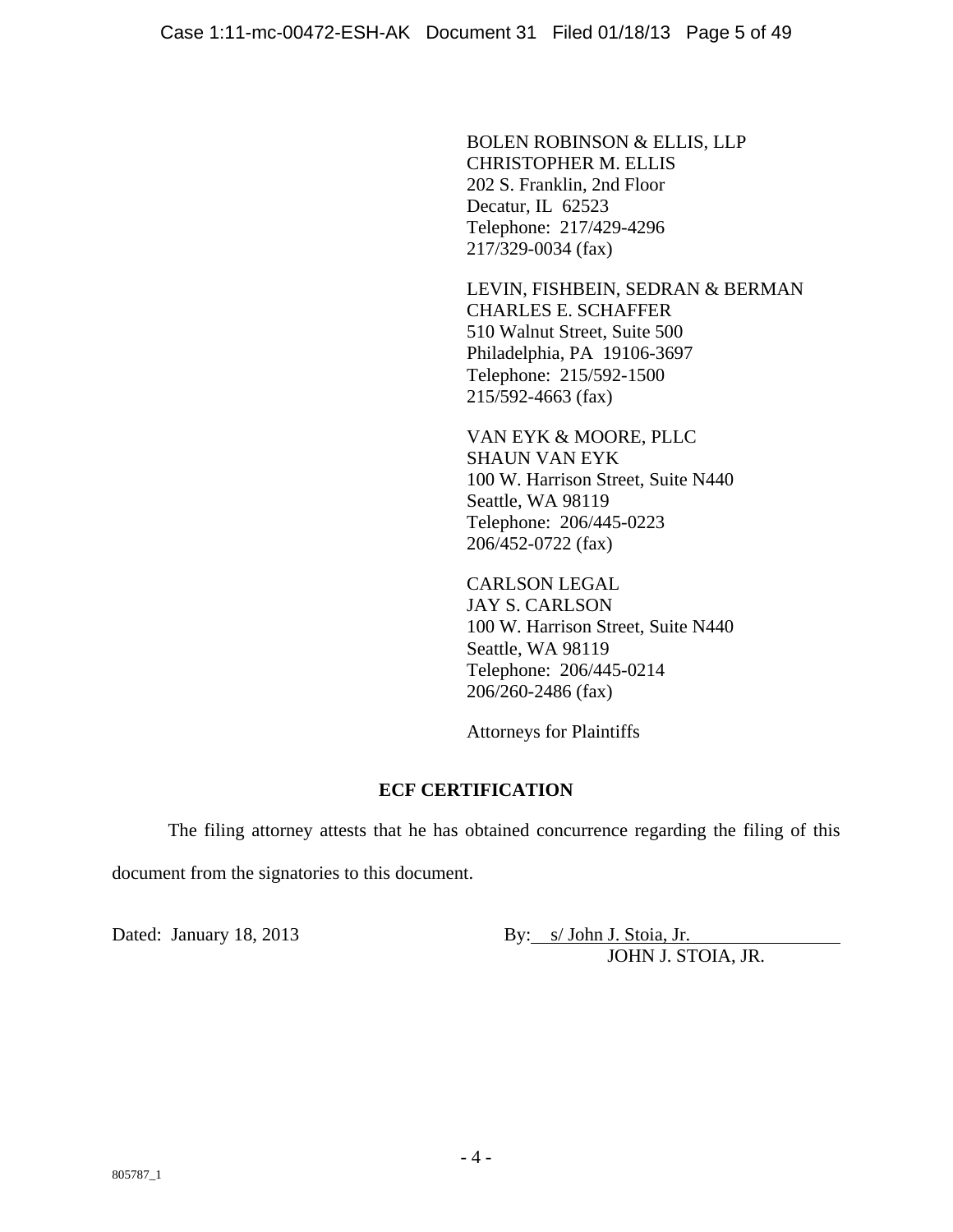### UNITED STATES DISTRICT COURT

### FOR THE DISTRICT OF COLUMBIA

| In re LIVINGSOCIAL MARKETING AND  |                     | Misc. Action No. 1:11-mc-0472 (ESH) |
|-----------------------------------|---------------------|-------------------------------------|
| <b>SALES PRACTICES LITIGATION</b> | <b>MDL No. 2254</b> |                                     |
|                                   |                     |                                     |
|                                   |                     |                                     |
| This Document Relates To:         |                     |                                     |
|                                   |                     | DATE: March 7, 2013                 |
| <b>ALL CASES</b>                  | TIME:               | $9:30$ a.m.                         |
|                                   |                     | JUDGE: Hon. Ellen S. Huvelle        |

### **PLAINTIFFS' MEMORANDUM OF LAW IN SUPPORT OF MOTION FOR AN AWARD OF ATTORNEYS' FEES, REIMBURSEMENT OF EXPENSES AND INCENTIVE AWARD PAYMENTS**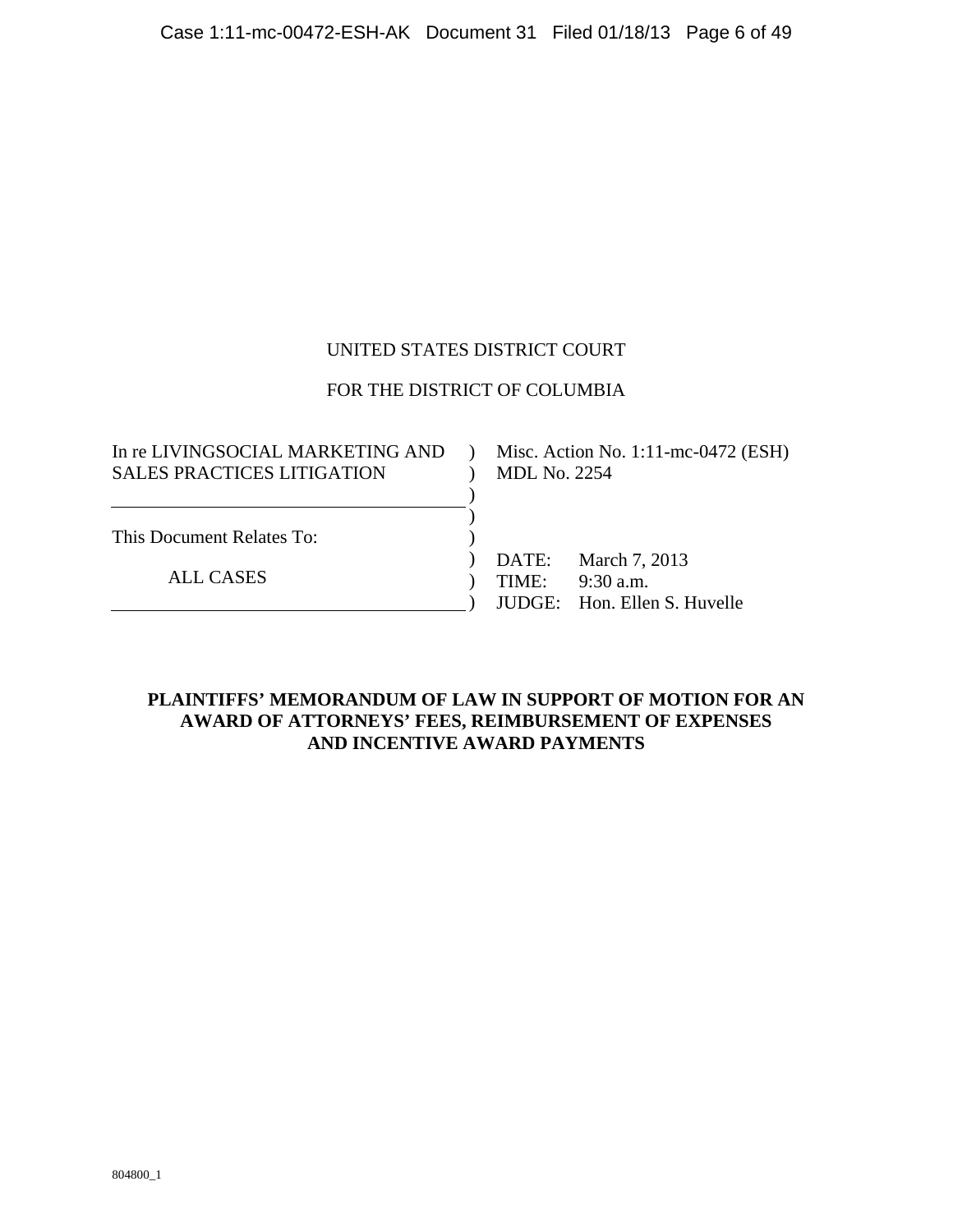# **TABLE OF CONTENTS**

|      |           |    |                                                                                                                                    | Page |
|------|-----------|----|------------------------------------------------------------------------------------------------------------------------------------|------|
| I.   |           |    |                                                                                                                                    |      |
| П.   |           |    |                                                                                                                                    |      |
| III. |           |    | PLAINTIFFS' REQUESTED AWARD FOR ATTORNEYS' FEES AND<br>EXPENSES IS REASONABLE AND SUPPORTED BY CIRCUIT                             |      |
|      | A.        |    | The Requested Fee Award Is Reasonable under the "Constructive                                                                      |      |
|      |           | 1. | The Court May Consider the Value of the Injunctive Relief in                                                                       |      |
|      |           | 2. | Plaintiffs' Requested Award Is Reasonable in Light of the                                                                          |      |
|      |           | 3. | The Size of the Fund and Number of Persons Benefitted Justify the                                                                  |      |
|      |           | 4. | The Class Was Represented by Skilled Attorneys Who Efficiently<br>Litigated the Case and Achieved an Impressive Early Resolution20 |      |
|      |           | 5. | This Complexity and Duration of This Litigation Support the                                                                        |      |
|      |           | 6. |                                                                                                                                    |      |
|      |           | 7. | Class Counsel Devoted Substantial Time and Resources to This                                                                       |      |
|      |           | 8. | The Fee and Expense Award Sought Here Is Consistent With                                                                           | .25  |
|      | <b>B.</b> |    | Plaintiffs' Fee and Expense Request Is Also Fair and Reasonable Under                                                              |      |
|      |           | 1. | Plaintiffs' Counsel Devoted a Reasonable Number of Hours to                                                                        |      |
|      |           | 2. |                                                                                                                                    |      |
|      |           | 3. | Plaintiffs' Counsel Invested a Significant Amount of Time and                                                                      |      |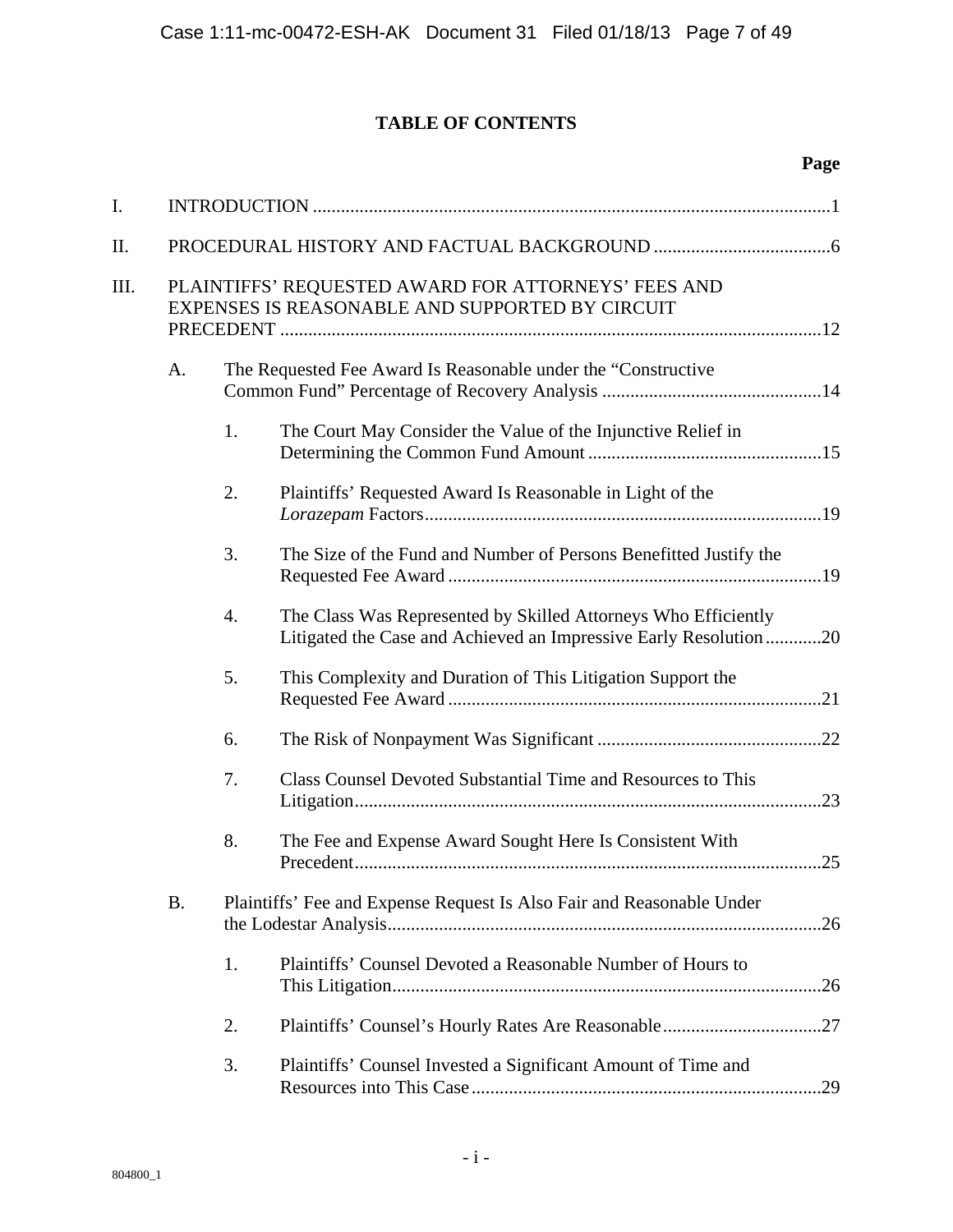# **Page**

|     | Plaintiffs' Fee Request Is Reasonable in Light of the Contingent<br>4.<br>Nature of the Fee and Class Counsel's Ongoing Work 30 |  |
|-----|---------------------------------------------------------------------------------------------------------------------------------|--|
| IV. | PLAINTIFFS' EXPENSES ARE REASONABLE AND NECESSARILY<br>INCURRED TO ACHIEVE THE BENEFIT OBTAINED ON BEHALF OF THE                |  |
| V.  | THE COURT SHOULD APPROVE THE INCENTIVE AWARDS OF \$2,500<br>FOR EACH NAMED PLAINTIFF WHO WAS DEPOSED AND \$500 FOR              |  |
| VL. |                                                                                                                                 |  |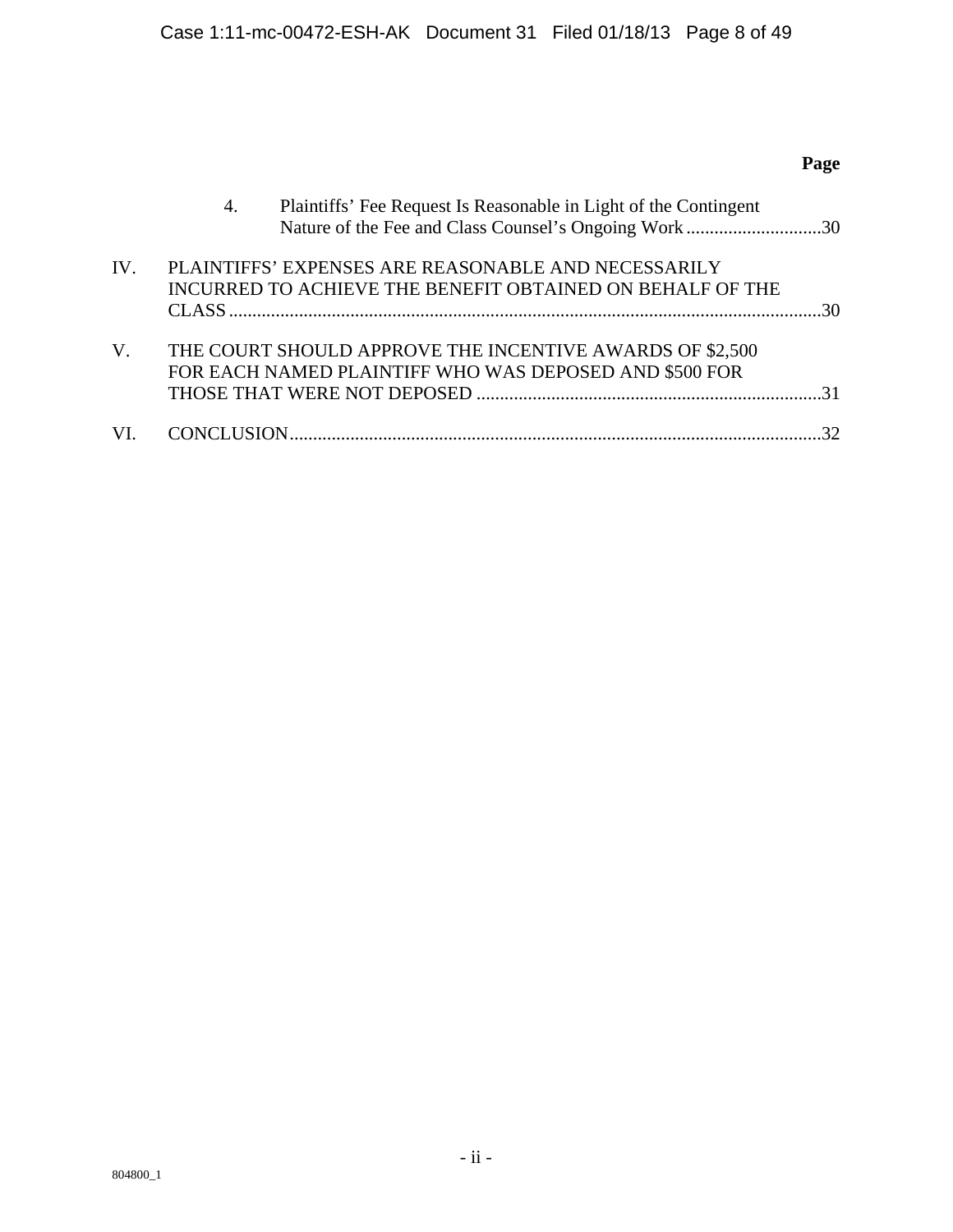# **TABLE OF AUTHORITIES**

### **Page**

### **CASES**

| Boeing Co. v. Van Gemert,                                    |  |
|--------------------------------------------------------------|--|
| Brayton v. Office of the U.S. Trade Representative,          |  |
| Cobell v. Salazar,                                           |  |
| Cohen v. Warner Chilcott Pub. Ltd., Co.,                     |  |
| Copeland v. Marshall,                                        |  |
| Covington v. District of Columbia,                           |  |
| DeHoyos v. Allstate Corp.,                                   |  |
| 256 F.R.D. 239 (D.D.C. 2009)                                 |  |
| First State Orthopaedics v. Concentra, Inc.,                 |  |
| Fresh Kist Produce, L.L.C. v. Choi Corp,                     |  |
| Hensley v. Eckerhart,                                        |  |
| In re Baan Co. Sec. Litig.,                                  |  |
| In re CertainTeed Corp. Roofing Shingle Prods. Liab. Litig., |  |
| In re Enron Corp. Sec., Derivative & ERISA Litig.,           |  |
| In re Kitec Plumbing Sys. Prods. Liab. Litig.,               |  |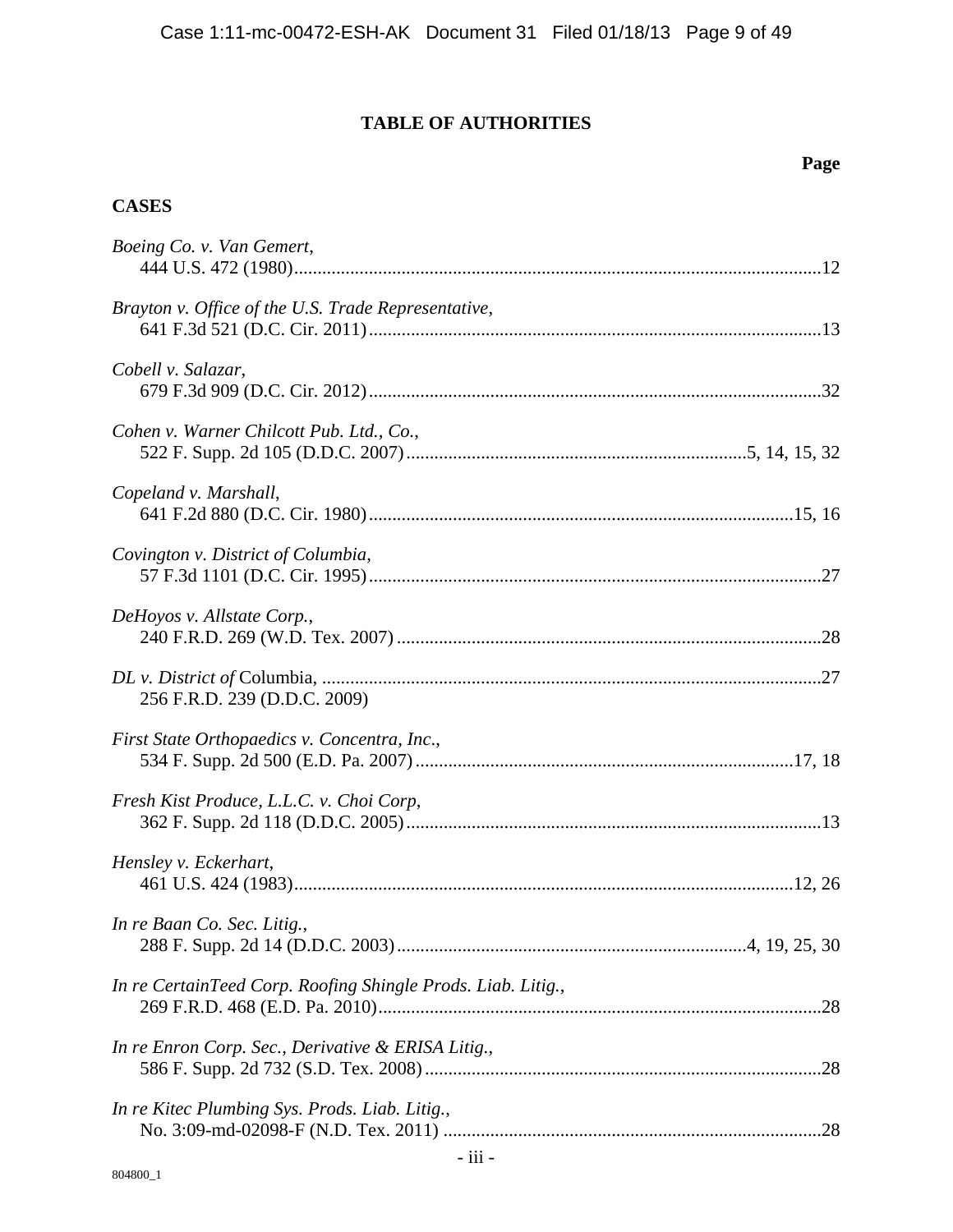**Page** 

| In re Lorazepam & Clorazepate Antitrust Litig.,                                                   |
|---------------------------------------------------------------------------------------------------|
| In re Lorazepam & Clorazepate Antitrust Litig.,<br>No. MDL 1290(TFH), 2003 U.S. Dist. LEXIS 12344 |
| In re MetLife Demutualization Litig.,                                                             |
| In re Shering-Plough/Merck Merger Litig.,<br>No. 09-CV-1099 (DMC), 2010 U.S. Dist. LEXIS 29121    |
| In re Telik Sec. Litig.,                                                                          |
| In re Vitamins Antitrust Litig.,<br>No. 99-197 (TFH), 2001 U.S. Dist. LEXIS 25067                 |
| In re: Checking Account Overdraft Litig.,                                                         |
| Johnston v. Comerica Mortg. Corp.,                                                                |
| Kattan by Thomas v. District of Columbia,                                                         |
| MacClarence v. Johnson,                                                                           |
| O'Keefe v. Mercedes-Benz USA, LLC,                                                                |
| Radosti v. Envision EMI, LLC,                                                                     |
| Rooths v. District of Columbia,                                                                   |
| Sheppard v. Consol. Edison Co. of New York, Inc.,<br>No. 94-CV-0403(JG), 2002 WL 2003206          |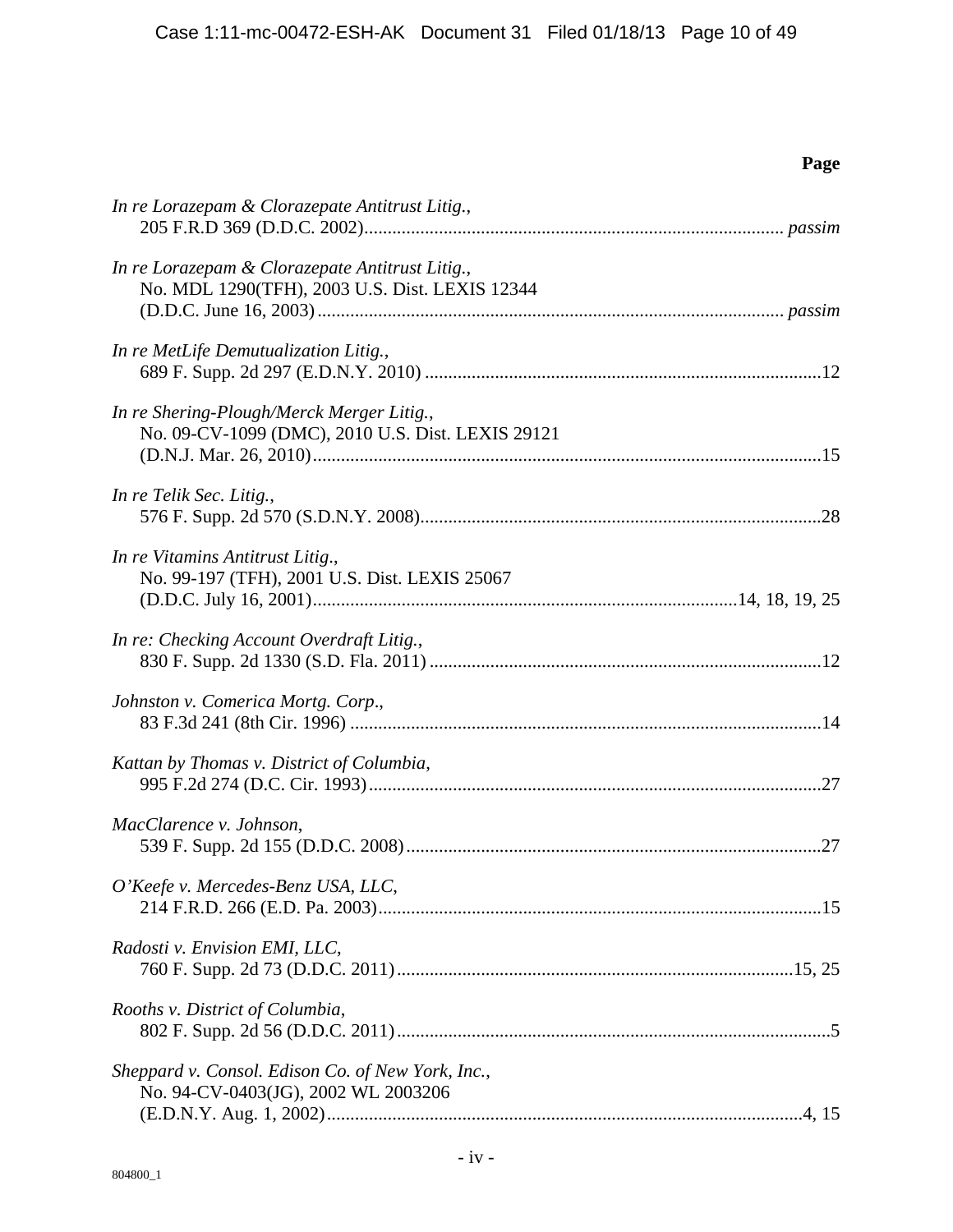| Swedish Hosp. Corp. v. Shalala,<br>Trombley v. Nat'l City Bank,<br>Vista Healthplan, Inc. v. Warner Holdings Co., III, Ltd.,<br>Wells v. Allstate Ins. Co.,<br>Yamanouchi Pharm. Co. v. Danbury Pharm., Inc., |
|---------------------------------------------------------------------------------------------------------------------------------------------------------------------------------------------------------------|
|                                                                                                                                                                                                               |
|                                                                                                                                                                                                               |
|                                                                                                                                                                                                               |
|                                                                                                                                                                                                               |
|                                                                                                                                                                                                               |
| Yurman Designs, Inc. v. PAJ, Inc.,                                                                                                                                                                            |
| STATUTES, RULES AND REGULATIONS                                                                                                                                                                               |
| 15 U.S.C.                                                                                                                                                                                                     |
| 28 U.S.C.                                                                                                                                                                                                     |
| D.C. Code Ann.                                                                                                                                                                                                |
| Federal Rules of Civil Procedure                                                                                                                                                                              |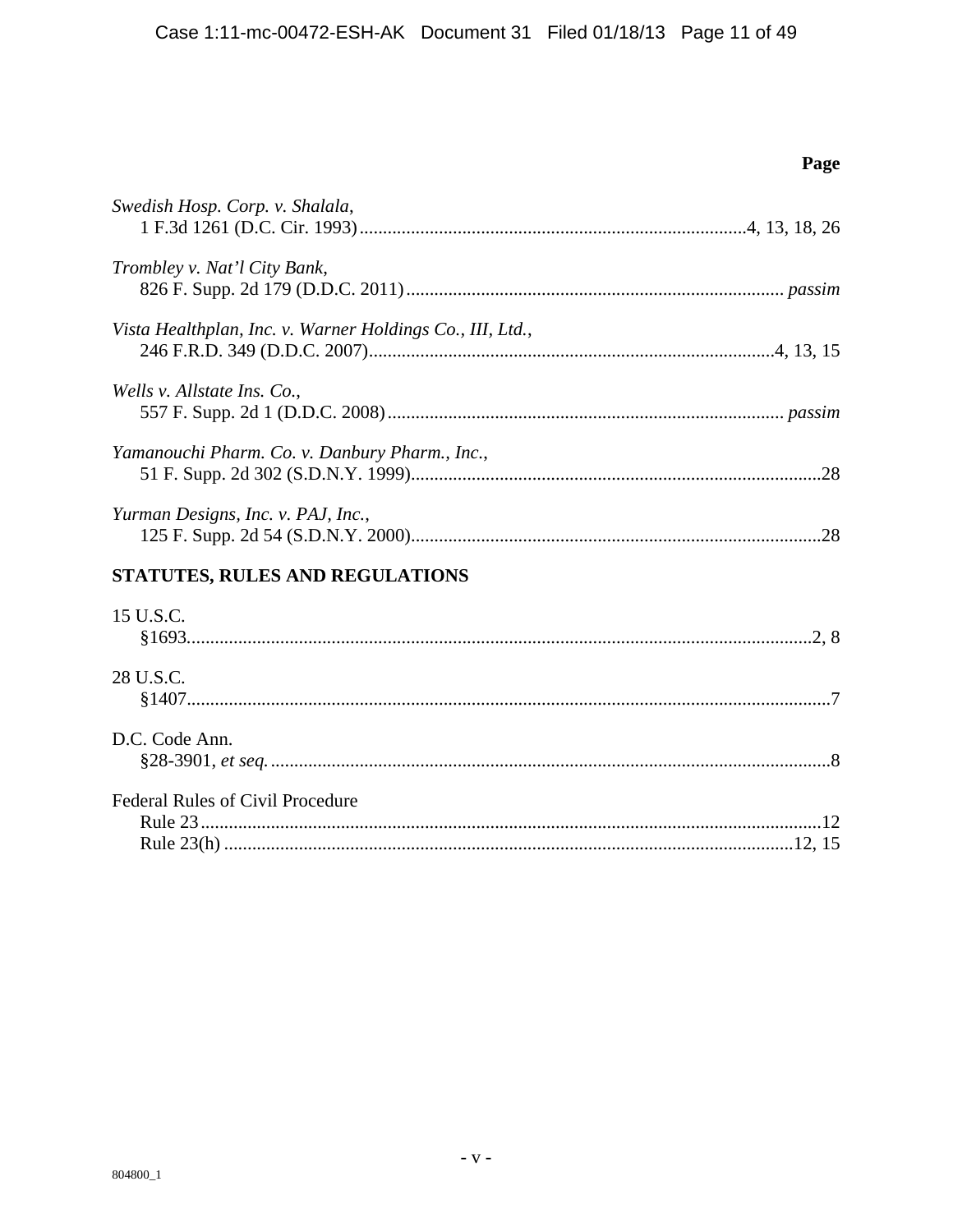#### Case 1:11-mc-00472-ESH-AK Document 31 Filed 01/18/13 Page 12 of 49

Plaintiffs Melissa Forshey ("Forshey"), Mandy Miller ("Miller"), Kimberly Pullman ("Pullman"), Sarah Gosling ("Gosling"), Dawn Abbott ("Abbott"), Barrie Arliss ("Arliss"), Cara Lauer ("Lauer") and Amy Schultz ("Schultz") (collectively, "Plaintiffs" or "Named Plaintiffs"), on behalf of themselves and on behalf of each of the Settlement Class Members,<sup>1</sup> by and through their court-appointed Class Counsel, $2$  respectfully submit this memorandum of law in support of their motion for an award of attorneys' fees, reimbursement of expenses, and incentive awards for their hard work and skill in prosecuting this Action and securing a very favorable settlement for Plaintiffs and the Settlement Class.

### **I. INTRODUCTION**

Despite facing significant legal challenges, Class Counsel have achieved a comprehensive class settlement that resolves this multi-district litigation ("MDL") proceeding encompassing six lawsuits against LivingSocial, Inc. ("LivingSocial" or the "Company"), and Jack's Canoes and Kayaks, LLC, d/b/a Jack's Boathouse ("Jack's Boathouse") (collectively "Defendants"). The Settlement, which was achieved after multiple mediation sessions before the Honorable Edward A. Infante (Ret.) of JAMS, and almost a year of hard-fought negotiations directly between the parties, provides valuable monetary relief and other tangible benefits to consumers all over the country who purchased LivingSocial Deal Vouchers ("Deal Vouchers") with allegedly illegal expiration dates and other restrictions. The Settlement requires LivingSocial to establish a Settlement Fund of \$4,500,000 to provide cash payments to Class Members with expired and unredeemed Deal

 $\overline{a}$ 

<sup>1</sup> Unless otherwise indicated, all capitalized terms shall have the same meaning ascribed to them in the Settlement Agreement and Release ("Settlement" or "Settlement Agreement") submitted to the Court on October 19, 2012 (Dkt. No. 24-1). All "§" or "§§" references are to the Settlement Agreement. All emphasis is added and citations omitted, unless noted otherwise.

<sup>2</sup> On October 25, 2012, this Court appointed the firms of Cuneo Gilbert & LaDuca, LLP ("Cuneo Gilbert") and Robbins Geller Rudman & Dowd LLP ("Robbins Geller"), as Class Counsel.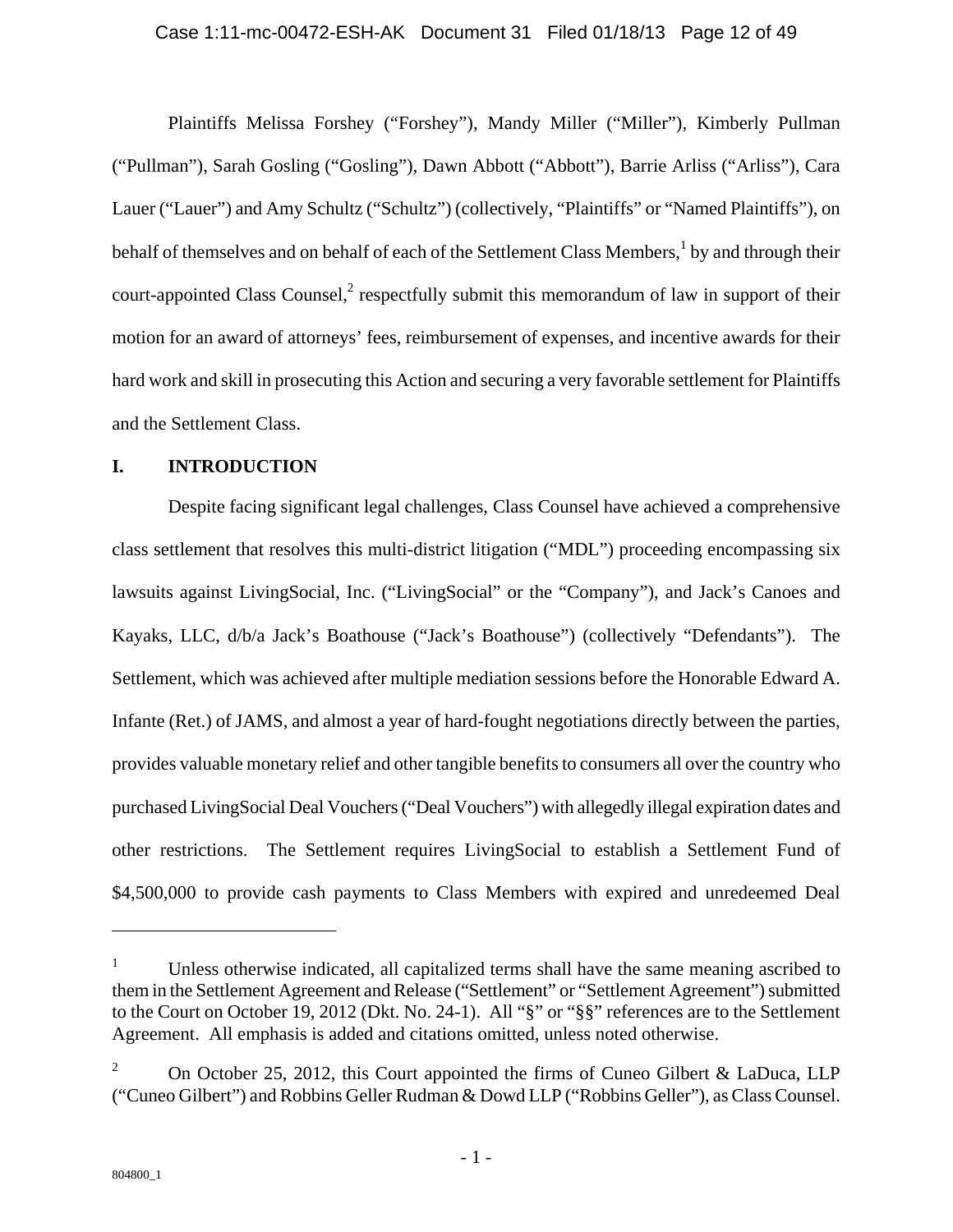#### Case 1:11-mc-00472-ESH-AK Document 31 Filed 01/18/13 Page 13 of 49

Vouchers and to cover certain settlement administration costs. §2.1(a). Qualified Class Members may then obtain cash payments of up to *100%* of the purchase price (also known as "paid value") of any unredeemed and expired Deal Voucher. Class Members therefore may potentially receive *complete* relief for the Deal Vouchers they purchased. Should any money remain in the Settlement Fund after the payment of all valid claims, the remaining money will be divided equally between the National Consumers League and the Consumers Union, two non-profit organizations dedicated to educating and protecting consumers against internet and e-commerce fraud, among other things. §2.3. LivingSocial therefore has agreed under the Settlement to contribute a sum certain, and there is no return of funds to LivingSocial.

In addition to providing direct cash payments to the Class, the Settlement provides substantial injunctive relief that requires LivingSocial to reform its business practices concerning the marketing and sale of Deal Vouchers. §2.2 Due to LivingSocial's use of restrictive expiration terms prior to Settlement, Plaintiffs and Class Members all over the country were harmed and lost money after their Deal Vouchers expired and they were therefore unable to redeem them. Consolidated Amended Class Action Complaint ("Complaint") (Dkt. No. 10), ¶¶7-8. The expiration periods imposed by LivingSocial were much shorter than the five-year minimum period of expiry mandated by the federal Credit Card Accountability Responsibility and Disclosure Act ("CARD Act"), 15 U.S.C. §1693 *et seq. Id.*, ¶5. Had no settlement been achieved, LivingSocial and its Merchant Partners presumably would have continued to use restrictive expiration periods on Deal Vouchers for their own financial advantage, to the ongoing detriment of consumers. This Settlement, however, directly addresses LivingSocial's harmful expiration policies and imposes companywide reforms that bring Deal Vouchers into compliance with the CARD Act and state gift certificate laws. Because of the extremely valuable injunctive relief provided under the Settlement, Class Members and purchasers of Deal Vouchers will be protected in the years to come.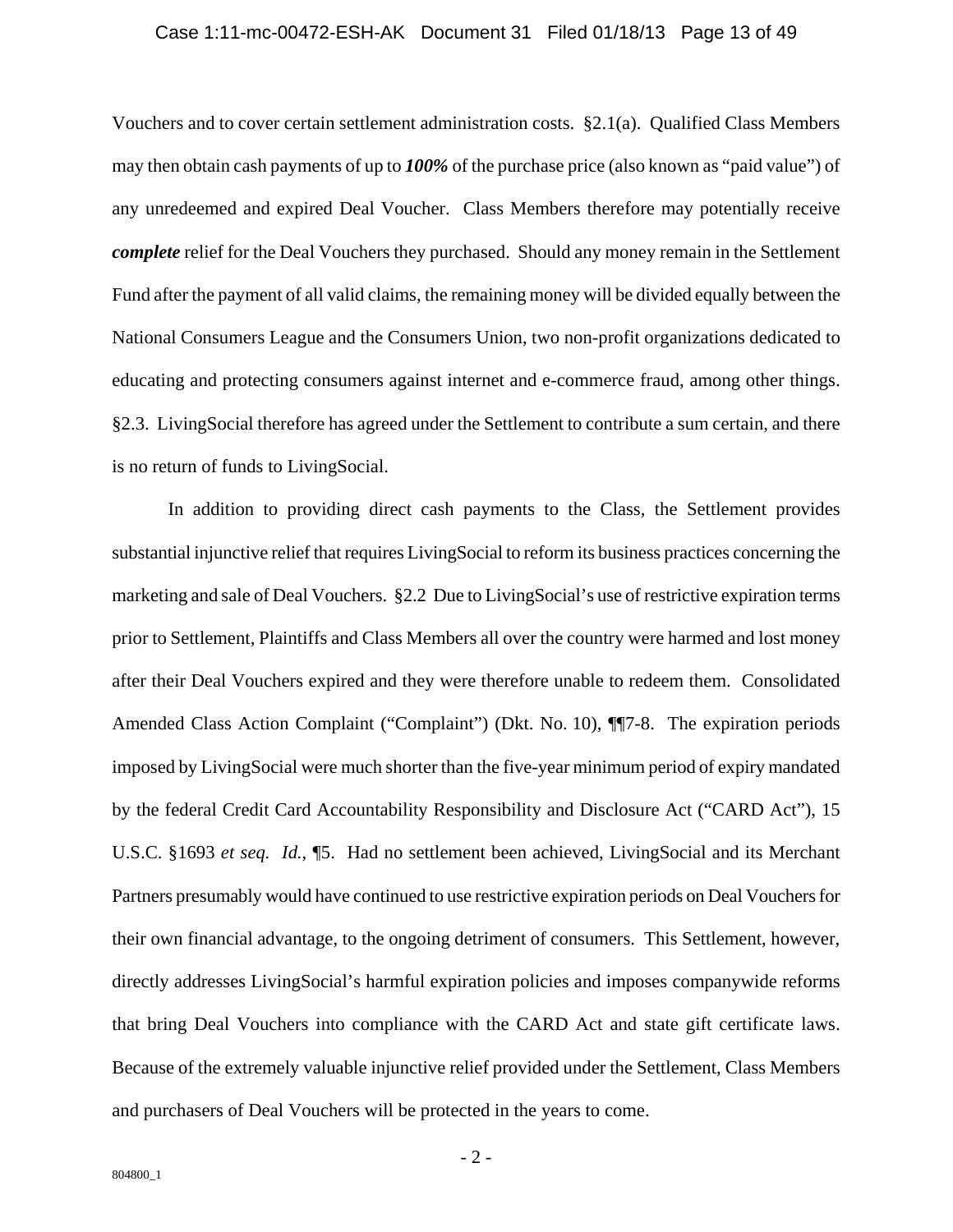#### Case 1:11-mc-00472-ESH-AK Document 31 Filed 01/18/13 Page 14 of 49

Specifically, the Settlement requires LivingSocial to implement the following business reforms: (i) provide clear and conspicuous disclosures on its Deal Vouchers and its website explaining the difference between the dates of expiration of the Promotional Value and the Paid Value;<sup>3</sup> and (ii) for a period of three years following the Effective Date of Settlement: (a) ensure that no expiration date is imposed on the customer purchase price of any LivingSocial Deal Voucher that is shorter than the expiration minimum contained in the CARD Act (five years) or any applicable state law, whichever is longer; and (b) explain in its Terms and Conditions that purchasers of LivingSocial Deal Vouchers may request a full refund of any unredeemed LivingSocial Deal Voucher within seven days of purchase. §2.4(a). These companywide reforms directly address the concerns raised by Plaintiffs over LivingSocial's use of deceptive and restrictive expiration terms and serve to protect consumers against such conduct moving forward. Even by decidedly conservative analysis, the value of this injunctive relief adds between *\$54 million and \$216 million* to the value of this Settlement, as explained below. *See* Expert Report of Alexander J. Hoinsky, MBA, CPA of Heffler, Radetich & Saitta, LLP ("Hoinsky Report"), ¶¶15-16, filed concurrently herewith.

For achieving substantial economic and injunctive relief on behalf of Class Members nationwide, Plaintiffs respectfully request a reasonable award of attorneys' fees and expenses. Following final agreement on the material terms of Settlement, the parties negotiated Plaintiffs' attorneys' fees and expenses, as well as the Class Representatives' incentive awards, under the supervision and guidance of Judge Infante. Ultimately, Defendants agreed to pay fees and expenses to Plaintiffs not to exceed \$3,000,000, separate and apart from the monies and other relief available to the Class under the Settlement Fund. §2.5(a).

 $\overline{a}$ 

<sup>3</sup> Under the Settlement, LivingSocial must provide these disclosures in at least 10-point font in capital letters. §2.4(a)(i).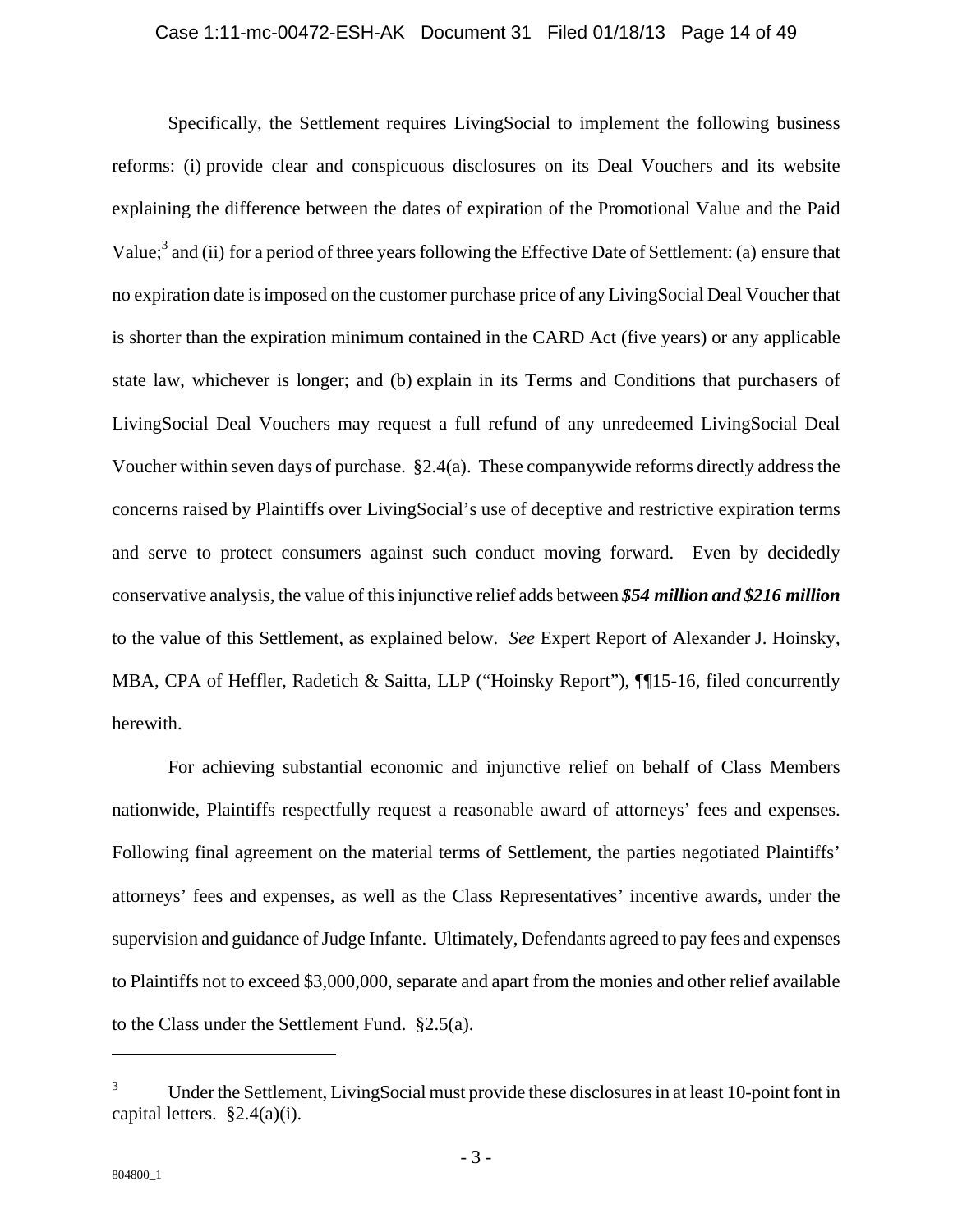#### Case 1:11-mc-00472-ESH-AK Document 31 Filed 01/18/13 Page 15 of 49

The requested fee award is fair and reasonable when examined as a percentage of the total recovery, the preferred method of fee analysis in this Circuit. *Swedish Hosp. Corp. v. Shalala*, 1 F.3d 1261, 1271 (D.C. Cir. 1993). Taking into consideration the value of the cash relief available to the Settlement Class and certain administrative costs (\$4,500,000), the additional administration costs borne by LivingSocial (approximately \$80,000), the agreed-upon amount of attorneys' fees and expenses (\$3,000,000) and the value of the injunctive relief (\$54 million at the low end), the total constructive common fund in this case is approximately \$62,000,000. Accordingly, the requested award of \$3,000,000 accounts for *less than 5%* of the common fund – well within the generallyaccepted range of percentage-of-recovery in this Circuit. *Vista Healthplan, Inc. v. Warner Holdings Co., III, Ltd.*, 246 F.R.D. 349, 364 (D.D.C. 2007) (common fund fee awards in the District of Columbia typically "'range from fifteen to forty-five percent'"). The requested fee award is certainly warranted given the complexity of the litigation, the substantial risks faced by Plaintiffs and Class Counsel, the full cash recovery possible for Class Members, and the valuable injunctive relief provided under the Settlement. Given the exemplary results achieved through the Settlement, Plaintiffs' request for a common fund award of less than 5% is fair and reasonable. *See Sheppard v. Consol. Edison Co. of New York, Inc.*, No. 94-CV-0403(JG), 2002 WL 2003206, at \*7 (E.D.N.Y. Aug. 1, 2002) (awarding fees and including injunctive component in calculation of common fund).

Additionally, the requested fee award is appropriate when examined under the lodestar method. Here, the requested award represents only a modest multiplier of less than 1.5 times the lodestar incurred thus far by Plaintiffs' Counsel in the course of litigating this Action to its successful conclusion. *See In re Baan Co. Sec. Litig.*, 288 F. Supp. 2d 14, 19-20 (D.D.C. 2003) (finding that "a multiplier of 2.0 or less falls well within a range that is fair and reasonable"). Class Counsel and the other Plaintiffs' Counsel involved in the prosecution of this case (collectively "Plaintiffs' Counsel") have submitted sworn declarations and detailed time records that support the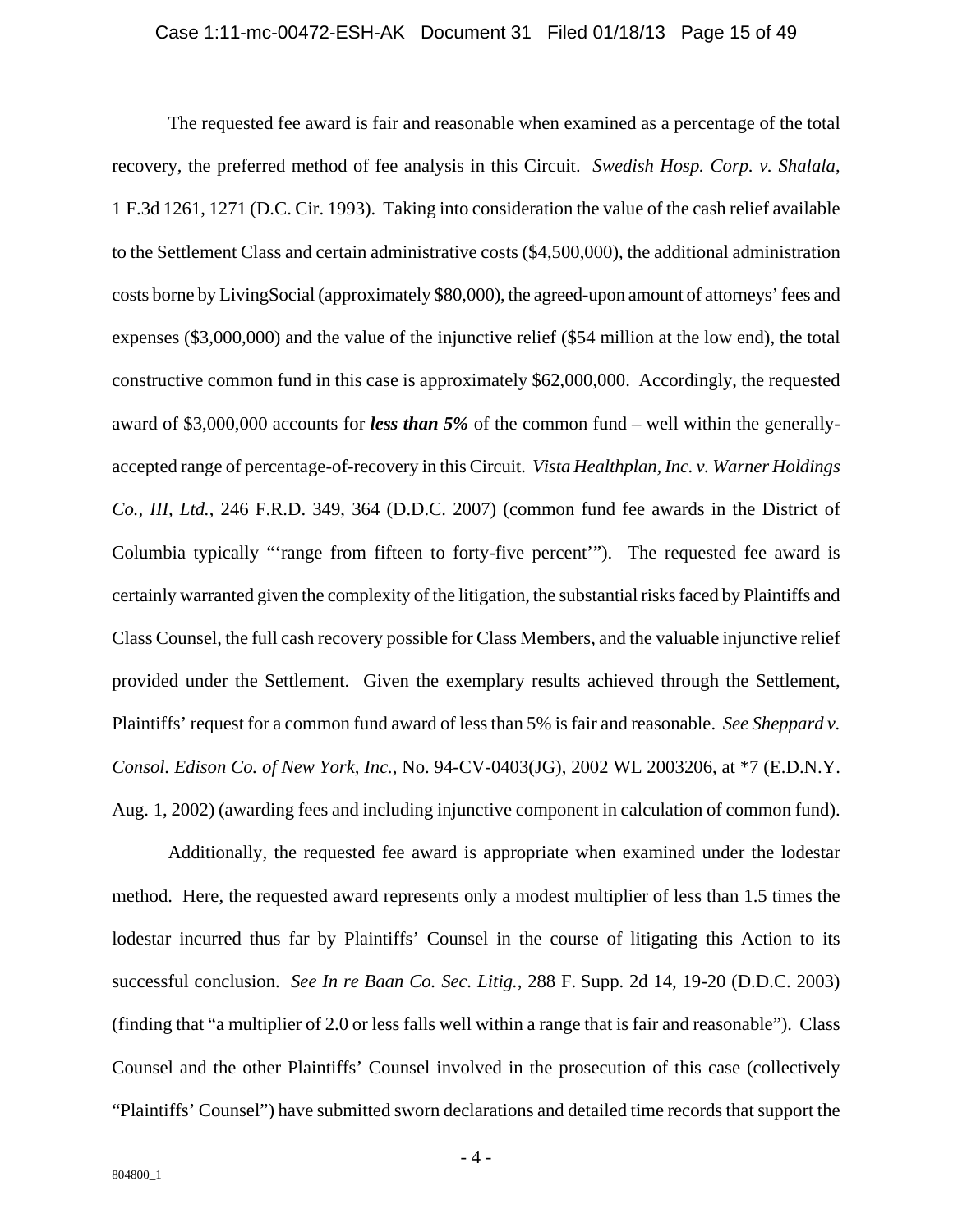#### Case 1:11-mc-00472-ESH-AK Document 31 Filed 01/18/13 Page 16 of 49

total lodestar amount claimed in this case, therefore establishing the presumptive reasonableness of Plaintiffs' fee request. *See Rooths v. District of Columbia*, 802 F. Supp. 2d 56, 60 (D.D.C. 2011). Thus, under either the common fund or the lodestar approach, the fee and expense award sought by Plaintiffs is fair and reasonable.

Plaintiffs' requested award is certainly warranted in light of Class Counsel's hard work, skill, and ultimate success in achieving a valuable settlement on behalf of the Class Members. Class Counsel persisted in their efforts to advance the litigation, despite the substantial risk of nonpayment due to the uncertain outcome and risks involved. Notably, the requested fee does not include the time spent researching and preparing the instant fee request, nor the substantial work that Class Counsel must shoulder going forward, such as preparing for the final approval hearing, overseeing claims administration, responding to Class Member communications, and responding to any objections and related appeals – further substantial work benefitting the Settlement Class that could easily last for many months, and for which Class Counsel will not receive any compensation in addition to the requested fee and expense award sought here.

Finally, pursuant to the Settlement, Defendants have agreed to pay incentive awards of \$2,500 to each Named Plaintiff who was deposed, and \$500 to each Named Plaintiff who was not deposed, for their time and effort in participating in this Action. §2.6. The total service award amount of \$10,000 is entirely reasonable given the commitment and efforts undertaken by the Named Plaintiffs, as class representatives, on behalf of the Settlement Class. *See Trombley v. Nat'l City Bank*, 826 F. Supp. 2d 179, 207 (D.D.C. 2011) (approving incentive awards of \$5,000 each for named plaintiffs); *Cohen v. Warner Chilcott Pub. Ltd., Co.*, 522 F. Supp. 2d 105, 124 (D.D.C. 2007) (approving incentive awards of \$7,500 each to named plaintiffs); *Wells v. Allstate Ins. Co.*, 557 F. Supp. 2d 1, 9 (D.D.C. 2008) (approving incentive awards of \$10,000 each to named plaintiffs).

- 5 -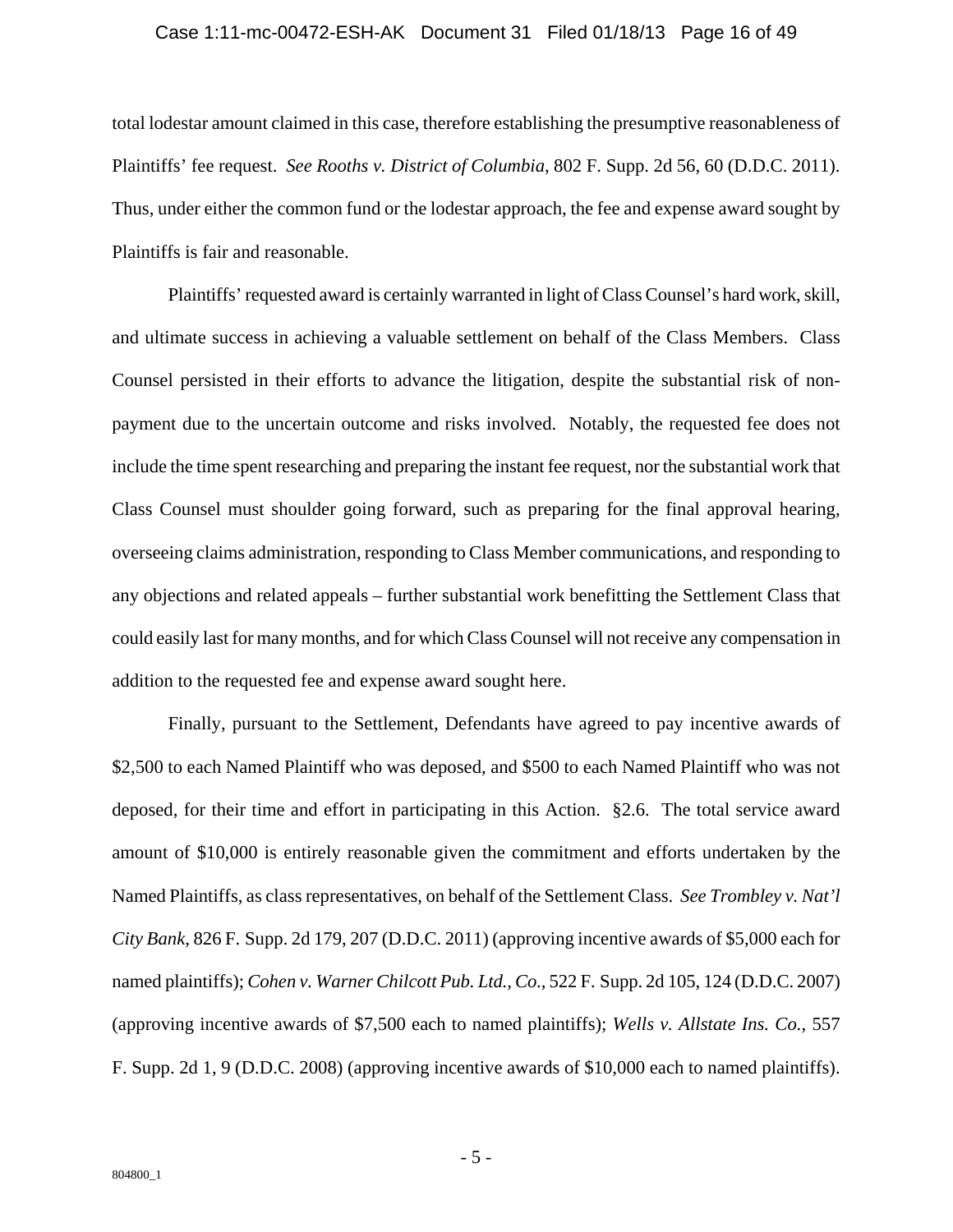For the reasons set forth herein, Plaintiffs respectfully submit that the requested award of attorneys' fees and expenses and incentive awards are fair and reasonable and, in light of the comprehensive settlement relief achieved on behalf of millions of Class Members nationwide, should be fully awarded by this Court pursuant to the agreed-upon terms of Settlement.

### **II. PROCEDURAL HISTORY AND FACTUAL BACKGROUND**

Beginning in 2009, LivingSocial marketed and sold, through its website, Deal Vouchers, redeemable for goods and services with Merchants throughout the United States. *See, e.g.*, Complaint, ¶2. Plaintiffs have alleged that LivingSocial sold millions of Deal Vouchers with unreasonably short expiration dates and other restrictive terms, in violation of the federal CARD Act, various state gift certificate laws, and other consumer protection statutes. Complaint,  $\P$ 5, 9-10.

This MDL proceeding is comprised of six separate actions against LivingSocial, the first of which was filed almost two years ago. *See* Dkt. Nos. 1 and 3. These actions include the following:

- 1. *Abbott, et al. v. Hungry Machine, Inc., d/b/a LivingSocial*, No. 11-cv-00253-RSL, United States District Court for the Western District of Washington ("*Abbott* Case") (filed February 14, 2011) (Dkt. No. 1);
- 2. *Miller v. LivingSocial, Inc., et al.*, No. 11-cv-60519-WPD, United States District Court for the Southern District of Florida ("*Miller* Case") (filed March 11, 2011) (*id.*);
- 3. *Forshey v. LivingSocial, Inc., et al.*, No. 11-cv-00745-HHK, United States District Court for the District of Columbia ("*Forshey* Case") (filed April 19, 2011) (*id.*);
- 4. *Pullman v. Hungry Machine, Inc, d/b/a LivingSocial.com.*, No. 11-cv-00846-LAB-JMA, United States District Court for the Southern District of California ("*Pullman*  Case") (filed April 21, 2011) (*id.*);
- 5. *Gosling v. Hungry Machine, Inc., d/b/a/ LivingSocial.com*, No. 11-cv-02094-LB, United Stated District Court for the Northern District of California ("*Gosling* Case") (filed April 28, 2011) (*id.*); and
- 6. *Schultz v. Hungry Machine, Inc.*, No. 11-cv-01136-JNE-SER, United States District Court for the District of Minnesota ("*Schultz* Case") (filed April 29, 2011) (Dkt. No. 3).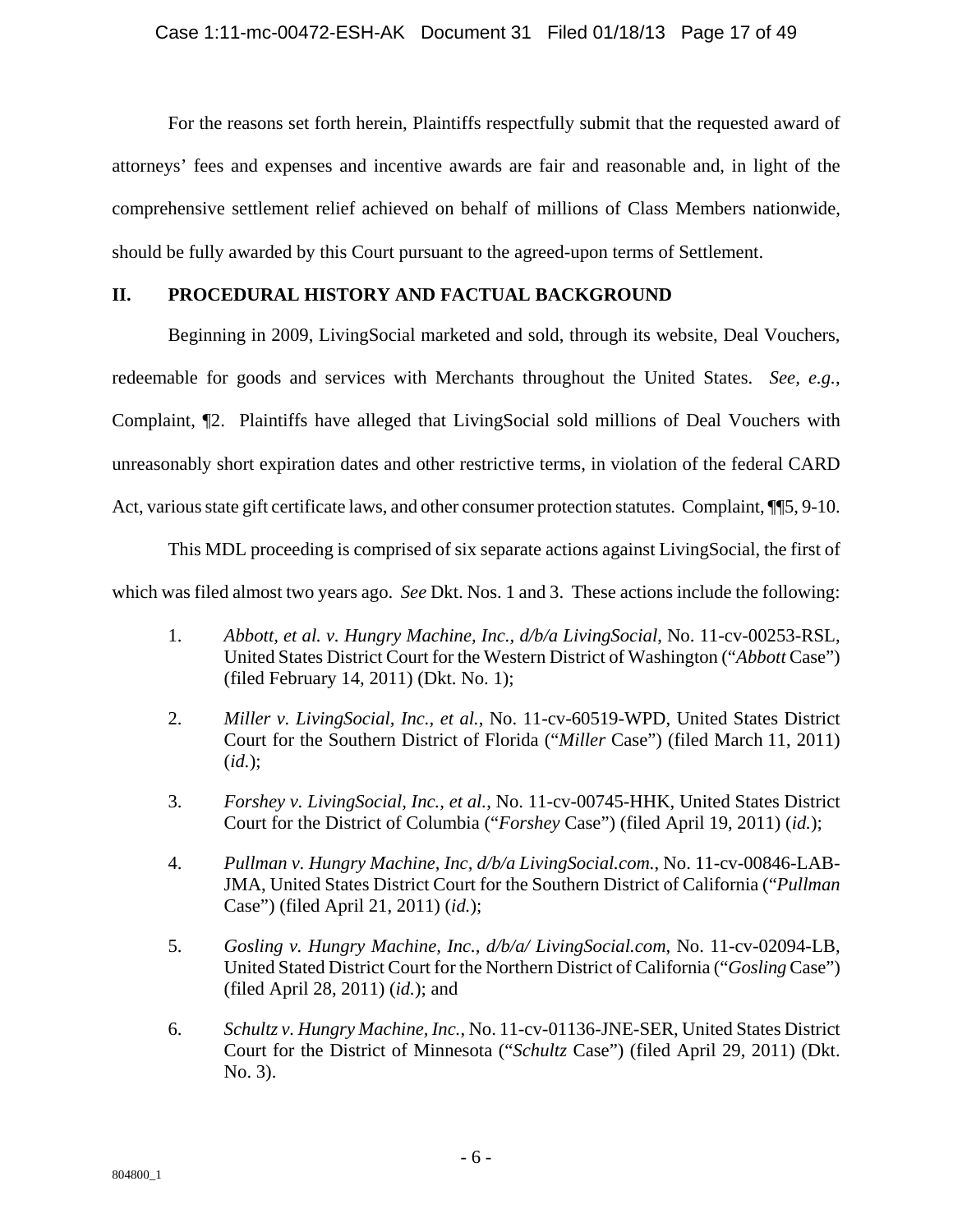#### Case 1:11-mc-00472-ESH-AK Document 31 Filed 01/18/13 Page 18 of 49

Prior to the filing of the complaints, and throughout the course of the litigation, Plaintiffs' Counsel conducted an extensive analysis of the factual and legal issues in this Action. Specifically, Plaintiffs' Counsel researched and investigated the CARD Act, a relatively new federal statute enacted by Congress to address, *inter alia*, misleading and unfair practices concerning gift certificates, and the statute's application to Deal Vouchers. Merrick Decl.,<sup>4</sup> ¶11. Plaintiffs' Counsel also conducted extensive due diligence on numerous state gift certificate statutes and the application of those statutes to Defendants' conduct, as well as application of various state consumer protection statutes to the conduct at issue. *Id.* Plaintiffs' Counsel also spoke to potential witnesses and Class Members in investigating the practices at issue here. *See* LaDuca Decl.,<sup>5</sup> ¶10, Merrick Decl., ¶11.

On May 2, 2011, LivingSocial petitioned the Judicial Panel on Multidistrict Litigation ("JPML") to transfer the actions pursuant to 28 U.S.C. §1407 for coordinated or consolidated proceedings in the District of Columbia. Merrick Decl., ¶16. Attorneys from the firms of Cuneo Gilbert and Robbins Geller, later appointed as Class Counsel, reached out to the other Plaintiffs' Counsel, representing 12 different law firms to quickly and efficiently coordinate litigation efforts and establish an appropriate leadership structure. *Id.*, ¶14. Plaintiffs' Counsel were therefore able to organize themselves and each of the Plaintiffs filed responses supporting LivingSocial's petition for transfer and consolidation or coordination of their individual cases. *See* LaDuca Decl., ¶¶14-15**,**  Merrick Decl., ¶¶15-16.

On August 22 and September 7, 2011, the JPML transferred the Actions to the United States District Court for the District of Columbia before the Honorable Ellen S. Huvelle, No. 11-mc-00472-

<u>.</u>

<sup>4</sup> Declaration of Thomas R. Merrick filed on behalf of Robbins Geller Rudman & Dowd LLP in Support of Application for Award of Attorneys' Fees and Expenses ("Merrick Decl.").

<sup>5</sup> Declaration of Charles J. LaDuca in Support of Application for Award of Attorneys' Fees and Expenses ("LaDuca Decl.").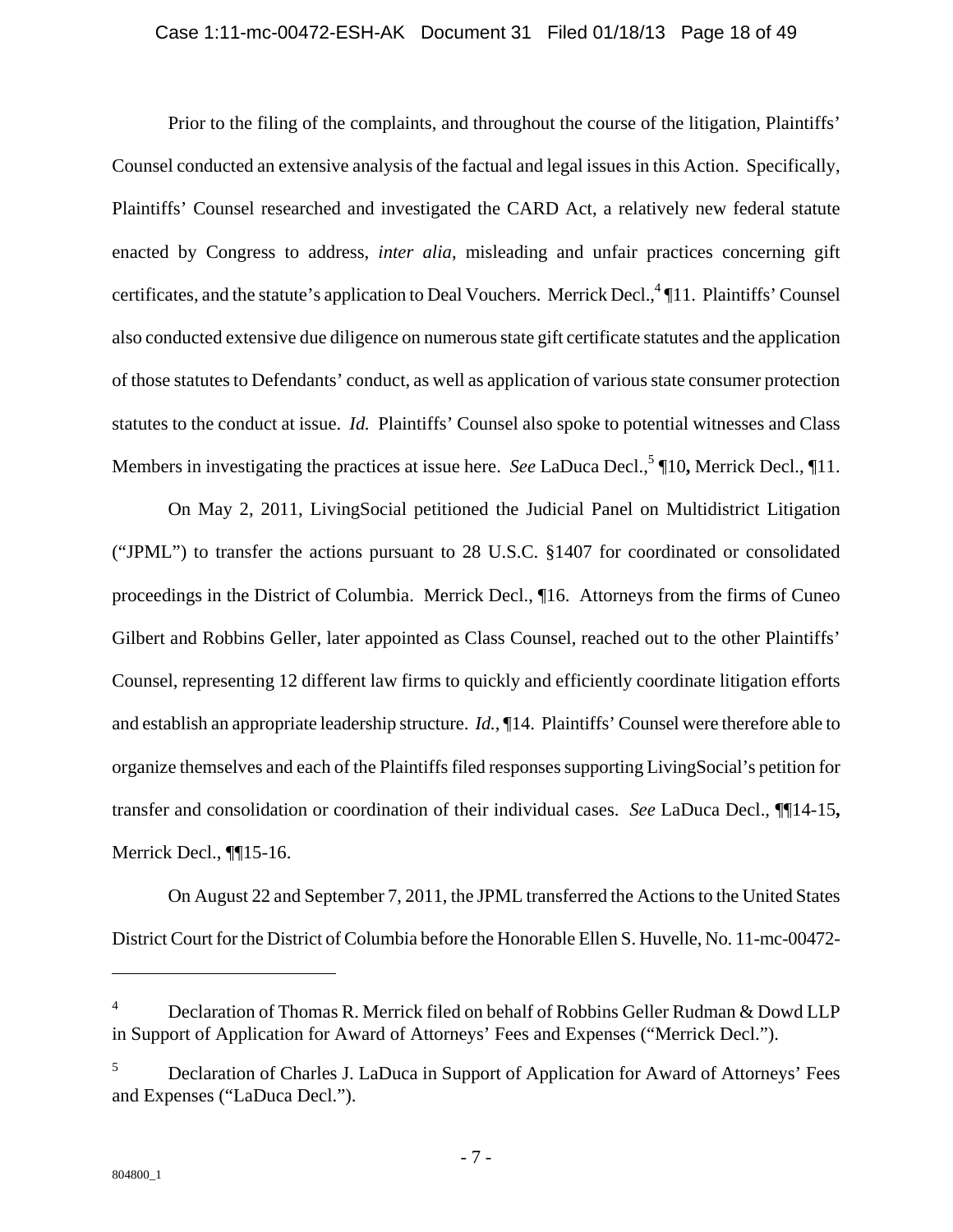#### Case 1:11-mc-00472-ESH-AK Document 31 Filed 01/18/13 Page 19 of 49

ESH-AK, under the title *In re LivingSocial Marketing and Sales Practices Litigation*. *See* LaDuca Decl., ¶15**,** Merrick Decl., ¶16.

On or about August 30, 2011, in an effort to reach a prompt resolution of the case, representatives of the parties attended mediation before Judge Infante in San Francisco, California. Merrick Decl., ¶18. While the mediation provided a constructive forum for settlement discussions, it did not result in a settlement. Thereafter, additional settlement efforts were attempted between the parties through a series of ongoing direct discussions and negotiations under the guidance of Judge Infante. *See* LaDuca Decl., ¶17**,** Merrick Decl., ¶18.

On October 20, 2011, the parties appeared before Judge Huvelle for an initial status conference. At that time, Judge Huvelle set a schedule for the filing of a consolidated amended complaint, discovery and briefing on class certification. *See* LaDuca Decl., ¶19**,** Merrick Decl.,  $\P$ [19-20.

On November 4, 2011, after working to combine the facts and claims from the various complaints in a coherent manner, Plaintiffs filed the Complaint. Plaintiffs alleged causes of action for:

- 1. Violations of the CARD Act, 15 U.S.C. §1693 *et seq.*;
- 2. Violations of State Gift Card Statutes ("State Statutes");
- 3. Violations of the District of Columbia Consumer Protection Statute, D.C. Code Ann. §28-3901, *et seq.*;
- 4. Breach of Contract;
- 5. Quasi Contract/Restitution/Unjust Enrichment; and
- 6. Declaratory and Injunctive Relief.

*See* LaDuca Decl., ¶20**,** Merrick Decl., ¶21.

Defendants at all times have denied the allegations raised by Plaintiffs and dispute liability under any of the legal theories asserted by Plaintiffs. Specifically, Defendants dispute that Deal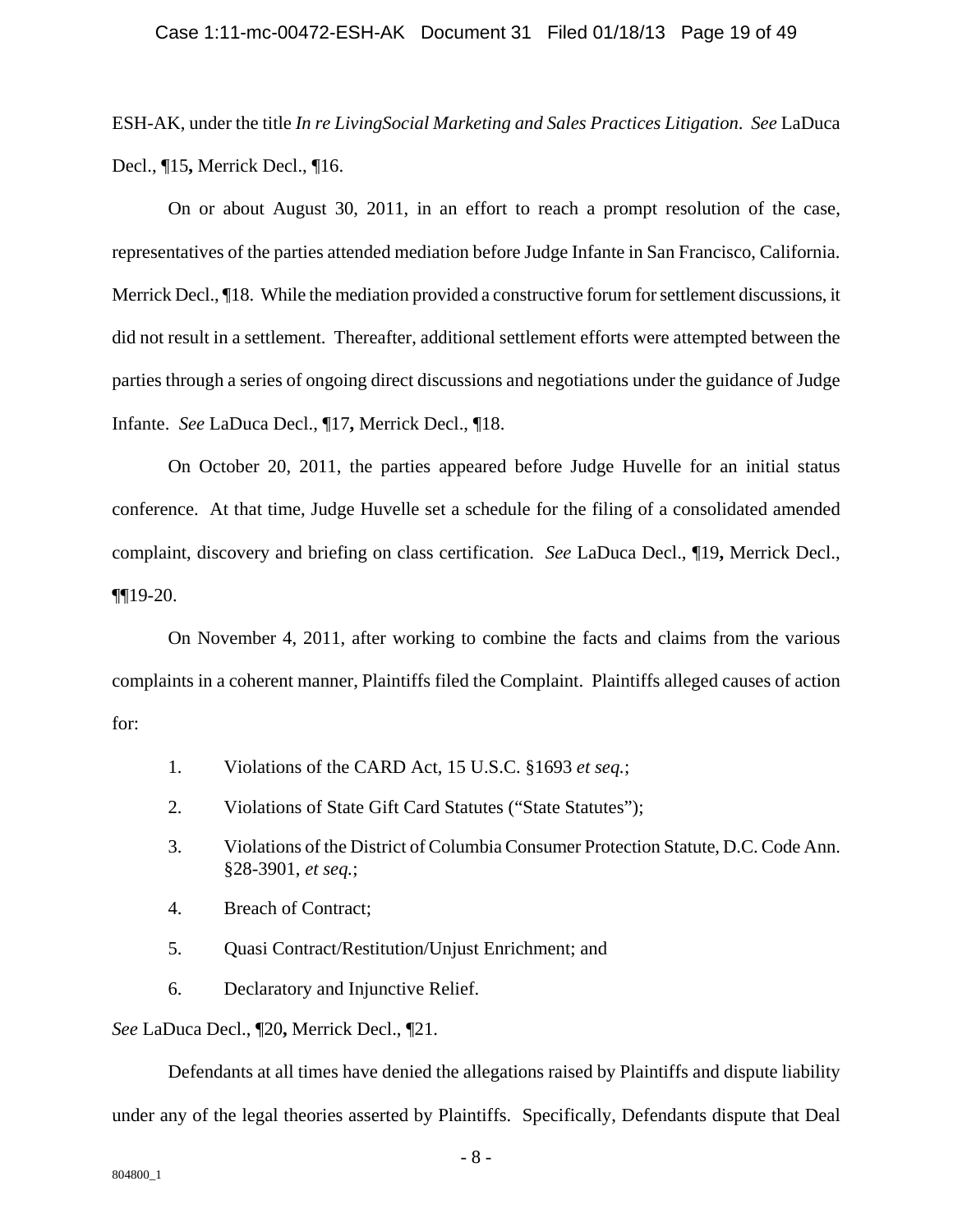#### Case 1:11-mc-00472-ESH-AK Document 31 Filed 01/18/13 Page 20 of 49

Vouchers are gift certificates or gift cards within the meaning of the CARD Act, or any other gift certificate or consumer protection statute, and dispute that Plaintiffs are entitled to any form of damages. *See* LaDuca Decl., ¶12**,** Merrick Decl., ¶13.

On November 18, 2011, Defendants moved to dismiss and strike portions of the Complaint ("Motion to Dismiss") (Dkt. No. 12). Defendants argued, *inter alia,* that the Complaint failed to allege that Plaintiffs suffered any harm as the result of LivingSocial's alleged misconduct. Specifically, Defendants contend that Plaintiffs failed to explain why they allegedly were unable to redeem their Deal Vouchers; whether Defendants' imposition of expiration dates on the Deal Vouchers played any role in Plaintiffs' alleged inability to redeem their Deal Vouchers; whether Plaintiffs made any attempt to redeem their Deal Vouchers before or after the purported expiration date and were denied by the Merchant the opportunity to recoup the Deal Voucher's bargain; and whether Plaintiffs' recouped the paid or promotional values of their Deal Vouchers through a refund from LivingSocial. *See* LaDuca Decl., ¶21**,** Merrick Decl., ¶20.

Class Counsel, on behalf of Plaintiffs, prepared and filed the opposition to the Motion to Dismiss on December 9, 2011. Plaintiffs argued that the Complaint sufficiently alleged standing under both the CARD Act and various state gift certificate statutes and that they suffered damages as a result of LivingSocial's imposition of allegedly illegal expiration terms. Defendants filed their reply on December 19, 2011. *See* LaDuca Decl., ¶22**,** Merrick Decl., ¶23.

During the pendency of the Motion to Dismiss, the parties engaged in a discovery process that was hard fought and contentious. Class Counsel prepared and served extensive written discovery, in the form of interrogatories and document requests, on both LivingSocial and Jack's Boathouse. Merrick Decl., ¶24. Defendants likewise propounded, on the Named Plaintiffs, eight sets of interrogatories, totaling 32 individual interrogatories, and eight sets of document requests, totaling 272 individual requests. *Id.*, ¶25. Class Counsel coordinated with the other Plaintiffs'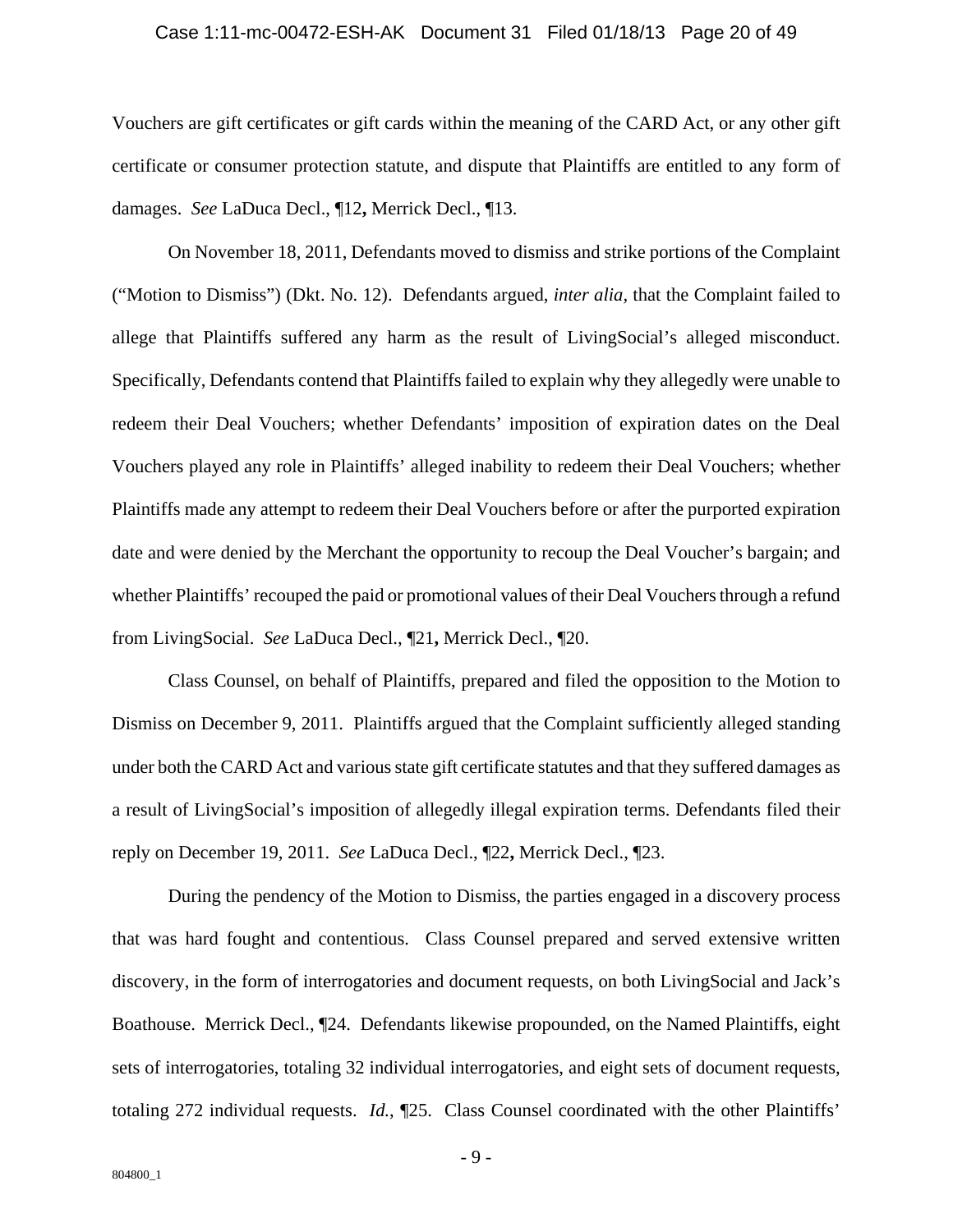#### Case 1:11-mc-00472-ESH-AK Document 31 Filed 01/18/13 Page 21 of 49

Counsel and prepared responses on behalf of each of the Named Plaintiffs to Defendants' written discovery. *Id.*, ¶26. Class Counsel also produced over 400 pages of responsive documents on behalf of all Plaintiffs. *See* LaDuca Decl., ¶25**,** Merrick Decl., ¶26.

The parties engaged in a lengthy meet-and-confer process, beginning on December 29, 2011, in an effort to resolve disagreements over the scope of Plaintiffs' requests, particularly with respect to certain financial information held by LivingSocial and the Company's internal communication. Merrick Decl., ¶27. Despite concerted efforts spanning more than four months, the parties were unable to resolve all points of disagreement. As a result, Class Counsel, on behalf of Plaintiffs, filed a motion to compel further responses from Defendants on April 16, 2012 ("Motion to Compel") (Dkt. No. 20). The Motion to Compel was fully briefed by the parties in May 2012. *See* LaDuca Decl., ¶26**,** Merrick Decl., ¶27.

While Defendants objected to a number of Plaintiffs' document requests, Defendants produced 29,000 documents, in excess of 73,000 pages, and more than 100 megabytes of electronically stored information. Merrick Decl., ¶28. Class Counsel reviewed and analyzed these materials, which concerned the expiration of LivingSocial Deal Vouchers and LivingSocial's Terms and Conditions; financial information relating to the Deal Vouchers sales and billings; representative versions of agreements between LivingSocial and Merchants regarding Deal Vouchers sold between August 22, 2010 and November 4, 2011; and various agreements between LivingSocial and Merchants for the deals identified in the Complaint. *See* LaDuca Decl., ¶27**,** Merrick Decl., ¶28.

In addition to engaging in written discovery, Defendants sought the depositions of all of the eight Named Plaintiffs. Merrick Decl., ¶29. After the parties were able to resolve a dispute concerning the proper venues for the depositions, Defendants ultimately elected to proceed with depositions of three of the Named Plaintiffs. Class Counsel coordinated with other Plaintiffs' Counsel to prepare the Named Plaintiffs for the depositions and defend the depositions. Plaintiff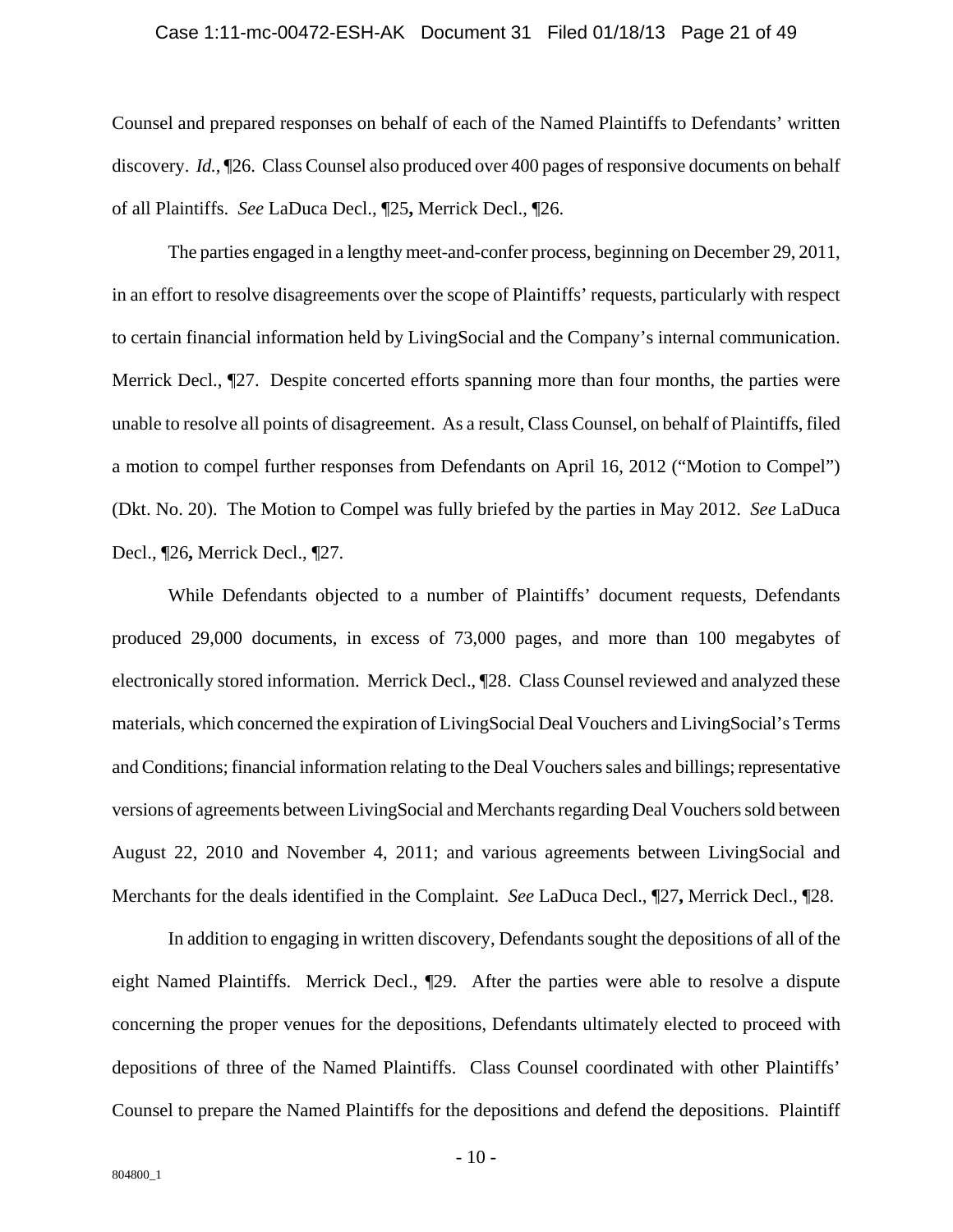#### Case 1:11-mc-00472-ESH-AK Document 31 Filed 01/18/13 Page 22 of 49

Dawn Abbott was deposed in Seattle, Washington on May 28, 2012. Plaintiff Melissa Forshey was deposed in Washington, DC on May 30, 2012. Plaintiff Cara Lauer was deposed in Seattle, Washington on June 5, 2012. *See* LaDuca Decl., ¶28**,** Merrick Decl., ¶29.

On or about June 14, 2012, representatives of the parties attended a second in-person mediation before Judge Infante in San Francisco, California. Merrick Decl., ¶31. While the parties were unable to reach a settlement, they were able to substantially narrow the areas of dispute and discussed a workable structure for settlement. Thereafter, additional settlement efforts were attempted between the parties with assistance from Judge Infante, which resulted in the parties agreeing to the major settlement terms. *See* LaDuca Decl., ¶30**,** Merrick Decl., ¶31.

Over the course of the months that followed, Class Counsel and Defendants' Counsel worked tirelessly to finalize the terms of the Settlement, exchanging numerous versions of the draft Settlement Agreement and multiple versions of the motions and memoranda in support of preliminary approval and motions and memoranda in support of conditional class certification, as well as related Settlement exhibits, including the email and long-form class notices, claim form, optout/exclusion request form, proposed fairness hearing order, and proposed final judgment. In the process of drafting the Settlement Agreement and preparing the exhibits, numerous disagreements concerning the terms of the Settlement arose and the Settlement came close to collapsing on multiple occasions. After protracted negotiations, the parties were able to finalize all details of the Settlement Agreement, as well as a mutually acceptable Joint Motion for Preliminary Approval of Settlement, which were filed with accompanying supporting documents on October 19, 2012 (Dkt. Nos. 23 and 24). *See* LaDuca Decl., ¶32**,** Merrick Decl., ¶¶33-34.

Notably, the parties' negotiations throughout the settlement discussions were contentious and at arms' length over the course of many months. *See* LaDuca Decl., ¶35, Merrick Decl., ¶36. The parties conducted themselves with utmost professionalism, ethics, and competence throughout the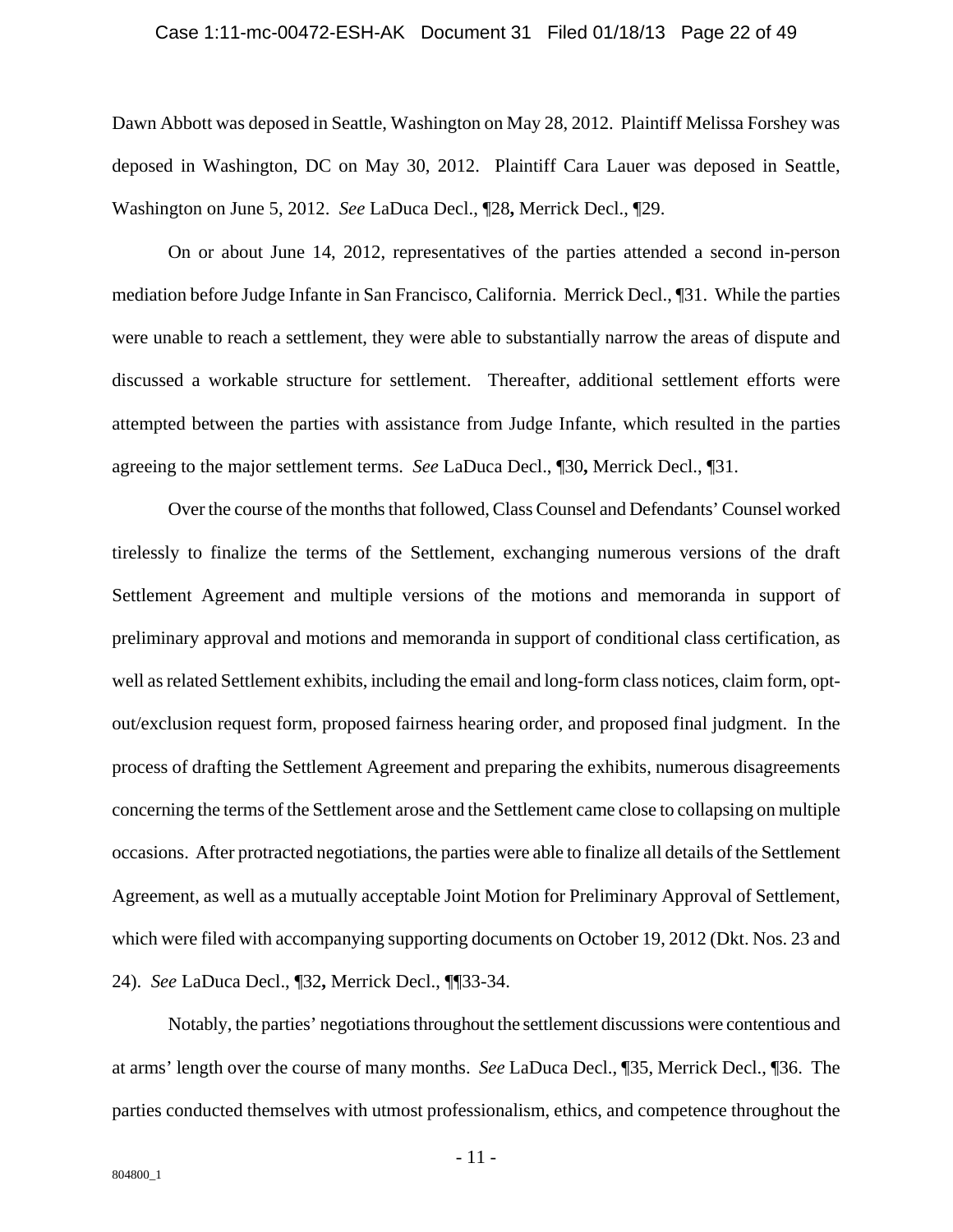#### Case 1:11-mc-00472-ESH-AK Document 31 Filed 01/18/13 Page 23 of 49

process. *Id.* It was only after the parties were able to reach an agreement on the material terms of the Settlement did they negotiate fees and expenses. *Id.* After considerable deliberation, Defendants agreed to pay attorneys' fees and expenses to Plaintiffs not to exceed \$3,000,000, separate and apart from the Settlement Fund. *Id*. Defendants also agreed to pay incentive awards of \$2,500 to each of the Named Plaintiffs who were deposed and \$500 to the Named Plaintiffs who were not deposed for their time and effort in participating in this Action, for a total of \$10,000. §2.6. *See* LaDuca Decl., ¶35.

On October 25, 2012, after a hearing, the Court entered the Preliminary Approval and Provisional Class Certification Order (Dkt. No. 28) requiring notice to the Settlement Class and establishing the remaining deadlines for the litigation, including the final approval hearing scheduled for March 7, 2013. *See* LaDuca Decl., ¶37**,** Merrick Decl., ¶38.

### **III. PLAINTIFFS' REQUESTED AWARD FOR ATTORNEYS' FEES AND EXPENSES IS REASONABLE AND SUPPORTED BY CIRCUIT PRECEDENT**

Federal Rule of Civil Procedure 23 provides, in pertinent part, that "[i]n a certified class action, the court may award reasonable attorney's fees and nontaxable costs that are authorized by law or by the parties' agreement." Fed. R. Civ. P. 23(h). Awards of attorneys' fees serve to "encourage skilled counsel to represent those who seek redress for damages inflicted on entire classes of persons, and therefore discourage future misconduct of a similar nature." *In re MetLife Demutualization Litig.*, 689 F. Supp. 2d 297, 356 (E.D.N.Y. 2010). "'It is well established that when a representative party has conferred a substantial benefit upon a class, counsel is entitled to . . . attorneys' fees based upon the benefit obtained.'" *Trombley*, 826 F. Supp. 2d at 206 (quoting *In re: Checking Account Overdraft Litig.*, 830 F. Supp. 2d 1330, 1358 (S.D. Fla. 2011)); *see also Boeing Co. v. Van Gemert*, 444 U.S. 472, 478 (1980). As the U.S. Supreme Court has noted, the consensual resolution of attorneys' fees, as achieved here, is the ideal. *See Hensley v. Eckerhart*, 461 U.S. 424,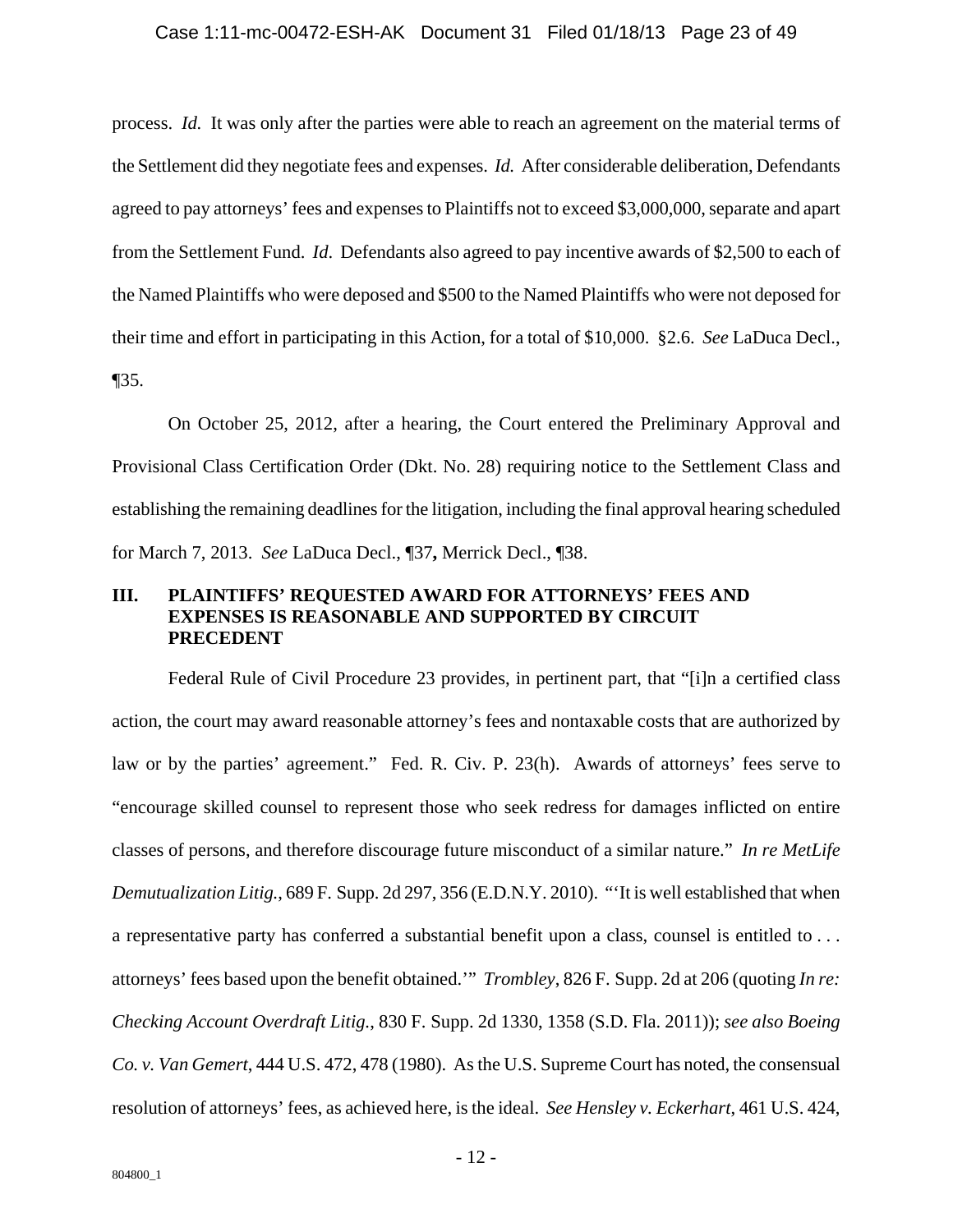#### Case 1:11-mc-00472-ESH-AK Document 31 Filed 01/18/13 Page 24 of 49

437 (1983) ("A request for attorney's fees should not result in a second major litigation. Ideally, of course, litigants will settle the amount of a fee.").

An award of attorneys' fees by the district court is reviewed for abuse of discretion. *See Brayton v. Office of the U.S. Trade Representative*, 641 F.3d 521, 524 (D.C. Cir. 2011). "'A presumption of fairness, adequacy and reasonableness may attach to a class settlement reached in arm's-length negotiations between experienced, capable counsel after meaningful discovery.'" *See Trombley,* 826 F. Supp. 2d at 194.

"In the D.C. Circuit, there is no single test for determining whether a proposed class action settlement should be approved and the relevant factors may vary depending on the circumstances." *Id.* "Two accepted methods for calculating attorneys' fees are the lodestar and the percentage-ofthe-fund methods." *See Fresh Kist Produce, L.L.C. v. Choi Corp*, 362 F. Supp. 2d 118, 127 (D.D.C. 2005). However, courts in the D.C. Circuit have determined "that a percentage-of-the-fund method is the appropriate mechanism for determining the attorney fees award in common fund cases." *Swedish Hosp.*, 1 F.3d at 1271. In common fund cases, fee awards "range from fifteen to forty-five percent." *Vista Healthplan*, 246 F.R.D. at 364; *Wells*, 557 F. Supp. 2d at 14 (finding request for attorneys' fees amounting to 45% of common fund to be reasonable); *In re Lorazepam & Clorazepate Antitrust Litig.* ("*Lorazepam I*"), 205 F.R.D 369, 383 (D.D.C. 2002).

Plaintiffs here seek an award of \$3,000,000 for attorneys' fees and expenses, an amount which Defendants have agreed not to oppose. *See* §2.5(a). The requested fee amount is warranted, considering the comprehensive settlement benefits achieved on behalf of the Settlement Class, as well as the time, effort and resources expended by Plaintiffs' Counsel in successfully prosecuting this Action to conclusion. As set forth below, the requested award is fair and reasonable under the percentage-of-recovery analysis, when examined as a percentage of the total constructive common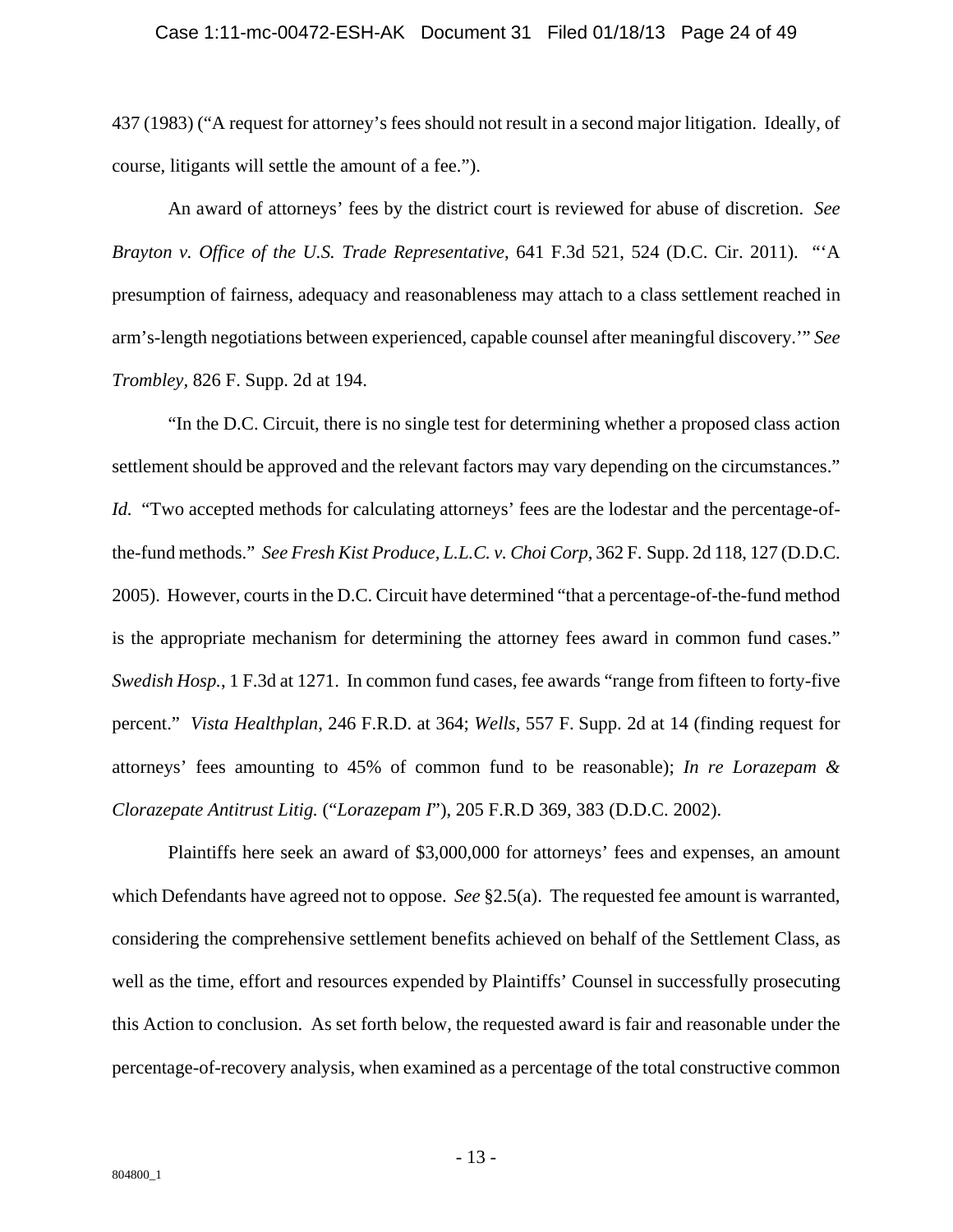### Case 1:11-mc-00472-ESH-AK Document 31 Filed 01/18/13 Page 25 of 49

fund. Moreover, although not required in this Circuit, the requested award is reasonable when examined under a lodestar cross-check.

### **A. The Requested Fee Award Is Reasonable under the "Constructive Common Fund" Percentage of Recovery Analysis**

Courts in the D.C. Circuit have determined that when funds for payment of claims, administration and attorneys' fees and expenses are separately paid, those amounts may be aggregated to calculate the "'constructive common fund.'" *See, e.g.*, *Chilcott*, 522 F. Supp. 2d at 121. A "constructive common fund" is a fund generated by a class action settlement agreement treated as the class fund for purposes of both: (1) determining whether to use the "percentage of the fund" method of computing a reasonable attorneys' fee (as opposed to the "lodestar" method); and also (2) determining the total value of the settlement to which the percentage is applied in computing a fee. *See, e.g.*, *In re Vitamins Antitrust Litig*., No. 99-197 (TFH), 2001 U.S. Dist. LEXIS 25067, at \*36 (D.D.C. July 16, 2001). The rationale for treating all amounts paid by the defendant as a result of the settlement as the common fund is that all amounts paid by the defendant represent a "package deal," best viewed as the total class recovery. *Johnston v. Comerica Mortg. Corp*., 83 F.3d 241, 246  $(8th Cir. 1996).$ <sup>6</sup> Courts in this Circuit have determined that the separate payment of fees and/or administration costs does not preclude consideration of settlements as common fund settlements.

*Johnston*, 83 F.3d at 246.

 $\overline{a}$ 

<sup>6</sup> The court in *Johnston* found that defendant's payment of attorneys' fee directly to plaintiffs' counsel, rather than those fees being deducted from a common fund, did not change the character of the settlement as a common fund because:

Although under the terms of each settlement agreement, attorneys fees technically derive from the defendants rather than out of class' recovery, in essence the entire settlement amount comes from the same source. The award to the class and the agreement on attorneys fees represent a package deal. Even if the fees are paid directly to the attorneys, those fees are best still viewed as an aspect of the class' recovery.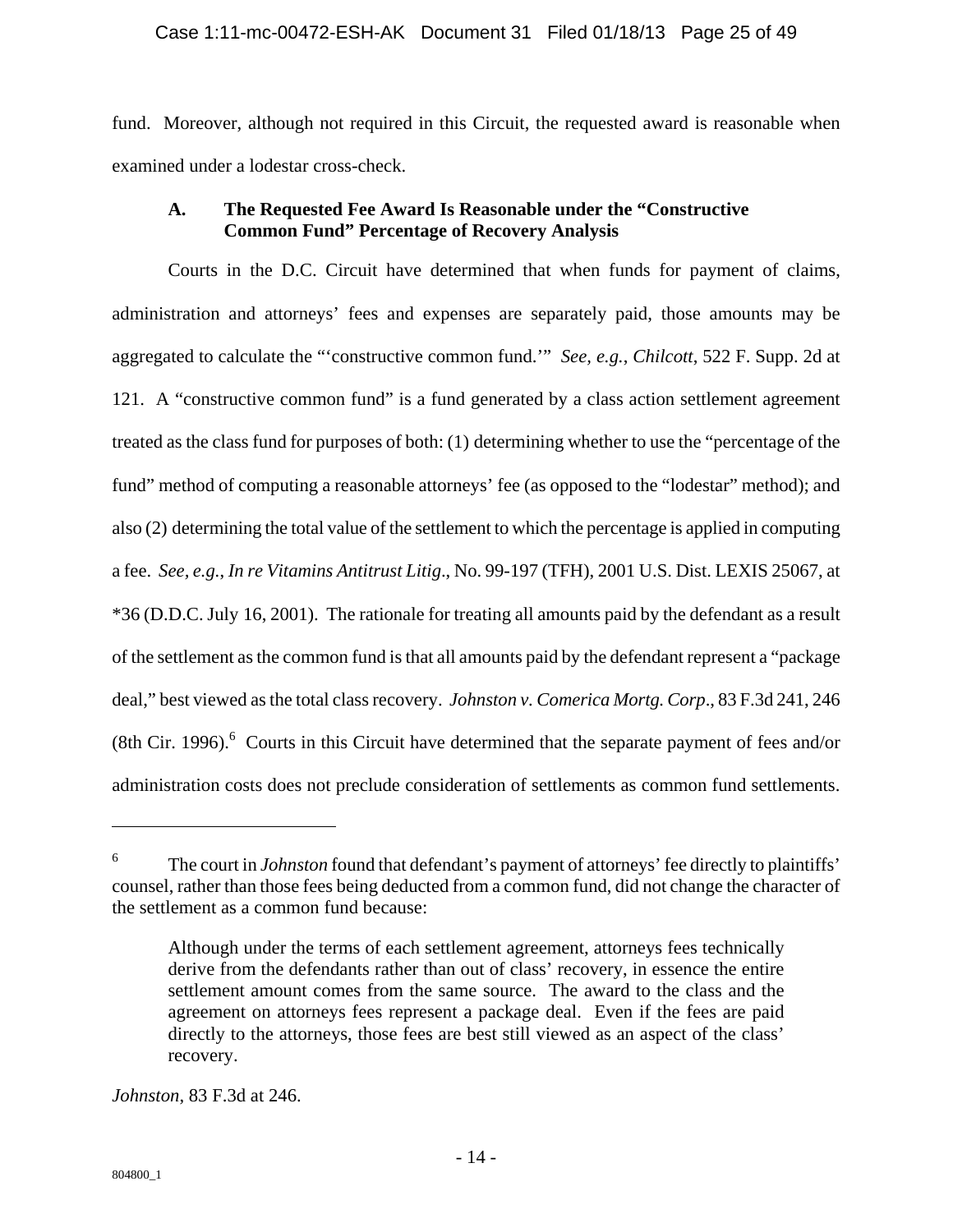#### Case 1:11-mc-00472-ESH-AK Document 31 Filed 01/18/13 Page 26 of 49

*See, e.g.*, *Radosti v. Envision EMI, LLC*, 760 F. Supp. 2d 73, 77 (D.D.C. 2011); *Vista Healthplan*, 246 F.R.D. at 364; *Chilcott*, 522 F. Supp. 2d at 122.Courts have also determined that the value of injunctive relief may be considered part of a common fund. *See Sheppard*, 2002 WL 2003206, at \*7.

Here, the constructive common fund includes \$4,500,000 for the payment of claims to the Settlement Class and certain settlement administration costs, the requested award of \$3,000,000 for attorneys' fees and expenses, approximately \$80,000 (LaDuca Decl., ¶46) in additional settlement administration costs separately borne by LivingSocial, and the value of the injunctive relief, conservatively valued at \$54 million at a minimum. *See* Hoinsky Report, ¶¶15-16. As discussed below, the injunctive relief provisions of the Settlement provide a clear and tangible benefit to Class Members and purchasers of LivingSocial Deal Vouchers that should be considered by the Court in determining the common fund amount and the reasonableness of the percentage of recovery.

### **1. The Court May Consider the Value of the Injunctive Relief in Determining the Common Fund Amount**

Both the D.C. Circuit and the Federal Rules Advisory Committee have recognized that injunctive relief may properly figure in a reasonable award of attorneys' fees. *See Copeland v. Marshall*, 641 F.2d 880, 907 (D.C. Cir. 1980) ("That this litigation sought and obtained substantial equitable relief is highly relevant to the award of a large fee."); Advisory Committee Notes to Fed. R. Civ. P. 23(h) (2003 Amendments) ("[I]t is important to recognize that in some class actions the monetary relief obtained is not the sole determinant of an appropriate attorney fee award."); *see also In re Shering-Plough/Merck Merger Litig.*, No. 09-CV-1099 (DMC), 2010 U.S. Dist. LEXIS 29121, at \*45 (D.N.J. Mar. 26, 2010) ("'Attorneys' fees are awardable even though the benefit conferred is purely nonpecuniary in nature.'"). Indeed, it is well-settled that "[t]he settlement fund should be based on the *benefit* to the class and not the cost to the defendant." *O'Keefe v. Mercedes-Benz USA, LLC*, 214 F.R.D. 266, 305 (E.D. Pa. 2003).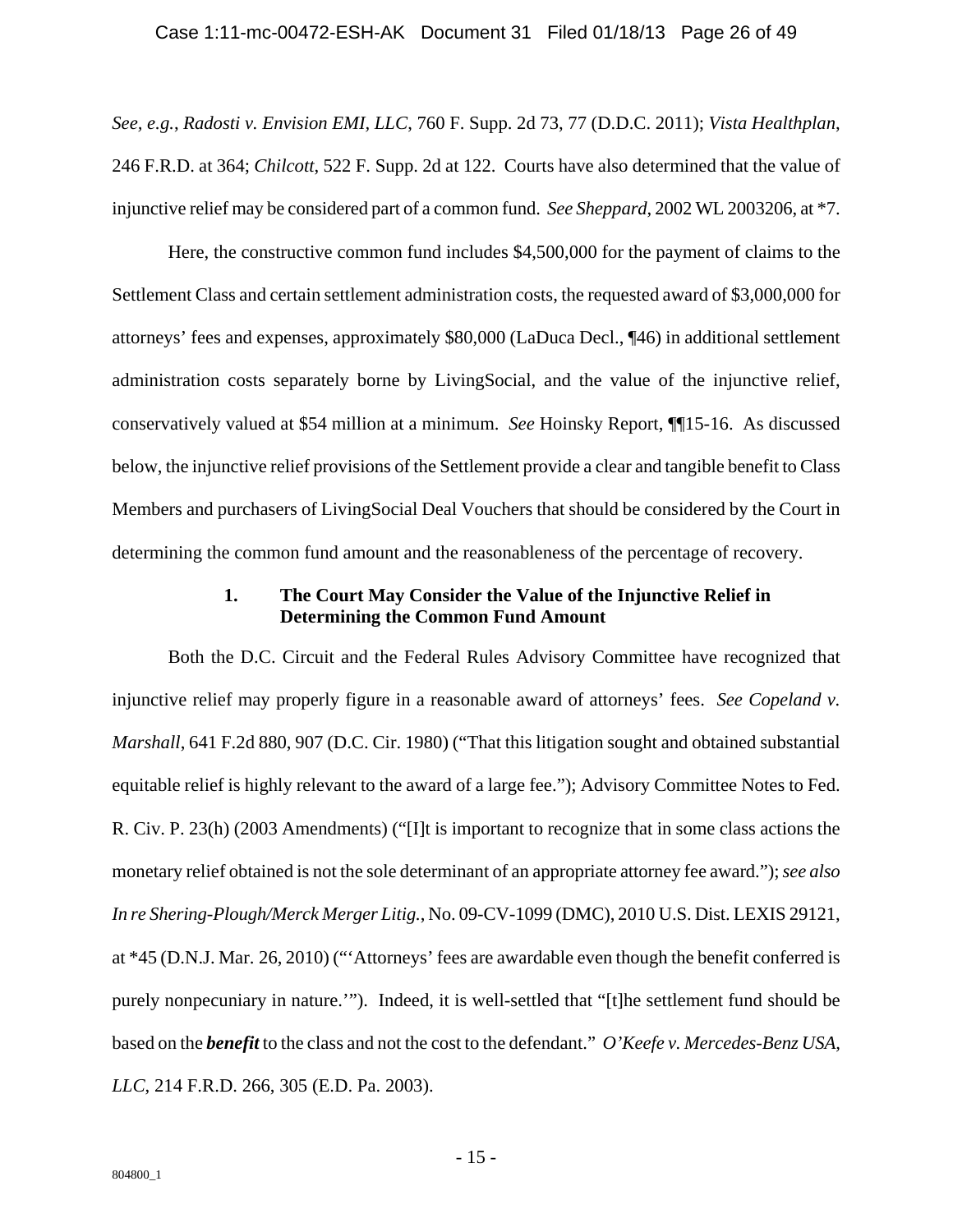#### Case 1:11-mc-00472-ESH-AK Document 31 Filed 01/18/13 Page 27 of 49

Where, as here, the injunctive relief achieved under the Settlement advances an important public interest, the Court should duly consider such relief in its determination of the attorneys' fee award. *Copeland*, 641 F.2d at 907. In this case, Class Counsel, after extensive, hard-fought litigation, were able to negotiate and achieve important business practice reforms that directly address LivingSocial's systematic use of misleading and overly restrictive expiration terms on its Deal Vouchers. Before settlement was achieved, LivingSocial typically imposed expiration dates of less than a year on its Deal Vouchers. Complaint, ¶¶4-6, 31. As a result of this Settlement, LivingSocial must now ensure that *no expiration date* is imposed on the purchase price (paid value) of any Deal Voucher that is shorter than the five-year period of expiry set forth by the CARD Act or any applicable state law, whichever is longer, for a period of three years following the Effective Date of Settlement. §2.4(a). This injunctive relief effectively ensures that Deal Vouchers sold to consumers will be in compliance with the five-year period of expiry set forth by the federal CARD Act, as well as the period of expiry of the applicable state gift certificate law. In other words, LivingSocial must now honor the paid value of its Deal Vouchers for a minimum of five years, or even longer, depending on the state gift certificate laws (some of which, like California, forbid expiration). Moreover, LivingSocial must provide clear and conspicuous disclosures explaining the difference between the paid value and promotional value on its Deal Vouchers, as well as on its Company website. *Id.* Because the injunctive relief provisions provide a meaningful and tangible benefit to Class Members, as well as to prospective purchasers, and advances an important public interest (*i.e*., the enforcement of federal and state gift certificate statutes), the value of such relief should be considered in the determination of fees. *Copeland*, 641 F.2d at 907 ("Where, as here, the relief sought is generally nonmonetary, a substantial fee is particularly important if that statutory purpose is to be fulfilled.").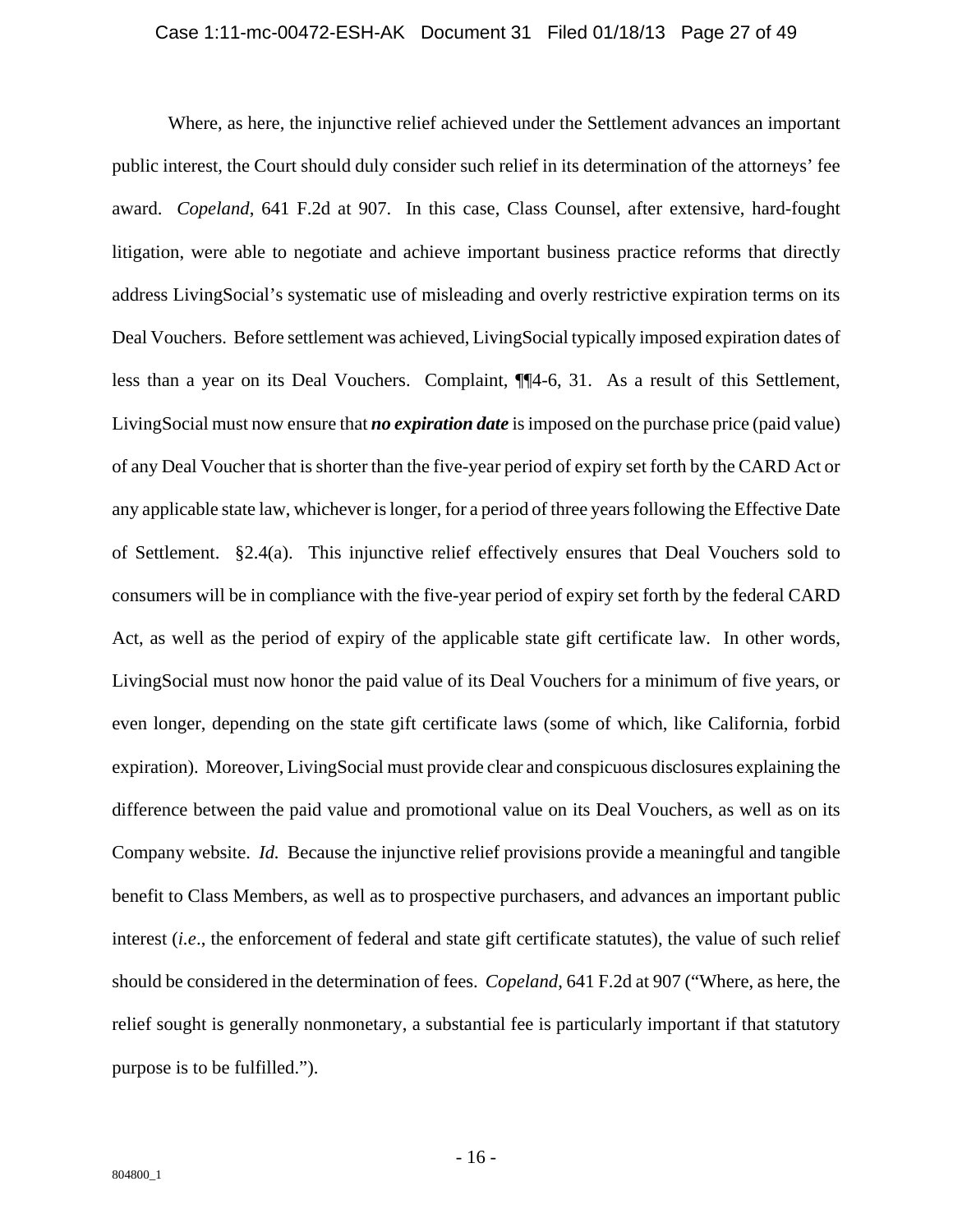#### Case 1:11-mc-00472-ESH-AK Document 31 Filed 01/18/13 Page 28 of 49

As set forth in the Hoinsky Report, the benefit conferred by the Settlement's injunctive relief provisions is subject to an accurate and reliable valuation using established accounting and business valuation principles. *See First State Orthopaedics v. Concentra, Inc*., 534 F. Supp. 2d 500, 523 (E.D. Pa. 2007) (district court relies on plaintiffs' expert's \$68 million valuation of business practice reforms in determining award of attorneys' fees). Here, Mr. Hoinsky applies a straightforward present value discount analysis to determine the current dollar value of the *additional redemptions* that will ensue from the imposition of the injunctive relief provision requiring LivingSocial to honor the paid value of its Deal Vouchers for the extended period of five years, consistent with the CARD Act. Hoinsky Report, ¶¶12-16. Mr. Hoinsky first determines LivingSocial's projected revenue growth over the next five years, using publicly available information concerning LivingSocial and the "Daily Deal" industry. *Id.*, ¶¶13-14. Because LivingSocial's total revenue is largely based on the revenue the Company records from each Deal Voucher sold, *i.e.,* the Deal Voucher's "paid value" (*Id.*, ¶¶9-11, 13-14), Mr. Hoinsky is then able to ascertain the aggregate value of the five-year extended period of redemption applicable to the paid value of Deal Vouchers, as mandated by the Settlement. *Id.*, ¶¶15-17. Mr. Hoinsky values the benefit from the extended period of redemption at three levels of additional redemption  $-2.5\%$ , 5%, and 10% – which is a reasonable and conservative approach, given that the rates of non-redemption in the Daily Deal industry are documented to be higher. *Id.*, **[15.** Mr. Hoinsky finds that at the lowest, most conservative level of additional redemption, 2.5%, the present value of the benefit from the extended five-year period of redemption is \$54,040,699.<sup>7</sup> *Id.* This present value calculation yields the current dollar value of the additional redemptions that are projected to occur once LivingSocial is required under the Settlement to honor

 $\overline{a}$ 

<sup>7</sup> Mr. Hoinsky finds that at the 5% level of additional redemption, the present value of the benefit from the extended five-year period of redemption is \$108,081,397, and at 10%, the present value of the benefit is \$216,162,793. *Id.*, ¶14.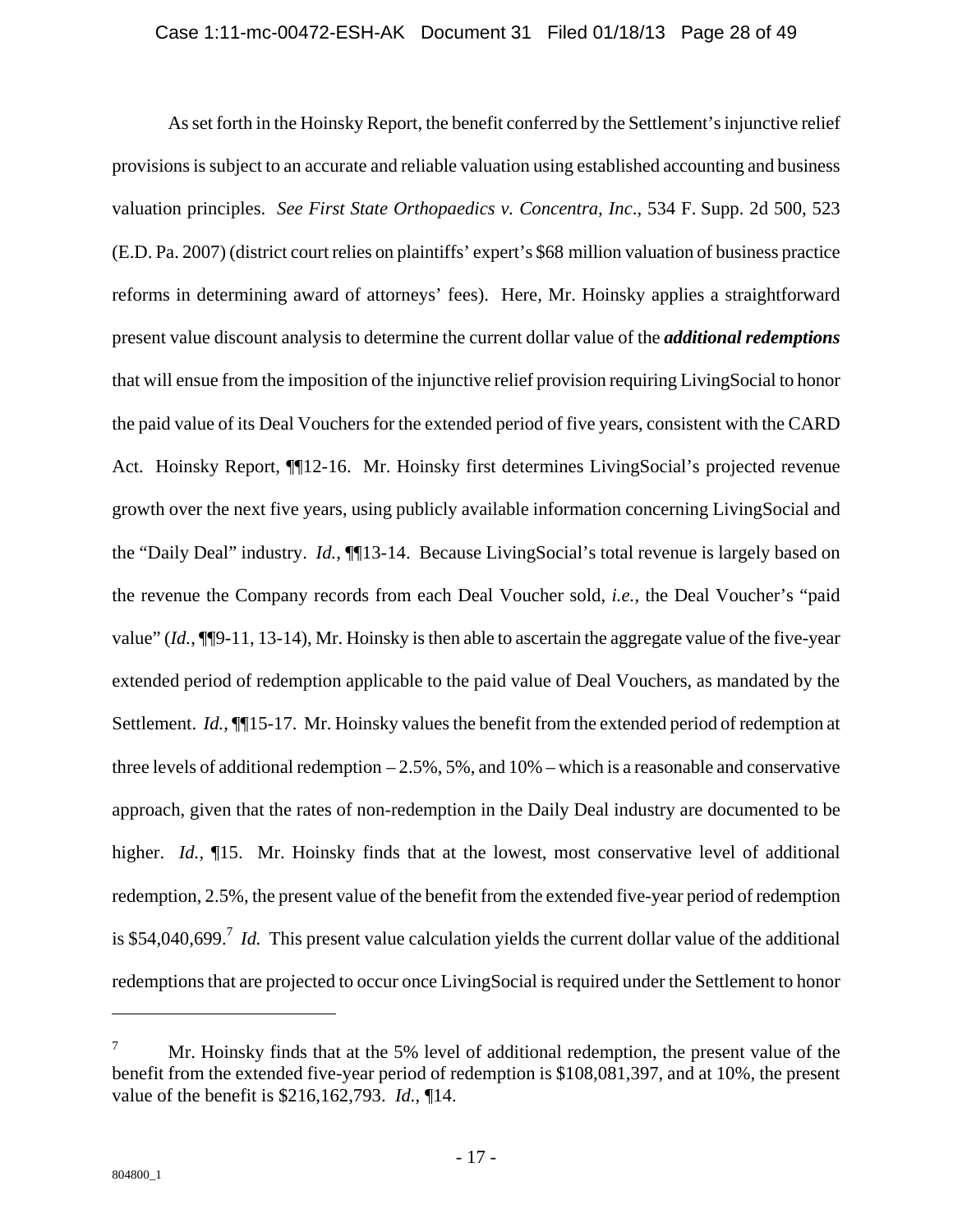#### Case 1:11-mc-00472-ESH-AK Document 31 Filed 01/18/13 Page 29 of 49

the paid value of its Deal Vouchers for at least five years, consistent with the minimum expiration period set forth by the CARD Act. *Id.*, ¶16.

The projections contained in the Hoinsky Report are particularly conservative considering that Mr. Hoinsky only considers the value of additional redemptions resulting from the minimum five-year expiration period under the CARD Act. *Id.*, ¶7. Certain states have expiry periods that well exceed five years; indeed, in some states like California, gift certificates never expire. Complaint, ¶¶137-164; Hoinsky Report, ¶6. Likewise, the Hoinsky Report does not project or assign a value to the component of the Settlement that requires LivingSocial to permit purchasers to receive a no-questions-asked refund within seven days of purchase, which certainly provides another tangible benefit to consumers. *Id.*, ¶8.

Accordingly, when the value of the injunctive relief (at the low end of \$54 million) is aggregated with the fund for the payment of claims \$4,500,000, the additional notice costs (roughly \$80,000) and the agreed-upon amount for attorney's fees and expenses (\$3,000,000), the total constructive common fund is approximately \$62,000,000. *See, e.g.*, *Vitamins*, 2001 U.S. Dist. LEXIS 25067, at \*36. Plaintiffs' requested fee award of \$3,000,000 amounts to less than 5% of the common fund, which is well below the range of acceptable percentage-of-recovery in this Circuit, and therefore is fair and reasonable. *See Swedish Hosp.*, 1 F.3d at 1272 (noting "a majority of common fund class action fee awards fall between twenty and thirty percent"); *Wells*, 557 F. Supp. 2d at 14 (fee award of 45% of common fund was reasonable).

The appropriateness of Plaintiffs' requested fee award is further highlighted when examined under the reasonableness factors set forth in *In re Lorazepam & Clorazepate Antitrust Litig.* ("*Lorazepam II*"), No. MDL 1290(TFH), 2003 U.S. Dist. LEXIS 12344, at 27\* (D.D.C. June 16, 2003), discussed below.

- 18 -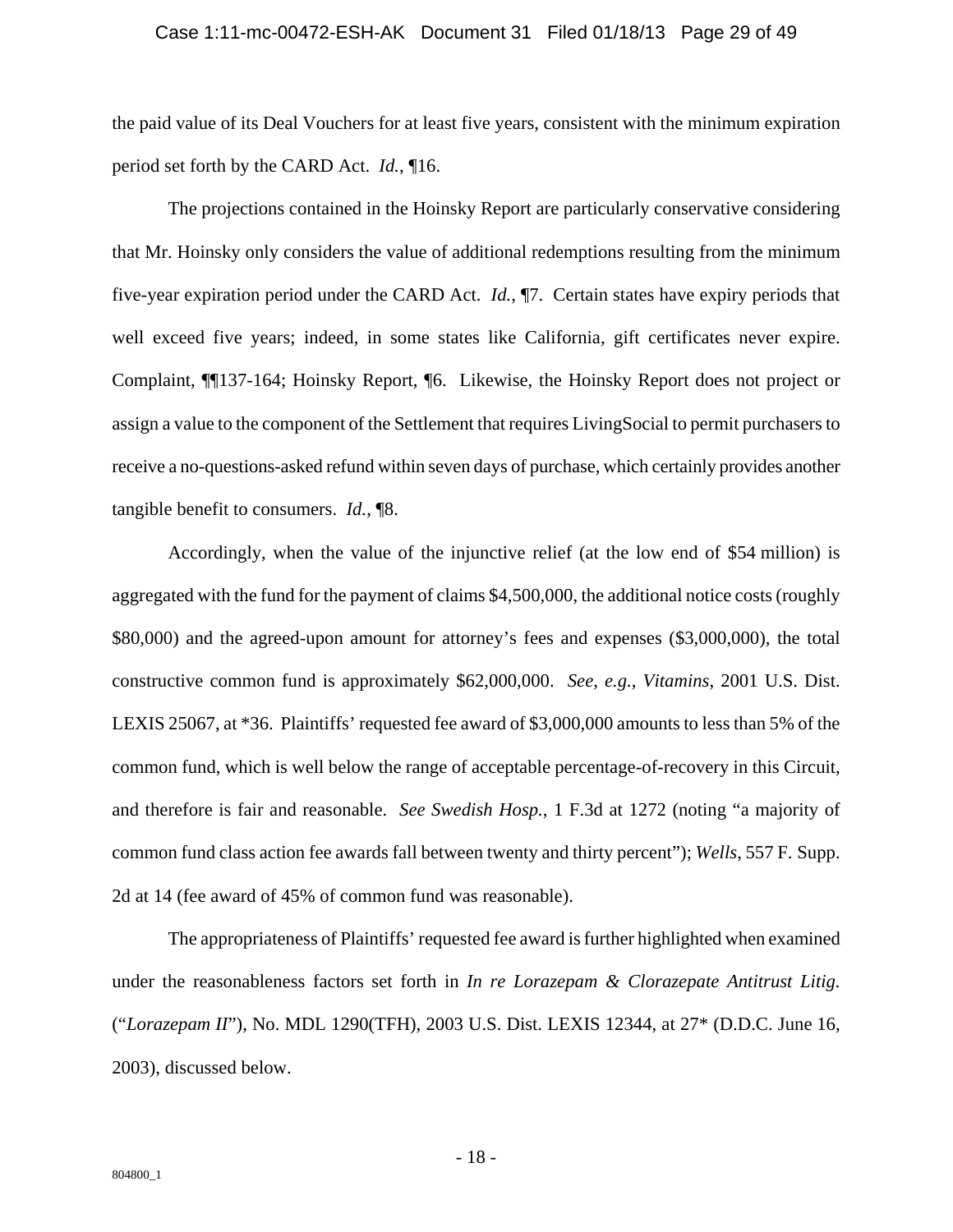### **2. Plaintiffs' Requested Award Is Reasonable in Light of the**  *Lorazepam* **Factors**

Although the D.C. Circuit has not developed a formal list of factors to consider in evaluating

fee requests in percentage-of-the-fund cases, former Chief Judge Hogan identified a list of seven,

non-exclusive factors relevant to the fee inquiry in *Lorazepam II*. These factors include:

(1) The size of the fund created and the number of persons benefitted; (2) the presence or absence of substantial objections by members of the class to the settlement terms and/or fees requested by counsel; (3) the skill and efficiency of the attorneys involved; (4) the complexity and duration of the litigation; (5) the risk of nonpayment; (6) the amount of time devoted to the case by plaintiffs' counsel; and (7) the awards in similar cases.

*Id.* (cited in *Baan Co.*, 288 F. Supp. 2d at 17); *see als*o *Vitamins*, 2001 U.S. Dist. LEXIS 25067, at

\*60-\*61 (applying same reasonableness factors).

The *Lorazepam* factors, when applied to the particular circumstances of the case, counsel in favor of granting the full fee award sought by plaintiffs.

### **3. The Size of the Fund and Number of Persons Benefitted Justify the Requested Fee Award**

There is no question that Class Counsel achieved an exceptional result on behalf of Plaintiffs and the Settlement Class. The Settlement negotiated by Class Counsel provides for comprehensive monetary and injunctive relief, both on a retroactive and prospective basis, to millions of consumers nationwide who were harmed by LivingSocial's practice of marketing and selling Deal Vouchers with restrictive expiration periods. In the aggregate, the economic and injunctive relief achieved on behalf of the Class is conservatively valued at more than \$50 million dollars. *See* Section III.A.1. Under the terms of the Settlement Agreement, Class Members with expired, unredeemed Deal Vouchers (*i.e.*, all consumers who did not receive the benefit of their bargain) will be entitled to receive a cash payment for up to 100% of the paid value of their Deal Voucher – essentially the full and complete value of their purchase. It is questionable – even if this case were successfully prosecuted through trial – whether Class Members would be able to obtain anything more than all of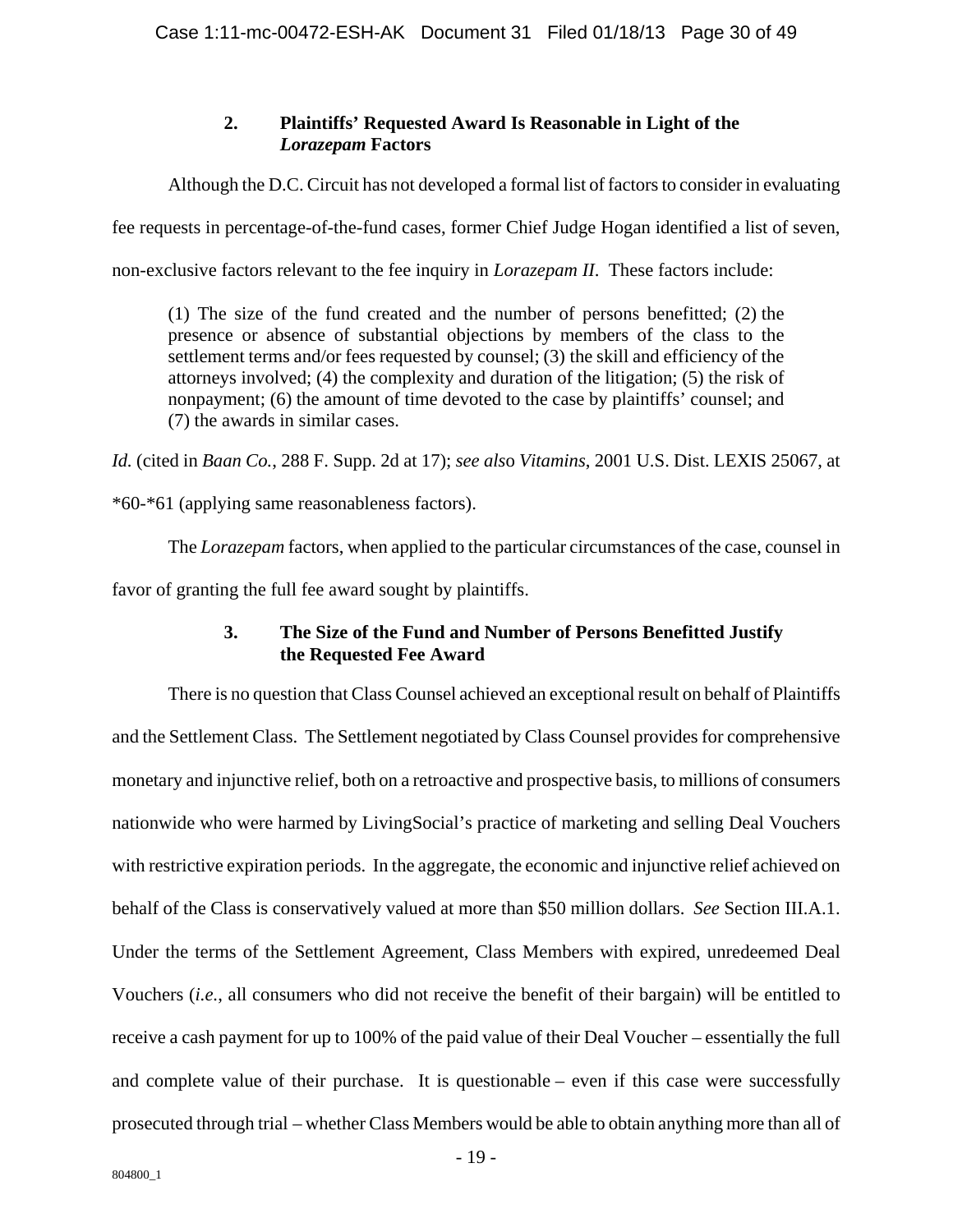### Case 1:11-mc-00472-ESH-AK Document 31 Filed 01/18/13 Page 31 of 49

the expired paid value of their Deal Vouchers. Additionally, millions of Class Members will benefit from the enhanced disclosures explaining the distinction between paid value and promotional value, the substantially extended expiration terms, and the improved refund policies that are provided under the Settlement.

### **4. The Class Was Represented by Skilled Attorneys Who Efficiently Litigated the Case and Achieved an Impressive Early Resolution**

As detailed in the declarations of Class Counsel and Plaintiffs' Counsel submitted herewith.<sup>8</sup> the attorneys representing the Settlement Class are highly skilled class action lawyers possessing decades of experience, who have collectively recovered billions of dollars for consumers. *See*  LaDuca Decl., Merrick Decl., Plaintiffs' Counsel Decls. The attorneys representing the Settlement Class managed to achieve an excellent resolution of the case with relative speed and efficiency. As detailed in the LaDuca Decl., ¶13 and Merrick Decl., ¶14, Class Counsel made a concerted effort early on in the litigation to make sure that redundancy and duplication of effort were avoided. Due to Class Counsel's skilled advocacy and persistence, the parties were able to achieve a global resolution of the MDL before the onset of expensive and protracted summary judgment and expert proceedings. And, had no settlement been achieved, the parties would have continued with costly discovery and would have conducted numerous depositions all over the country. Courts in this Circuit have recognized that one of the benefits achieved here – the expeditious and efficient resolution of the case – is an important consideration in determining a reasonable percentage-of-thefund recovery because it aligns the interest of counsel with the interests of the class. *See, e.g.*,

1

<sup>8</sup> In addition to the declarations of Class Counsel, other Plaintiffs' Counsel submitted supporting declarations, including the following firms: Halunen & Associates; Bonnett Fairbourn Friedman & Balint, P.C.; Audet & Partners, LLP; Carney Gillespie & Isitt PLLP; Bolen Robinson & Ellis, LLP; Levin, Fishbein, Sedran & Berman; Wites & Kapetan, P.A.; Carlson Legal; Van Eyk & Moore, PLLC; and Myles A. Schneider & Associates, LTD.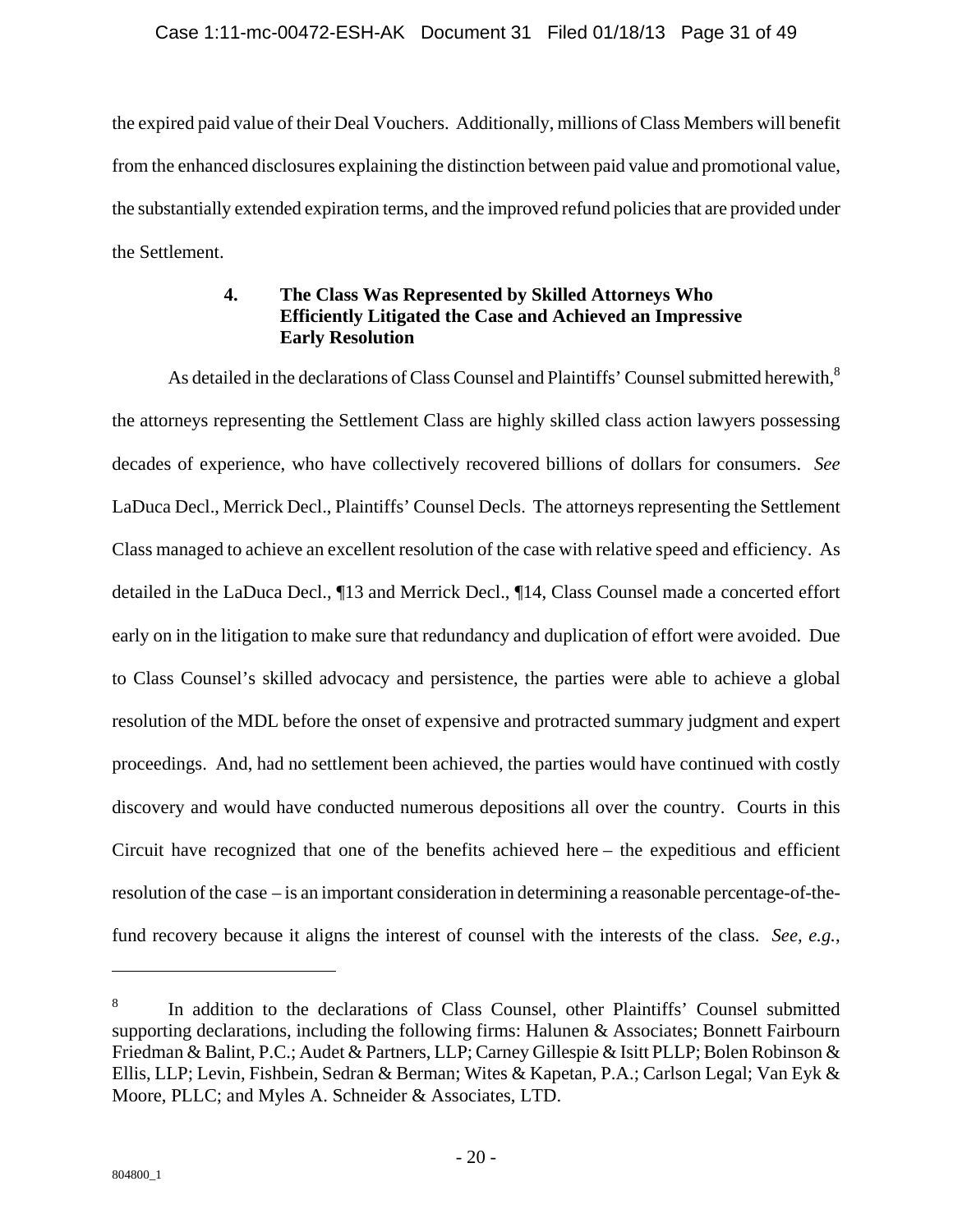#### Case 1:11-mc-00472-ESH-AK Document 31 Filed 01/18/13 Page 32 of 49

*Lorazepam I*, 205 F.R.D. at 383; *Trombley*, 826 F. Supp. 2d at 205. Also indicative of the skill employed by the lawyers here is the outstanding result achieved: Settlement Class Members may seek up to 100% return of their payment for their expired Deal Vouchers for any reason; they have no obligation to do further business with LivingSocial; and they have no obligation to request that the Merchant honor all or part of the LivingSocial Deal Voucher. Indeed, the transformative injunctive relief was so exhaustively negotiated to the extent that even the minimum font size for the paid value and promotional value of Deal Vouchers was a term of the Settlement Agreement. The Settlement therefore provides an effective and straightforward mechanism for consumers harmed by Defendants' conduct to recover the complete monetary value of their losses.

### **5. This Complexity and Duration of This Litigation Support the Requested Fee Award**

This Action involved highly complex litigation in an area of untested law, potentially requiring the application of not only the CARD Act, a relatively new federal law, but the laws of at least 27 states with gift certificate statutes. Indeed, liability has always been in dispute here, as Defendants argued from the outset that Deal Vouchers were not gift certificates or gift cards under federal and state gift certificate laws and therefore such laws were not applicable to their business practices. Defendants also argued that the Named Plaintiffs (and Class Members by extension) were unable to demonstrate cognizable damages in support of their claims. Because the jurisprudence concerning the application of the CARD Act and other gift certificate statutes to "Daily Deal" vouchers is unresolved and non-dispositive, the parties would have likely continued to litigate this Action through trial and even beyond had no settlement been achieved.

- 21 - Moreover, while Class Counsel were able to achieve this Settlement in an efficient manner before summary judgment and the completion of discovery, this certainly was not a situation where resolution of the case was readily achieved soon after the case was filed. Quite the contrary, the litigation was contentious and difficult, from the outset through the settlement negotiations. Indeed,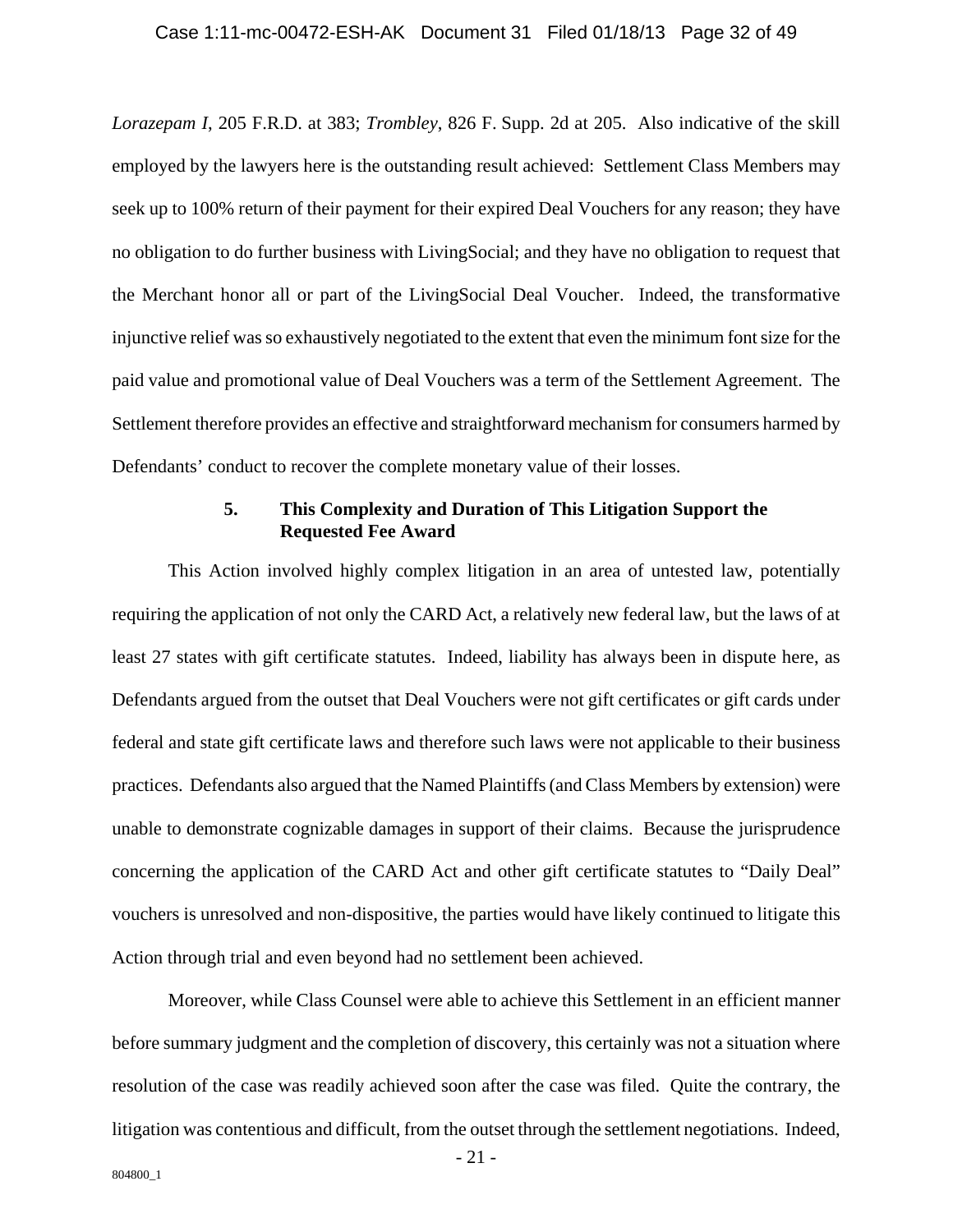#### Case 1:11-mc-00472-ESH-AK Document 31 Filed 01/18/13 Page 33 of 49

by the time of the Fairness Hearing, Plaintiffs will have spent two years litigating this Action against sophisticated and aggressive defense counsel, who filed a complex Motion to Dismiss and engaged in a hotly-contested, protracted discovery process. Clearly, "'this settlement does not come too early to be suspicious nor too late to be a waste of resources.'" *Lorazepam II*, 2003 U.S. Dist. LEXIS 12344, at \*16-\*17. The complexity and duration of this litigation thoroughly support the requested fee and expense award.

### **6. The Risk of Nonpayment Was Significant**

Class Counsel also assumed a high degree of risk in bringing and pursuing this Action to a successful conclusion. From the beginning, Class Counsel was confronted with a number of complexities and challenges, including: (i) the novel question as to whether the federal CARD Act and other gift certificate statutes applied to the LivingSocial Deal Vouchers, which Defendants vehemently dispute; (ii) potential caps on damages for the CARD Act claims; (iii) as this Court noted at the scheduling conference in November 2011, the existence of varying state laws that potentially applied to the claims of the named Plaintiffs and Class Members, which Defendants argued would be unmanageable if pursued as a nationwide class action; and (iv) the number of cases that were initially filed and number of counsel involved, which Class Counsel effectively coordinated and organized. LaDuca Decl., ¶39. Class Counsel deftly navigated these challenges to achieve an outstanding result for the Class. As detailed in the section below and the discussion of lodestar in Section III.B., *supra*, the successful resolution of this litigation required Class Counsel to commit a significant amount of time, personnel and expenses to this litigation on a contingency basis with absolutely no guarantee of being compensated in the end.

 $\overline{a}$ 

<sup>9</sup> Defendants were represented by Cooley LLP, one of the "world's top litigation firms," with 700 lawyers worldwide. www.cooley.com/67335.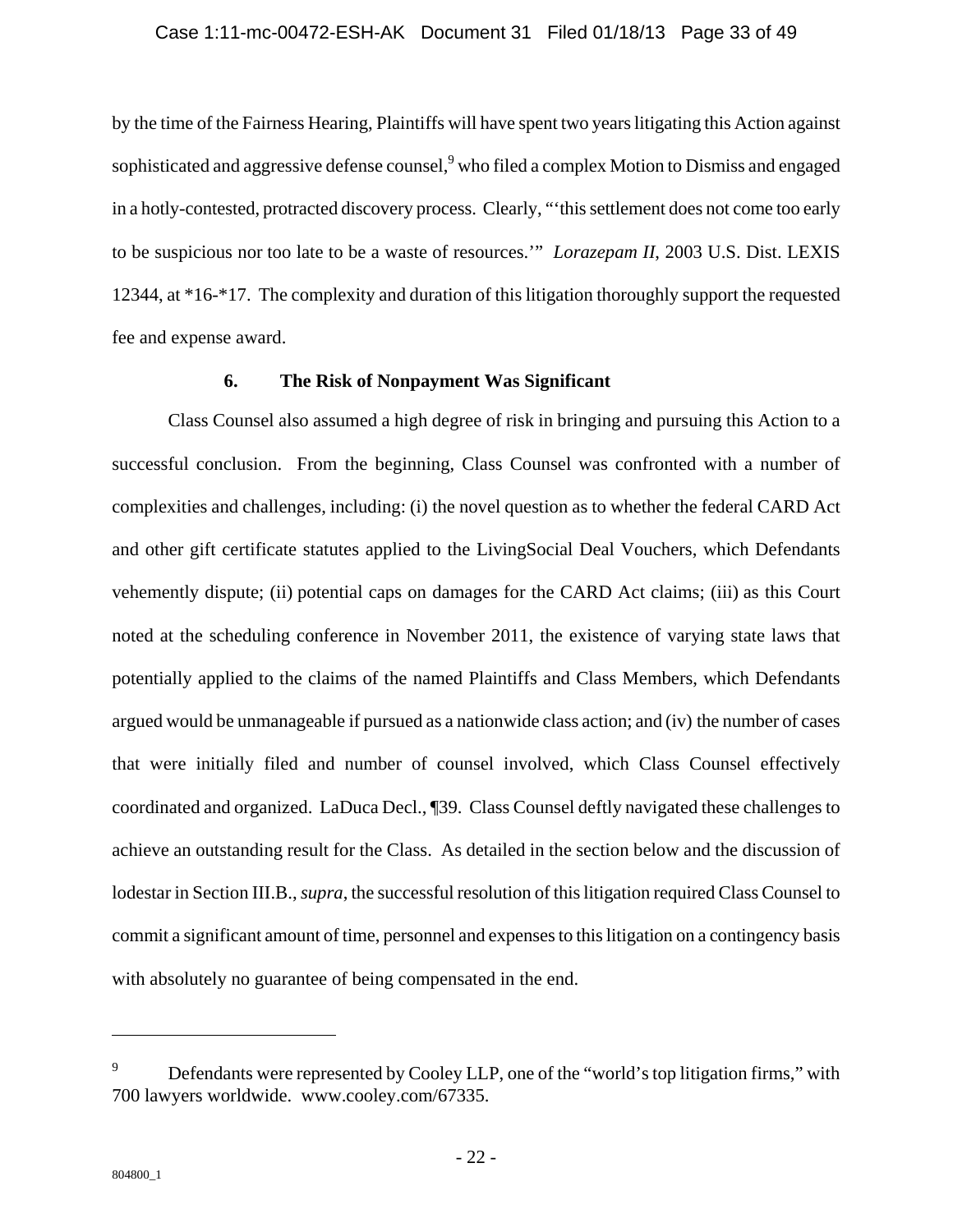### **7. Class Counsel Devoted Substantial Time and Resources to This Litigation**

As set forth in the supporting declarations and detailed in Section III.B., *supra*, Plaintiffs' Counsel have collectively spent more than 4,012 hours of attorney and litigation support time on this Action. LaDuca Decl., ¶53 & Table 1; Plaintiffs' Counsel Decls. The number of hours that Plaintiffs' Counsel has devoted to pursuing this litigation is appropriate and reasonable, considering, among other factors: (1) the scope and high-stakes nature of this large, nationwide MDL proceeding; (2) the novelty and complexity of the claims asserted, including the federal CARD Act and state gift certificate law claims; (3) the hard-fought and lengthy nature of the settlement negotiations; (4) the discovery that the parties engaged in; and (5) the number of cases, parties, and law firms involved. LaDuca Decl., ¶51.

The extensive and persistent efforts of counsel to bring this litigation to a successful resolution are described at length and in detail in the LaDuca and Merrick Declarations, as well as those of Plaintiffs' Counsel. *See generally*, LaDuca Decl., Merrick Decl., and Plaintiffs' Counsel Decls. From the outset of the litigation, Class Counsel endeavored to coordinate the efforts of counsel, so as to maximize the impact of their collective resources, while minimizing duplication of efforts and streamlining the prosecution of the case. LaDuca Decl., ¶13. This was not a simple task given the six federal class actions that were consolidated as part of the MDL proceedings before this Court. *Id.*, ¶34. Class Counsel carefully supervised and managed the efforts of the other Plaintiffs' Counsel, consulted appropriate counsel concerning litigation and settlement strategies and positions, assigned discrete tasks to various counsel and kept Plaintiffs and counsel abreast of developments in the litigation and settlement negotiations. *Id.*, ¶14.

- 23 - 804800\_1 Prior to, and during the course of the litigation, Class Counsel, with the assistance of other Plaintiffs' Counsel, conducted an extensive investigation into the legal and factual issues involved in this Action. *Id.*, ¶44. Notably, Plaintiffs' central claim was brought under the federal CARD Act – a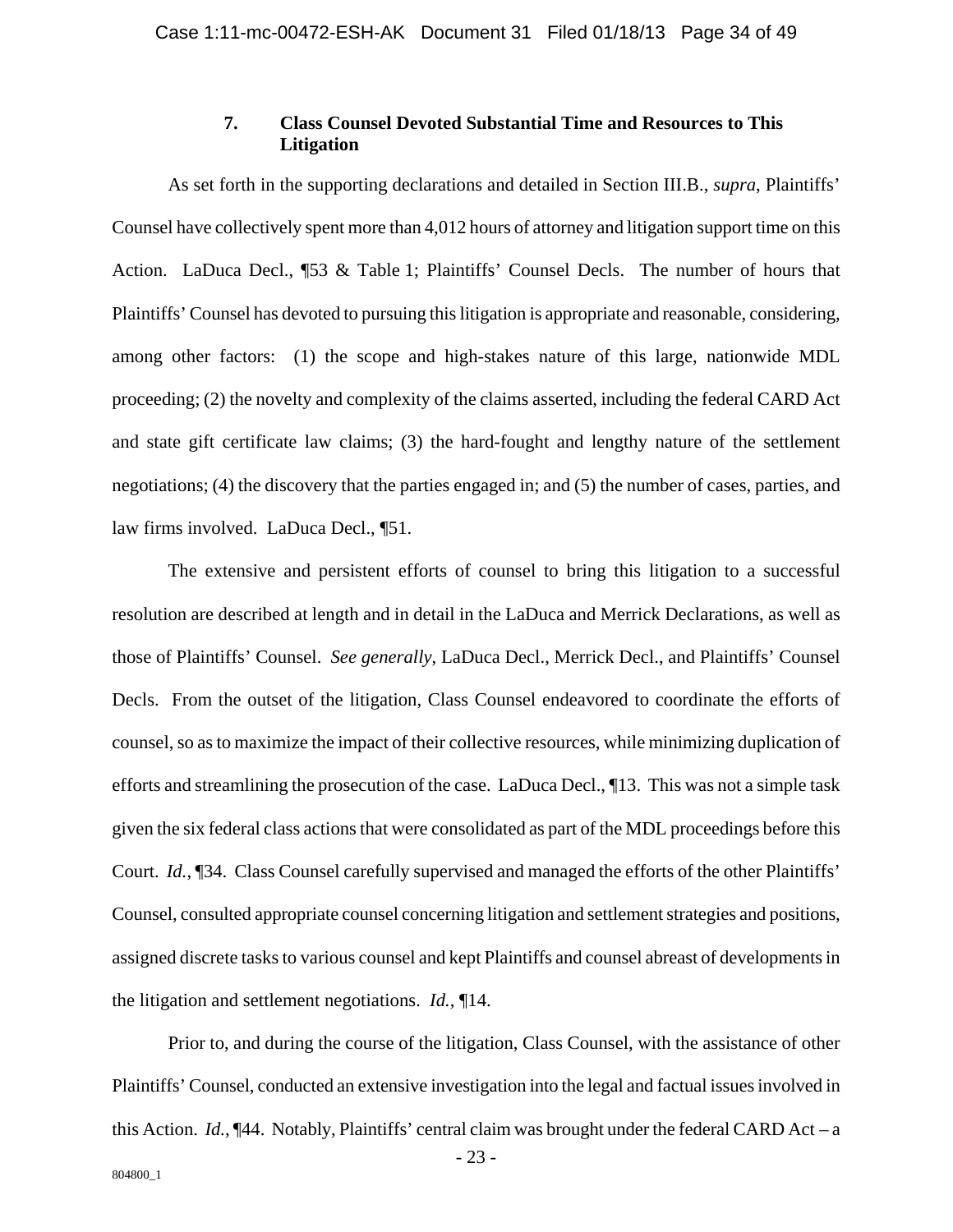#### Case 1:11-mc-00472-ESH-AK Document 31 Filed 01/18/13 Page 35 of 49

new and largely untested statute enacted by Congress to address, *inter alia*, misleading and unfair practices concerning the sale and marketing of gift certificates. *Id.* Class Counsel therefore were required to conduct extensive due diligence on the legislative history and application of that statute to the particular circumstances of the case. *Id.* Moreover, Plaintiffs asserted claims based on a host of state gift certificate laws nationwide, each with different statutory language and penalties. *Id.* And, as a further complication, the scope of litigation encompassed millions of Deal Vouchers sold by LivingSocial, involving a host of different products and services sold around the country with variances in their terms and conditions. *Id.*

Further, Class Counsel engaged in extensive and contentious arm's-length negotiations with Defense Counsel for nearly a year to achieve the proposed Settlement. *Id.*, ¶45. This included two full-day sessions with Judge Infante and numerous follow-up telephonic mediation sessions with Judge Infante, as well as significant direct communications with defense counsel. *Id.* Even after the substantive terms of the Settlement were set, the parties exchanged numerous versions of the Settlement Agreement and the exhibits thereto and conducted multiple teleconferences to resolve a variety of issues prior to filing for preliminary approval with the Court. *Id.* Class Counsel also worked extensively with defense counsel and the Settlement Administrator on the launch of the settlement website, preparing the electronic Claim Form, addressing notice issues, addressing software programming issues on the website and answering inquiries from Class Members. *Id.*, ¶46.

Class Counsel's responsibilities will not end with final approval. Class Counsel will assist with Class Member inquiries and work with the Settlement Administrator and Defendants on any issues that may arise with respect to the Settlement. *Id.*, ¶47. Further, Class Counsel may expend further time and effort to resolve any objections that are lodged and litigate any appeals that result. *Id.* Past experience demonstrates that this ongoing work will add significant time to the work already undertaken in this case. *Id.*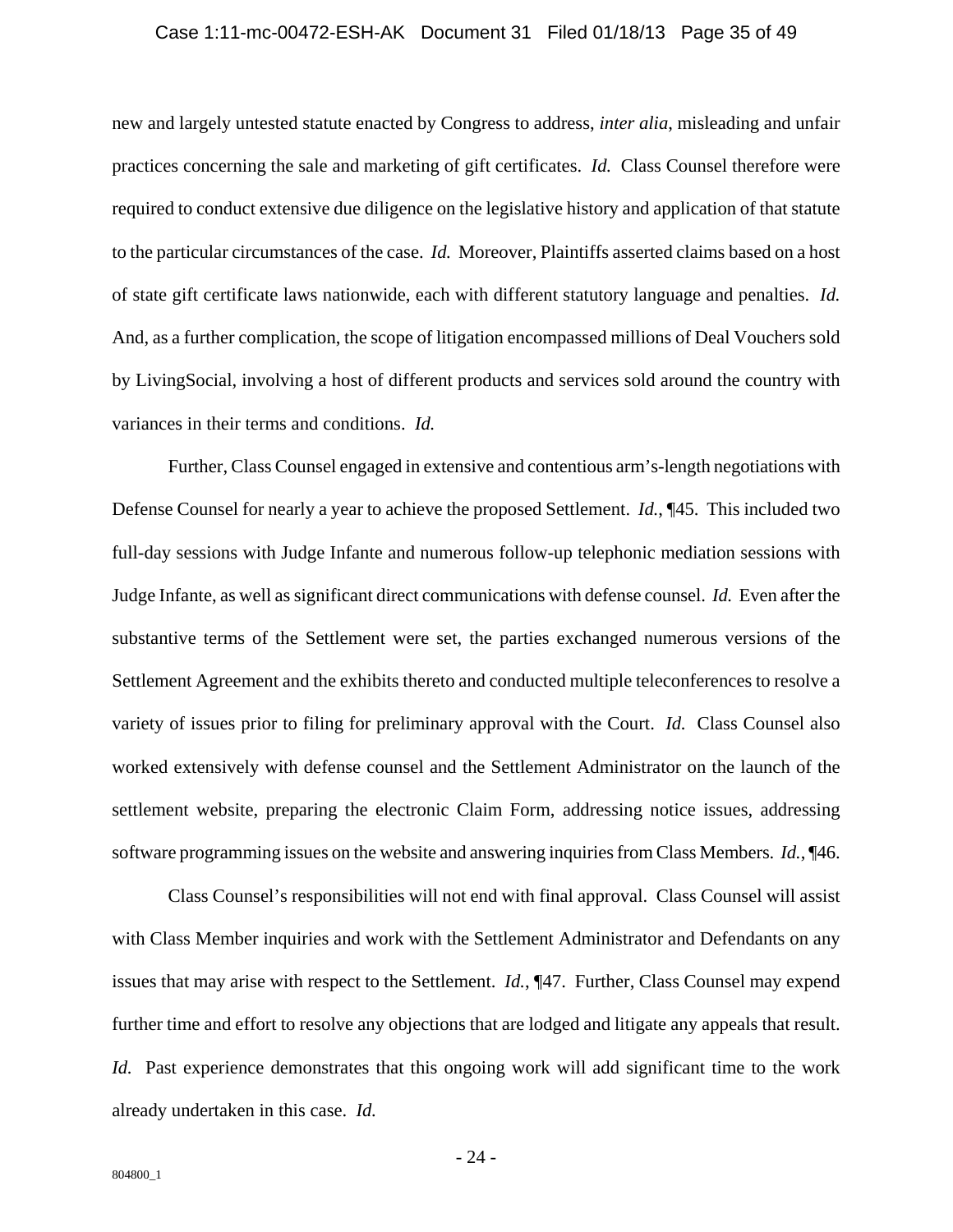### Case 1:11-mc-00472-ESH-AK Document 31 Filed 01/18/13 Page 36 of 49

In short, the hours that Class Counsel and the other Plaintiffs' Counsel devoted to this Action were reasonable and necessary, particularly given the contentious nature of the settlement negotiations with Defendants. *Id.*, ¶51. Indeed, their hard work and commitment ultimately paid off, resulting in a comprehensive settlement that offers what essentially amounts to *complete* relief to Class Members all across the country who purchased LivingSocial Deal Vouchers. *Id.*, ¶34.

### **8. The Fee and Expense Award Sought Here Is Consistent With Precedent**

As this Court has noted, attorneys' fee awards of one-third were the median in a study of 289 settlements ranging from \$1 million to \$50 million. *Baan Co.*, 288 F. Supp. 2d at 19 n.1. Numerous courts in this Circuit have awarded fees of 30% or more. *See Wells*, 557 F. Supp. 2d at 7 (approving 45% attorneys' fee award); *Vitamins*, 2001 U.S. Dist. LEXIS 25067, at \*72 (awarding 34%); *Radosti*, 760 F. Supp. 2d at 78 (awarding 33%); *Lorazepam II*, 2003 WL 22037741, at \*9 (awarding 30%). As detailed above, Plaintiffs seek an award of fees and expenses of \$3,000,000, which represents *less than 5%* of the common fund – well within the acceptable range of percentage of recovery allowed in this Circuit.

Accordingly, in light of the foregoing *Lorazepam* factors,<sup>10</sup> Plaintiffs' fee and expense request is amply justified by the particular circumstances of this case and the exemplary settlement achieved on behalf of the Class.

 $\overline{a}$ 

 $10$  Another factor to be considered in determining the reasonableness of the fee amount is the presence or absence of substantial objections. *Lorazepam II*, 2003 U.S. Dist. LEXIS, at \*27. Here, the deadline to object is February 8, 2013; Plaintiffs therefore will address in detail any objections in their subsequent reply and their final approval brief. To date, only four objections have been submitted to the Settlement Administrator – only one of which appears to challenge Plaintiffs' fee request. In addition to improperly serving the objection, this objector argues, without any analysis or support, that attorneys' fees should only be \$2,000. Again, Plaintiffs will substantially address this and other objections on reply.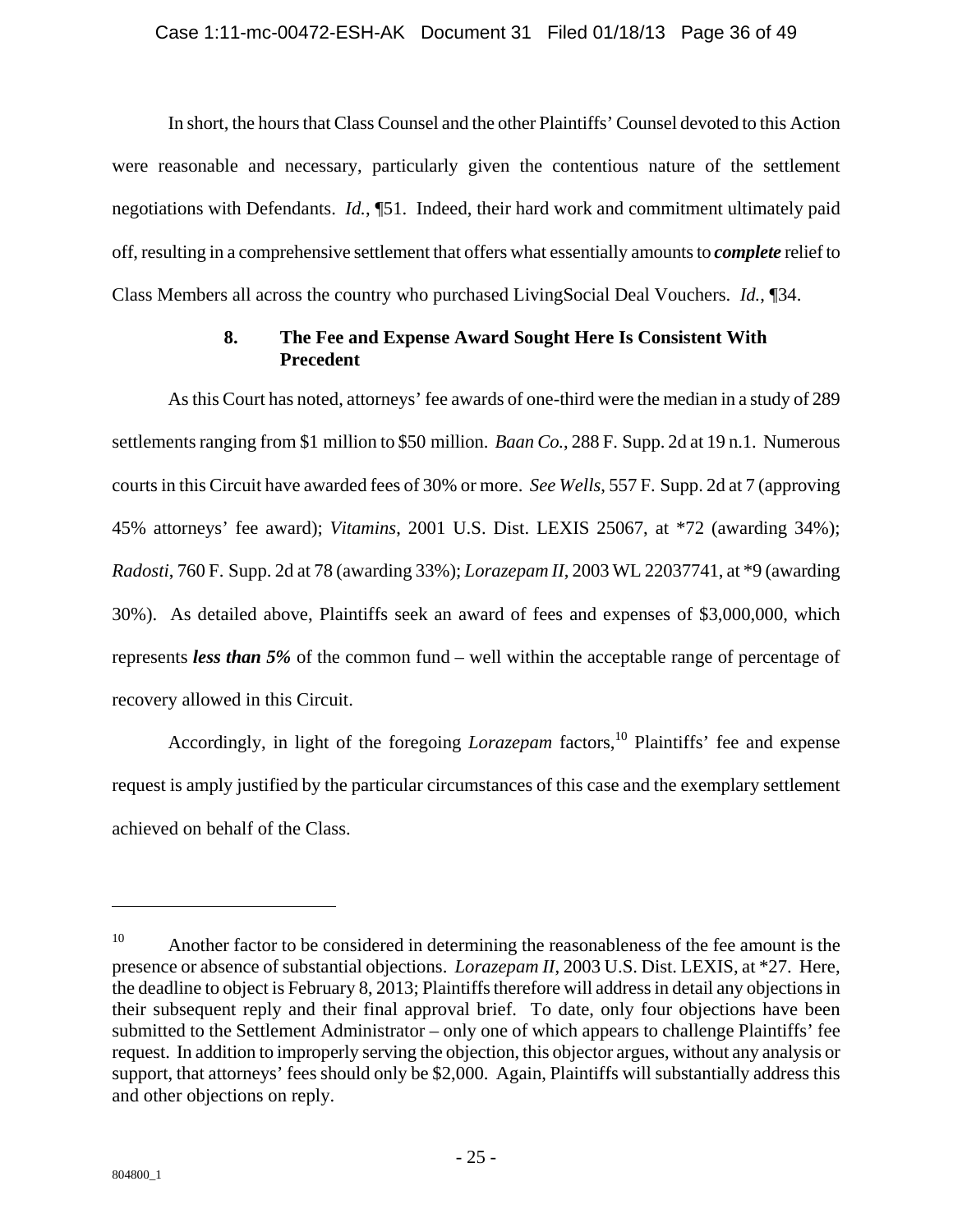### **B. Plaintiffs' Fee and Expense Request Is Also Fair and Reasonable Under the Lodestar Analysis**

Plaintiffs' requested award of \$3,000,000 is also justified when viewed in light of Plaintiffs' Counsel's lodestar. *See Swedish Hosp.*, 1 F.3d at 1271.Under the lodestar method, a presumptively reasonable fee award can be determined by multiplying the number of hours reasonably expended by plaintiffs' counsel by their reasonable hourly rate. *See Hensley*, 461 U.S. at 433. Plaintiffs in this case are requesting a fee award that reflects only a modest multiplier of less than 1.5 times their counsel's actual lodestar incurred.

### **1. Plaintiffs' Counsel Devoted a Reasonable Number of Hours to This Litigation**

Under the lodestar method, courts first looks at the number of hours spent by counsel on the case. *Id.* Here, in support of the lodestar determination, Plaintiffs have submitted the sworn declarations of Class Counsel and 10 other Plaintiffs' Counsel, attesting to their total hours devoted to the case, their hourly rates, their experience, and describing their efforts to prosecute this Action. Table 1 in the LaDuca Decl. summarizes the total hours worked, the hourly rates, and fee amounts for each of the law firms involved in the prosecution of this Action. In addition, at the Court's request, Plaintiffs' Counsel have submitted detailed time records demonstrating how those hours were spent.

As set forth in the supporting declarations, Plaintiffs' Counsel have spent more than 4,012 hours of attorney and litigation support time on this Action. LaDuca Decl., ¶53 & Table 1. As detailed in Section III.A.6., *infra*, the hours spent by Plaintiffs' Counsel on this litigation may be significant, but are appropriately and reasonably incurred, given the scope and high-stakes nature of this large, nationwide MDL proceeding, the novelty and complexity of the claims asserted, including the federal CARD Act and state gift certificate law claims, the hard-fought and lengthy nature of the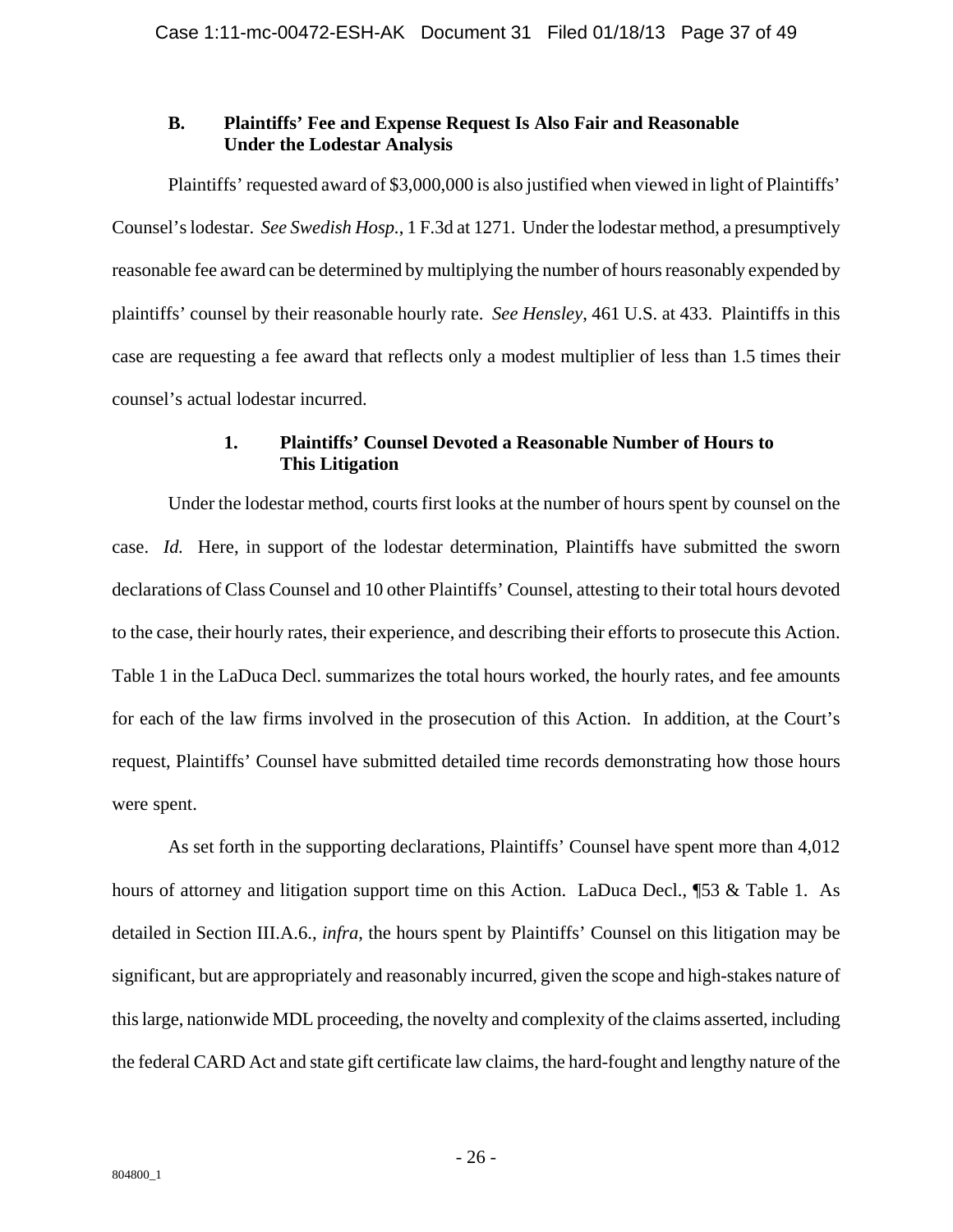#### Case 1:11-mc-00472-ESH-AK Document 31 Filed 01/18/13 Page 38 of 49

settlement negotiations, the discovery that the parties engaged in, and the number of cases, parties, and law firms involved. *Id.*, ¶51.

#### **2. Plaintiffs' Counsel's Hourly Rates Are Reasonable**

The hourly rates of Class Counsel and other Plaintiffs' Counsel, as detailed in their declarations, are also fair and reasonable. Under the lodestar method, "an attorney's usual billing rate is presumptively the reasonable rate, provided that the rate is 'in line with those prevailing in the community for similar services by lawyers of reasonably comparable skill, experience and reputation.'" *Kattan by Thomas v. District of Columbia*, 995 F.2d 274, 278 (D.C. Cir. 1993).

An attorney's actual billing rate is presumptively appropriate to use for lodestar analysis. *See MacClarence v. Johnson*, 539 F. Supp. 2d 155, 158 (D.D.C. 2008). Affidavits indicating "'that the requested rates are in line with those prevailing in the community for similar services by lawyers of reasonably comparable skill, experience, and reputation'" are typically sufficient to establish the reasonableness of the rates. *Covington v. District of Columbia*, 57 F.3d 1101, 1108 (D.C. Cir. 1995). Courts may also use survey data in evaluating the reasonableness of attorneys' fees. *See, e.g.*, *DL v. District of* Columbia, 256 F.R.D. 239, 242 (D.D.C. 2009).

As set forth in Table 1 of the LaDuca Decl., counsel's hourly rates in this litigation range from \$225 to \$850, with the high-end reserved for only the most senior attorneys working on the case. Further, the hourly rates submitted by Class Counsel and other Plaintiffs' Counsel reflect their actual billing rates; thus, their hourly rates are presumptively appropriate. *See* Plaintiffs' Counsel Decls.; *see also MacClarence*, 539 F. Supp. 2d at 158. Class Counsel and other Plaintiffs' Counsel are highly-respected members of the bar with extensive experience in prosecuting high-stakes complex litigation who have collectively recovered billions of dollars in class actions. *See* Exhibit 1 to LaDuca Decl.; *see also* Plaintiffs' Counsel Decls. Indeed, Plaintiffs' Counsel's rates are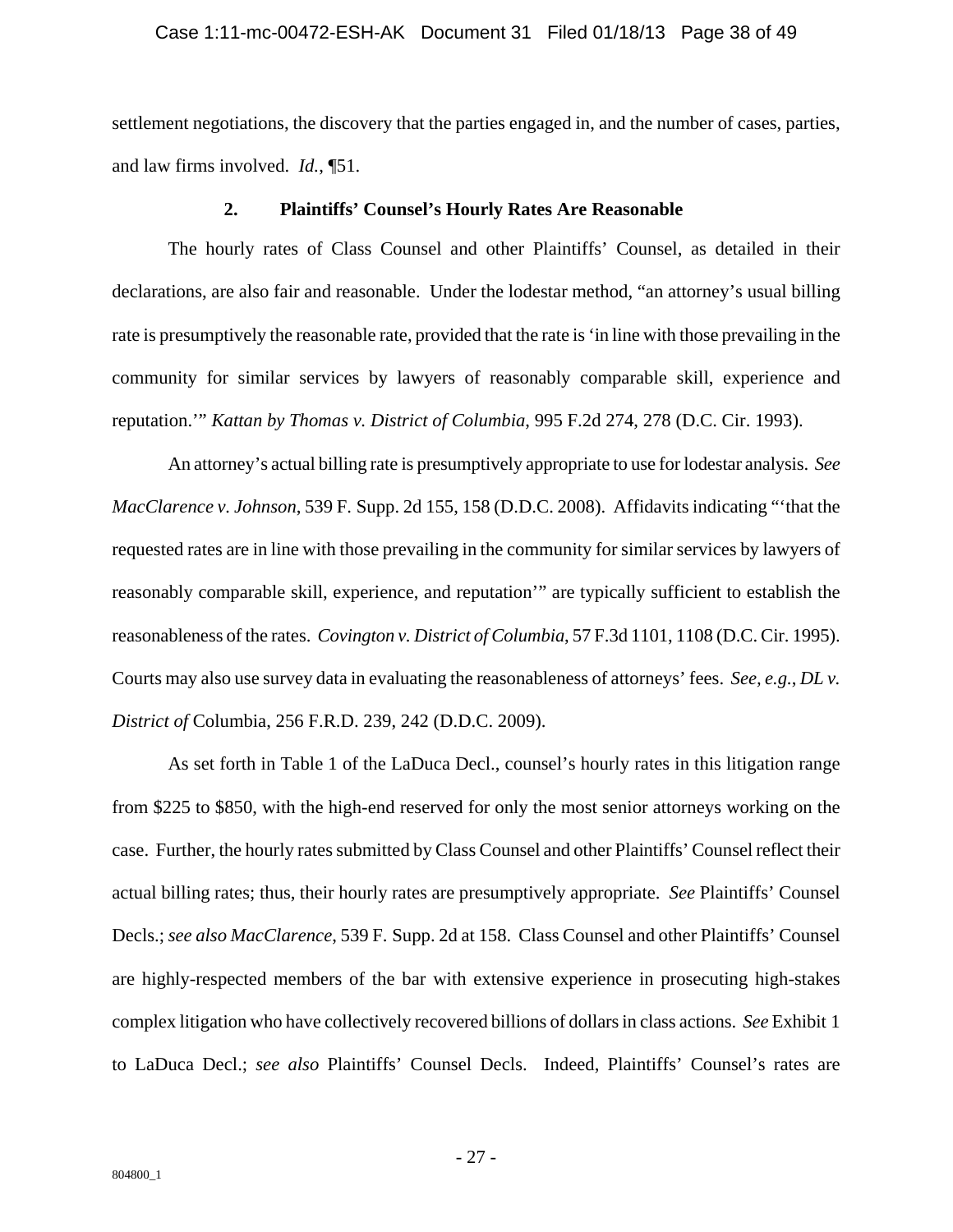#### Case 1:11-mc-00472-ESH-AK Document 31 Filed 01/18/13 Page 39 of 49

appropriate for complex, nationwide litigation and reflect a high level of experience and skill necessary for success in this litigation.

Survey data also supports the reasonableness of the hourly rates sought here. PricewaterhouseCoopers ("PwC") recently published a comprehensive survey of the billing rates and salaries of associates and partners of law firms nationwide. LaDuca Decl., Ex. 2 (PwC's 2011 Billing Rate & Associate Salary Survey). Courts rely on such survey data as evidence of prevailing hourly rates. *See Yurman Designs, Inc. v. PAJ, Inc.*, 125 F. Supp. 2d 54, 58 (S.D.N.Y. 2000); *Yamanouchi Pharm. Co. v. Danbury Pharm., Inc.*, 51 F. Supp. 2d 302, 305 (S.D.N.Y. 1999). Class Counsel's rates are comparable to the established law firm rates documented in PwC's survey. *See* LaDuca Decl., Ex. 2 at 6 (partners in large firms charge up to \$925 per hour).

Notably, Class Counsel's customary rates have been previously approved by the courts. *See In re Enron Corp. Sec., Derivative & ERISA Litig.*, 586 F. Supp. 2d 732, 778-80, 804-05 (S.D. Tex. 2008) (approving Robbins Geller's hourly rates after reviewing them for reasonableness); *In re CertainTeed Corp. Roofing Shingle Prods. Liab. Litig.*, 269 F.R.D. 468, 492 (E.D. Pa. 2010) (approving entire settlement including attorneys' fees as fair reasonable and adequate); *In re Kitec Plumbing Sys. Prods. Liab. Litig.*, No. 3:09-md-02098-F, Order Certifying Class for Settlement and Approving Class Action Settlement (N.D. Tex. 2011) (Dkt. No. 155) (approving attorneys' fee award after review); *DeHoyos v. Allstate Corp.*, 240 F.R.D. 269, 324-25 (W.D. Tex. 2007) (approving hourly rates of Robbins Geller and Bonnett Fairbourn); *In re Telik Sec. Litig.*, 576 F. Supp. 2d 570, 589 (S.D.N.Y. 2008) (approving hourly rates of Robbins Geller).

Plaintiffs' Counsel's hourly rates, which are on par with the prevailing market rates of attorneys in this Circuit, are reasonable, particularly given counsel's demonstrated skill, experience and reputation in the area of complex class action litigation. As such, Plaintiffs Counsels' hourly rates are reasonable for purposes of lodestar consideration.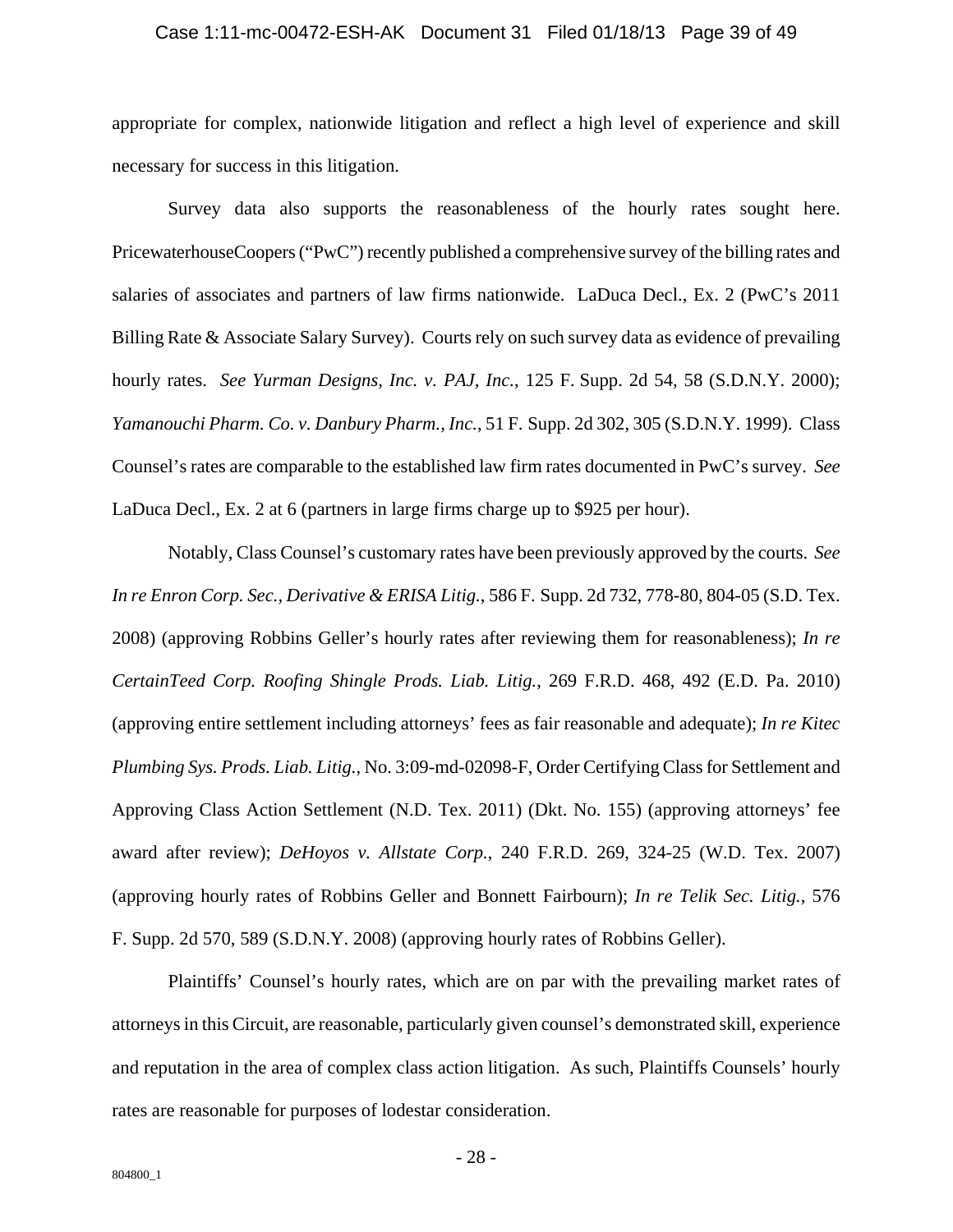### **3. Plaintiffs' Counsel Invested a Significant Amount of Time and Resources into This Case**

To date, Plaintiffs' Counsel have collectively expended more than *4,012.50 hours*, totaling more than *\$2,037,278 in lodestar*, and have incurred more than *\$43,297 in expenses* prosecuting this Action for the benefit of the Settlement Class. *See* LaDuca Decl., ¶5 & Table 1 and Table 2. As discussed above, and detailed in the LaDuca Declaration submitted concurrently herewith, Plaintiffs' Counsel vigorously litigated this Action and were challenged by aggressive, skilled and well-funded Defense Counsel every step of the way. *See generally*, discussion, *supra*, at Section II.

To effectively prosecute this very large and complex class action, Class Counsel had to commit a significant amount of time, personnel and expenses to this litigation on a contingency basis with absolutely no guarantee of being compensated in the end. Such efforts included, but were certainly not limited to: (1) investigating the factual and legal claims and filing this Action; (2) coordinating the large number of law firms that filed actions; (3) propounding and responding to discovery; (4) moving to compel discovery after a protracted meet and confer process; (5) preparing clients for and defending depositions; (6) engaging in an intensely-contested and costly mediation before achieving this Settlement; (7) engaging in hard-fought settlement negotiations with Defendants spanning almost a year; (8) negotiating the Settlement Agreement and the exhibits thereto; (9) answering many Class Member inquiries regarding the Action, the Settlement, Claims Forms and other matters concerning their claims; and (10) assisting the Claims Administrator with the settlement website, electronic Claim Form and notice issues. LaDuca Decl., ¶51. Despite the significant risks and uncertainty, Class Counsel obtained an outstanding result on behalf of Class Members who purchased LivingSocial Deal Vouchers nationwide.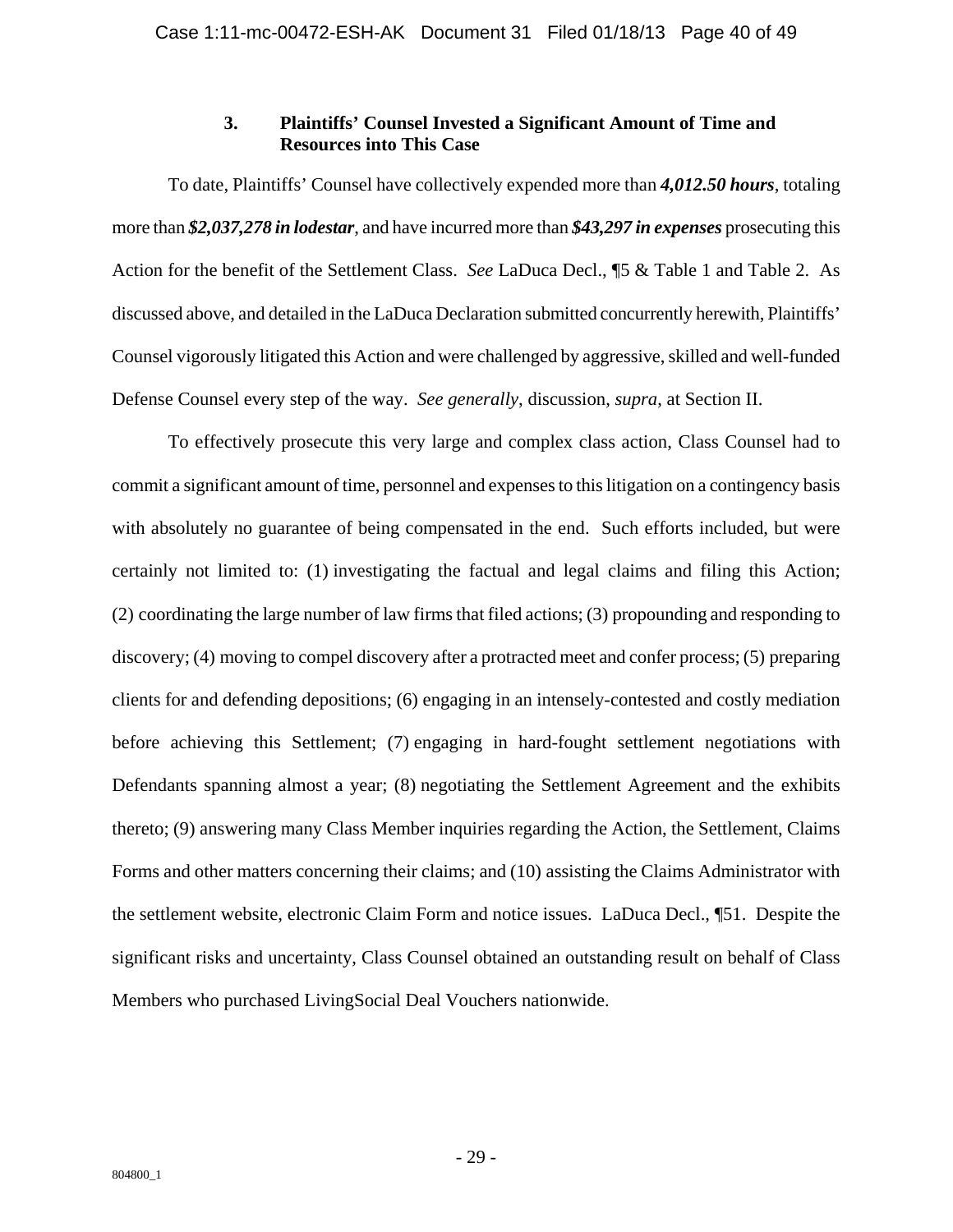### **4. Plaintiffs' Fee Request Is Reasonable in Light of the Contingent Nature of the Fee and Class Counsel's Ongoing Work**

Finally, Plaintiffs' fee request is reasonable in light of the risk that Plaintiffs' Counsel would receive nothing and all of the future work and expenses that will be incurred by Class Counsel under the Settlement, which is not included in their current lodestar. This includes all pre- and postapproval work such as overseeing claims administration, responding to Class Member communications, addressing any claims disputes, appeals, and handling any other issues that may arise under the Settlement. *Id.*, ¶47. This future work is substantial and could potentially last for many months, and it will undoubtedly erode the modest multiplier requested. *Id*.

In sun, Plaintiffs' requested award of \$3,000,000 represents a modest multiplier of less than 1.5 times the actual lodestar of \$2,037,278 – well within the range that is fair and reasonable in this Circuit. *See Baan Co.*, 288 F. Supp. 2d at 19-20 (holding that a "multiplier of 2.0 or less falls well within a range that is fair and reasonable"); *Lorazepam II*, 2003 U.S. Dist. LEXIS 12344, at \*33 (noting "multiples ranging up to four are frequently awarded in common fund cases when the lodestar method is applied"). This is a reasonable and appropriate multiplier for Plaintiffs' Counsel's efforts, given the exemplary settlement benefits (both monetary and injunctive) achieved on behalf of millions of Class Members; the size, complexity and hard-fought nature of the litigation; and the substantial additional work Plaintiffs' Counsel must undertake to implement the Settlement and conclude the litigation. *Id.* at \*17 ("'Courts have regarded exceptional benefits to a large class as grounds for a higher fee award.'").

### **IV. PLAINTIFFS' EXPENSES ARE REASONABLE AND NECESSARILY INCURRED TO ACHIEVE THE BENEFIT OBTAINED ON BEHALF OF THE CLASS**

Included within the \$3,000,000 sought by Plaintiffs to be awarded to Class Counsel are expenses necessarily incurred in connection with the prosecution of this Action. Although Plaintiffs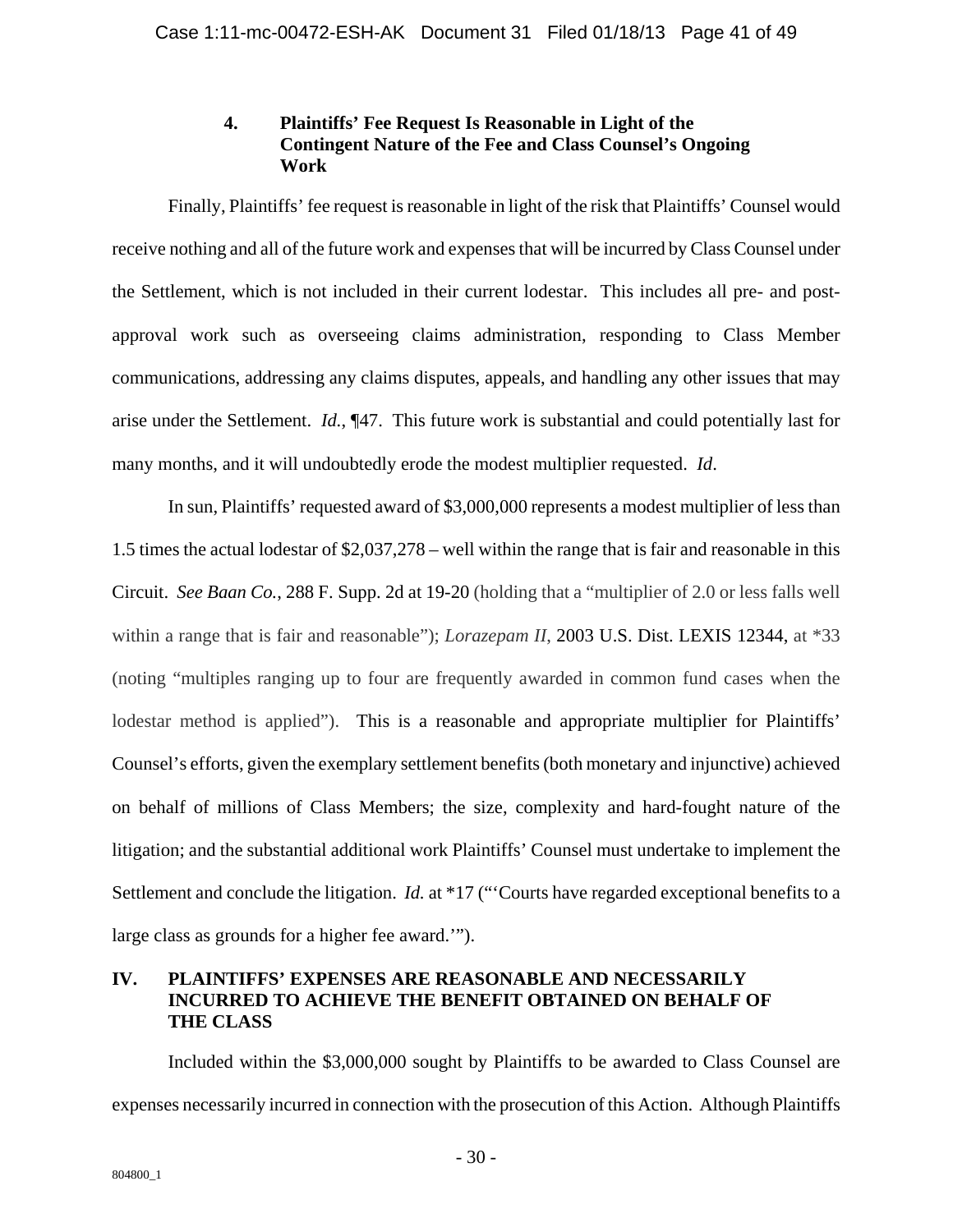#### Case 1:11-mc-00472-ESH-AK Document 31 Filed 01/18/13 Page 42 of 49

do not seek an award of expenses in addition to the requested \$3,000,000 in attorneys' fees, they have provided an accounting of more than \$43,297 incurred by Plaintiffs' Counsel. *See* LaDuca Decl., ¶54 & Table 2. Plaintiffs' Counsel incurred reasonable costs during the course of the litigation, including expenses relating to mediation fees advanced by Class Counsel, filing fees, travel expenses, computer research expenses, photocopies, postage, costs of transcripts, and telephone charges, among others detailed in the declarations submitted in support herewith. *See id.*, ¶55; Plaintiff's Counsel Decls. All of these costs were necessary and reasonably incurred to bring this case to a successful conclusion, and they reflect market rates for the various categories of expenses incurred. *See id.*, ¶58; Plaintiff's Counsel Decls. Further, Plaintiffs' Counsel advanced these necessary and reasonable expenses without assurance that they would ever be recouped. Plaintiffs' request for these expenses is fair and reasonable.

### **V. THE COURT SHOULD APPROVE THE INCENTIVE AWARDS OF \$2,500 FOR EACH NAMED PLAINTIFF WHO WAS DEPOSED AND \$500 FOR THOSE THAT WERE NOT DEPOSED**

Finally, Plaintiffs respectfully request that the Court approve incentive awards in the amount of \$2,500 each for Named Plaintiffs Forshey, Lauer and Abbott, each of whom were deposed, and \$500 each for the remaining five Named Plaintiffs, Miller, Pullman, Gosling, Arliss and Schultz, for a total of \$10,000.

Incentive awards for class representatives are routinely provided to encourage individuals to undertake the responsibilities of representing the class and recognize the time and effort spent in the case. *See Lorazepam I*, 205 F.R.D. at 369; Theodore Eisenberg & Geoffrey P. Miller, Incentive Awards to Class Action Plaintiffs: An Empirical Study, 53 U.C.L.A. L. Rev. 1303 (2006) (30% of class actions include incentive awards to class representatives). Courts have discretion to approve incentive awards based on, *inter alia*, the amount of time and effort spent, the duration of the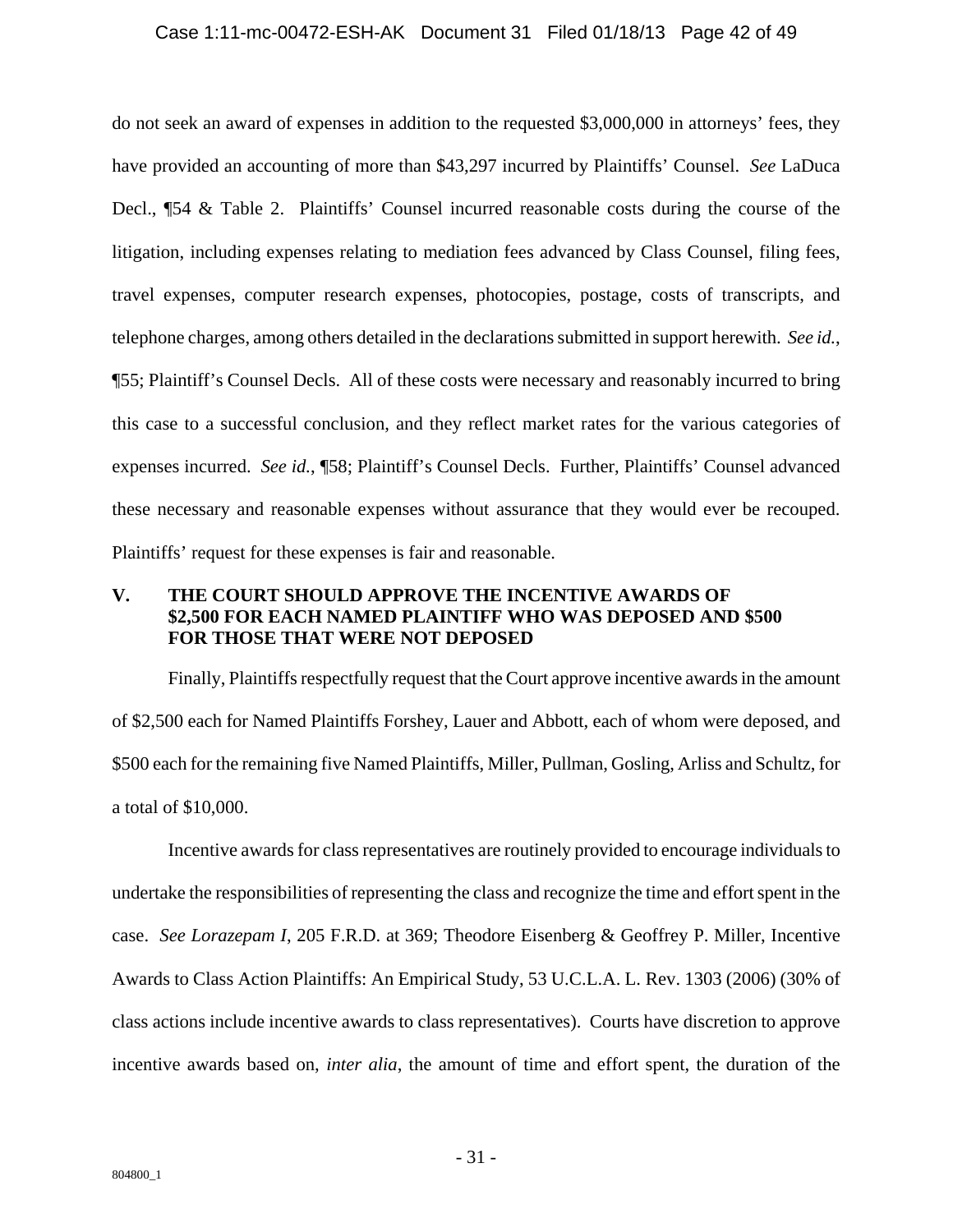#### Case 1:11-mc-00472-ESH-AK Document 31 Filed 01/18/13 Page 43 of 49

litigation, any risk incurred and the personal benefit (or lack thereof) as a result of the litigation. *See Cobell v. Salazar*, 679 F.3d 909, 922 (D.C. Cir. 2012).

The eight Named Plaintiffs have dedicated a significant amount of time assisting in the litigation of this Action. Among other things, they assisted Plaintiffs' Counsel in: (1) providing evidence and gathering facts for this case, as well as assisting in the preparation of the complaints that were filed; (2) collecting their documents, and providing responses to Defendants' discovery requests; (3) sitting for deposition in the case of Named Plaintiffs Forshey, Abbott and Lauer; (4) staying abreast of the litigation and settlement negotiations; and (5) reviewing and approving the Settlement. *See* LaDuca Decl., ¶35. The requested incentive awards are rather modest in comparison to other awards approved in this District. *See Trombley*, 826 F Supp. 2d at 207-08 (approving incentive awards of \$5,000 each for named plaintiffs); *Chilcott*, 522 F. Supp. 2d at 124 (approving incentive awards of \$7,500 each to named plaintiffs); *Wells*, 557 F. Supp. 2d at 9 (approving incentive awards of \$10,000 each to named plaintiffs).

The Class Representatives' efforts and time should not go unrecognized. Thus, Plaintiffs respectfully request that the Court approve the modest incentive award for each of the Class Representatives.

#### **VI. CONCLUSION**

For all of the foregoing reasons, Plaintiffs respectfully request that the Court award Class Counsel \$3,000,000 in attorneys' fees and expenses, and award Named Plaintiffs Forshey, Abbott and Lauer \$2,500 each, and Named Plaintiffs Miller, Pullman, Gosling, Arliss and Schultz \$500 each, for their time and effort as class representatives in this litigation.

Respectfully submitted,

DATED: January 18, 2013 CUNEO GILBERT & LADUCA, LLP CHARLES J. LADUCA (DC Bar 476134) WILLIAM H. ANDERSON (DC Bar 502380)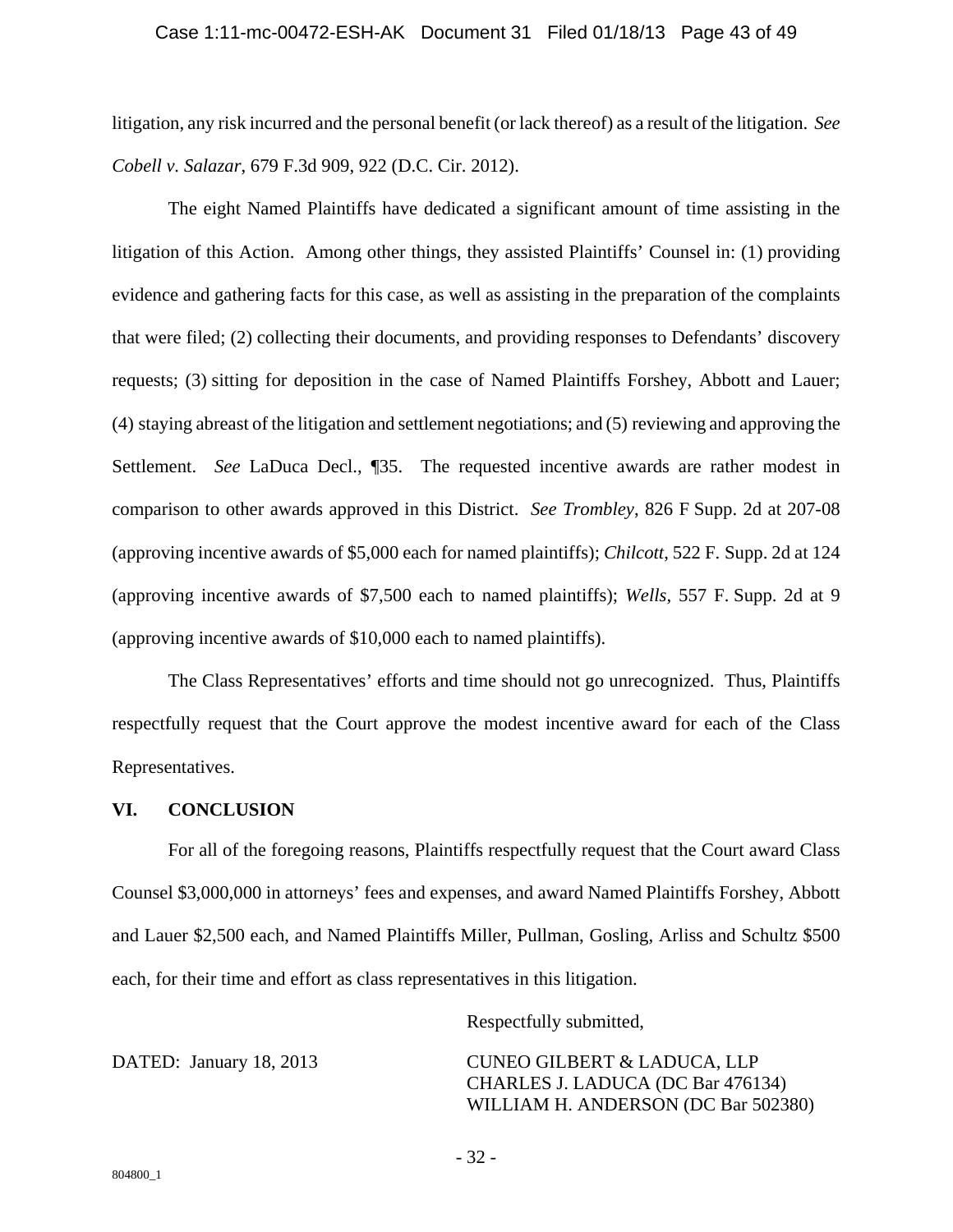### s/ Charles J. LaDuca CHARLES J. LADUCA

507 C Street, NE Washington, DC 20002 Telephone: 202/789-3960 202/789-1813 (fax)

DATED: January 18, 2013 ROBBINS GELLER RUDMAN & DOWD LLP JOHN J. STOIA, JR. (*pro hac vice*) RACHEL L. JENSEN THOMAS R. MERRICK PHONG L. TRAN

> s/ John J. Stoia, Jr. JOHN J. STOIA, JR.

655 West Broadway, Suite 1900 San Diego, CA 92101 Telephone: 619/231-1058 619/231-7423 (fax)

WITES & KAPETAN PA MARC A. WITES JONATHAN STEPHEN BURNS 4400 N Federal Highway Lighthouse Point, FL 33064 Telephone: 954/570-8183 954/354-0205 (fax)

CARNEY GILLESPIE ISITT PLLP CHRISTOPHER ROBERT CARNEY 100 W. Harrison Street, Suite N440 Seattle, WA 98119 Telephone: 206/445-0220

MYLES A. SCHNEIDER & ASSOCIATES, LTD. MYLES A. SCHNEIDER 710 Dodge Avenue, NW, Suite A Elk River, MN 55330 Telephone: 763/315-1100 877/294-4254 (fax)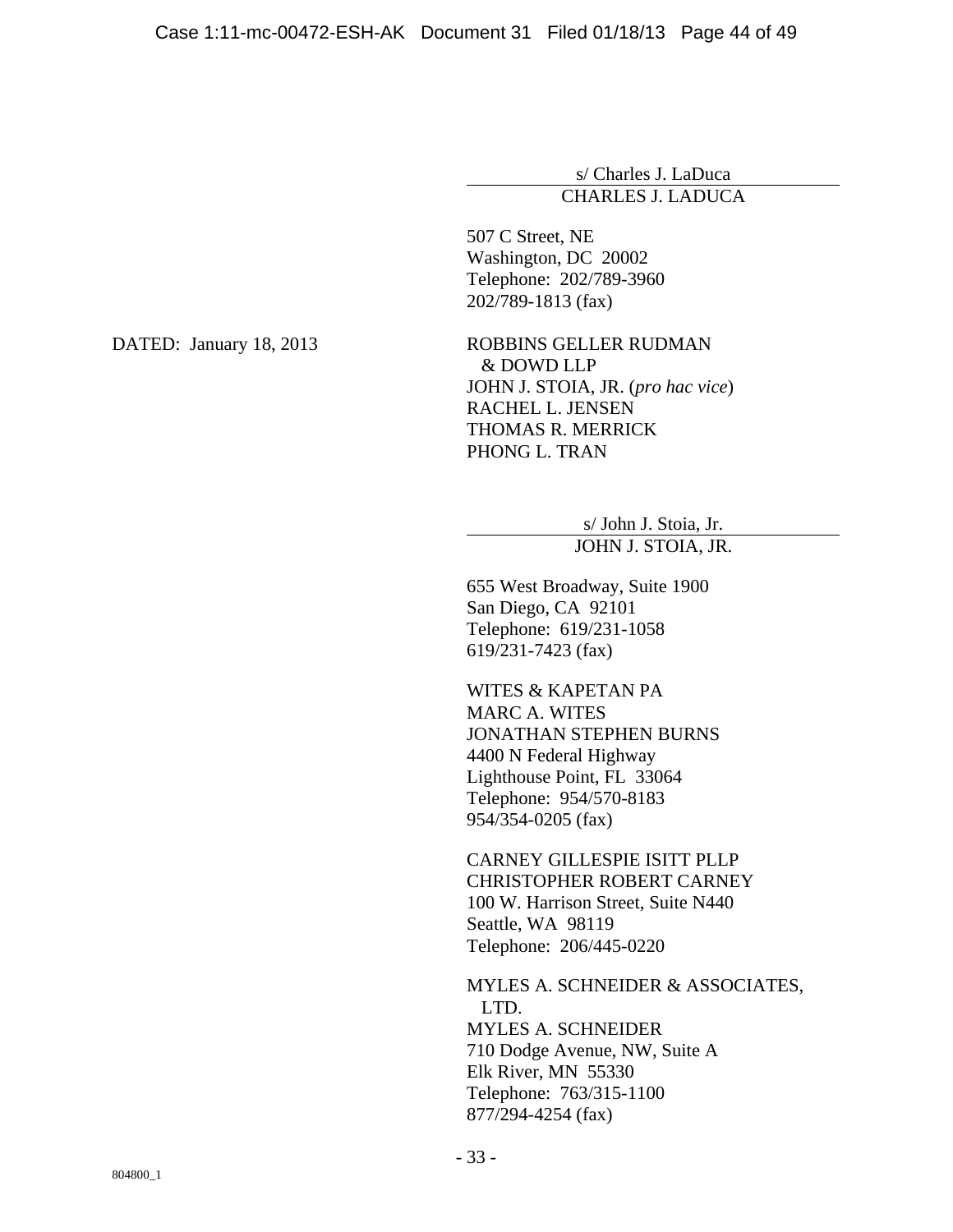BONNETT FAIRBOURN FRIEDMAN & BALINT ANDREW S. FRIEDMAN ELAINE A. RYAN PATRICIA N. SYVERSON 2325 E. Camelback Road, Suite 300 Phoenix, AZ 85016 Telephone: 602/274-1100 602-798-5825 (fax)

AUDET & PARTNERS, LLP MICHAEL A. McSHANE 221 Main Street, Suite 1460 San Francisco, CA 94105 Telephone: 415/568-2555 415/576-1776 (fax)

HALUNEN & ASSOCIATES CLAYTON D. HALUNEN 1650 IDS Center 80 South Eighth Street Minneapolis, MN 55402 Telephone: 612/605-4098 612/605-4099 (fax)

BOLEN ROBINSON & ELLIS, LLP CHRISTOPHER M. ELLIS 202 S. Franklin, 2nd Floor Decatur, IL 62523 Telephone: 217/429-4296 217/329-0034 (fax)

LEVIN, FISHBEIN, SEDRAN & BERMAN CHARLES E. SCHAFFER 510 Walnut Street, Suite 500 Philadelphia, PA 19106-3697 Telephone: 215/592-1500 215/592-4663 (fax)

VAN EYK & MOORE, PLLC SHAUN VAN EYK 100 W. Harrison Street, Suite N440 Seattle, WA 98119 Telephone: 206/445-0223 206/452-0722 (fax)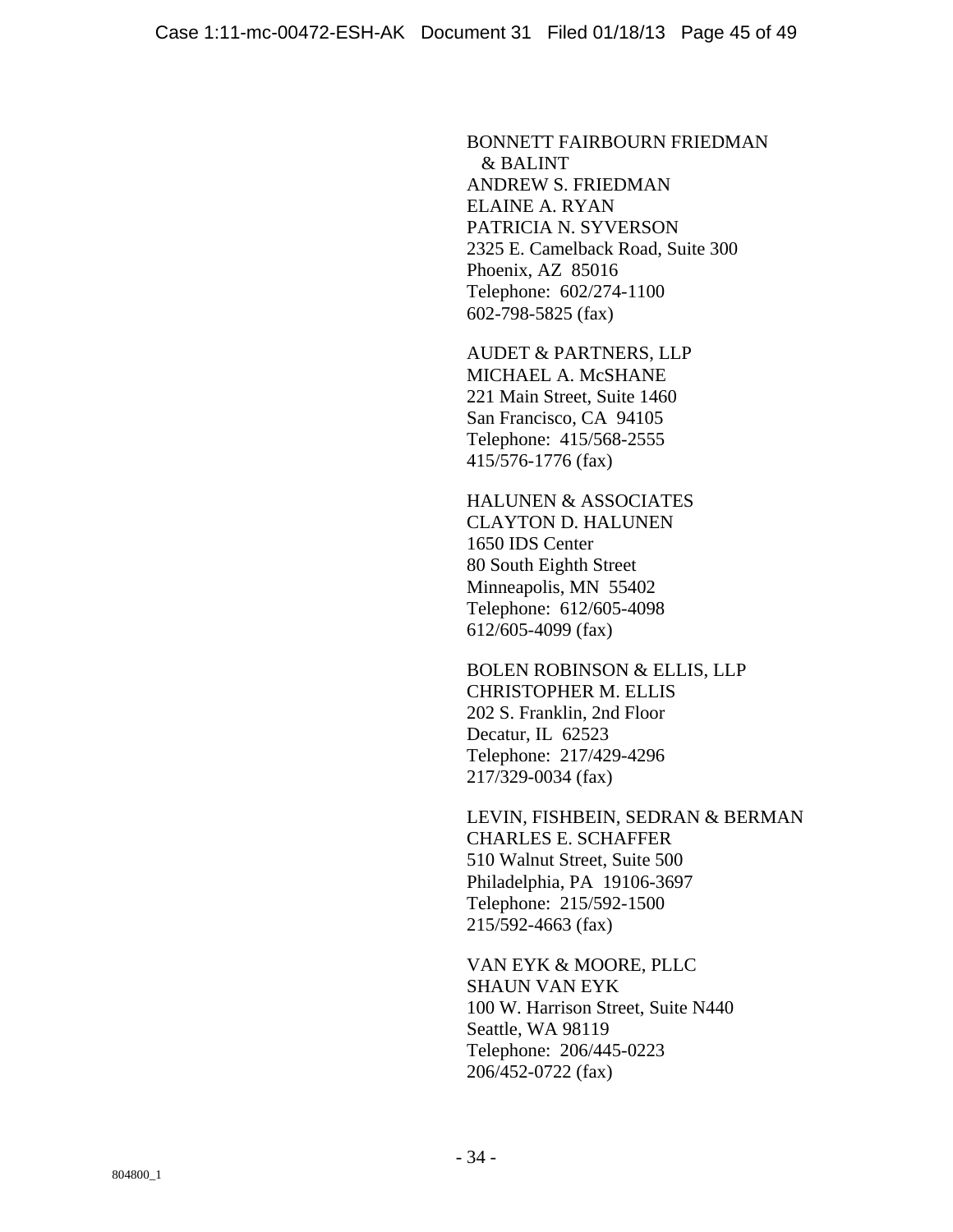CARLSON LEGAL JAY S. CARLSON 100 W. Harrison Street, Suite N440 Seattle, WA 98119 Telephone: 206/445-0214 206/260-2486 (fax)

Attorneys for Plaintiffs

### **ECF CERTIFICATION**

The filing attorney attests that he has obtained concurrence regarding the filing of this document from the signatories to this document.

Dated: January 18, 2013 By: s/ John J. Stoia, Jr. JOHN J. STOIA, JR.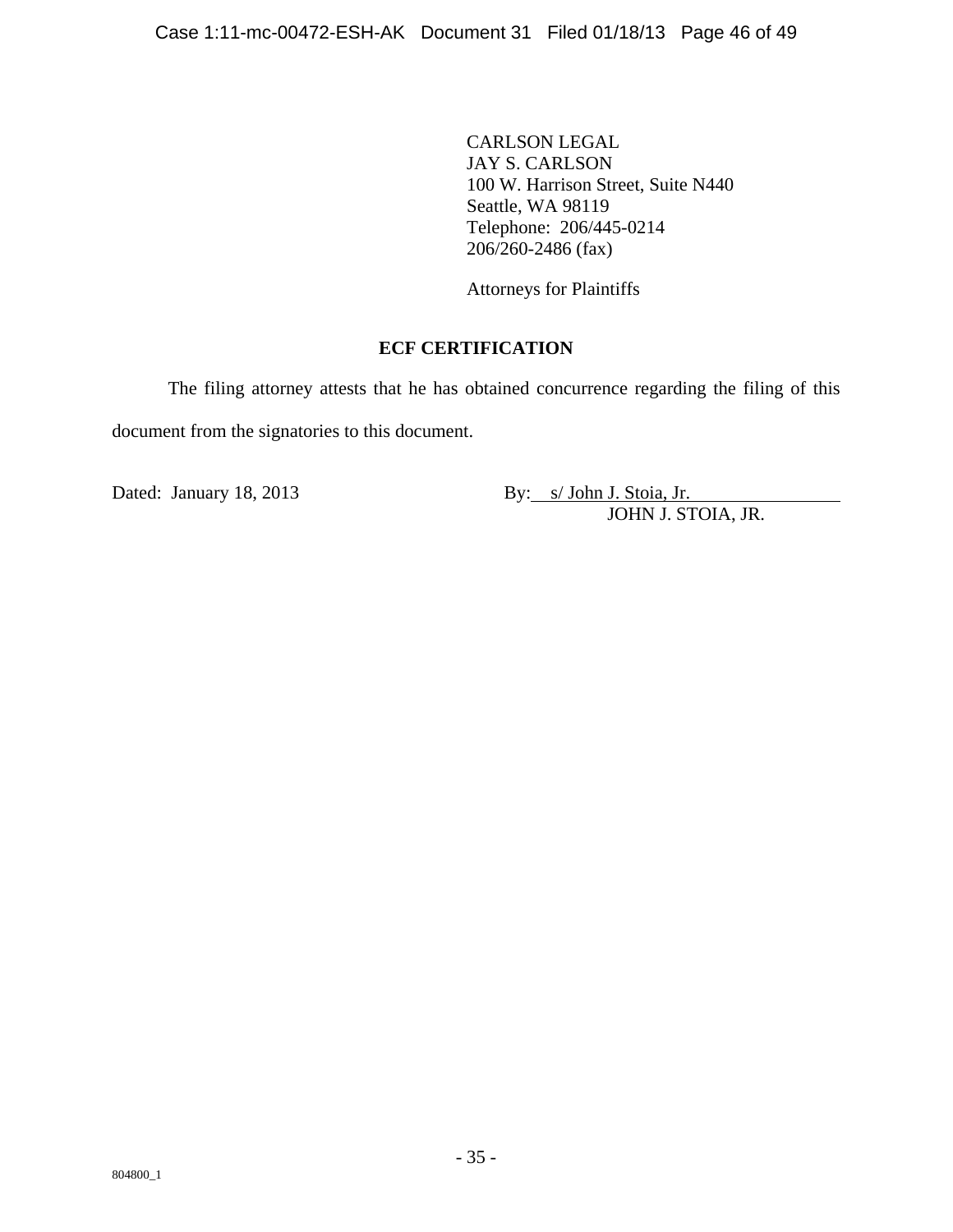### CERTIFICATE OF SERVICE

I hereby certify that on January 18, 2013, I authorized the electronic filing of the foregoing with the Clerk of the Court using the CM/ECF system which will send notification of such filing to the e-mail addresses denoted on the attached Electronic Mail Notice List, and I hereby certify that I caused to be mailed the foregoing document or paper via the United States Postal Service to the non-CM/ECF participants indicated on the attached Manual Notice List.

I certify under penalty of perjury under the laws of the United States of America that the foregoing is true and correct. Executed on January 18, 2013.

> s/ John J. Stoia, Jr. JOHN J. STOIA, JR.

ROBBINS GELLER RUDMAN & DOWD LLP 655 West Broadway, Suite 1900 San Diego, CA 92101-3301 Telephone: 619/231-1058 619/231-7423 (fax)

E-mail: johns@rgrdlaw.com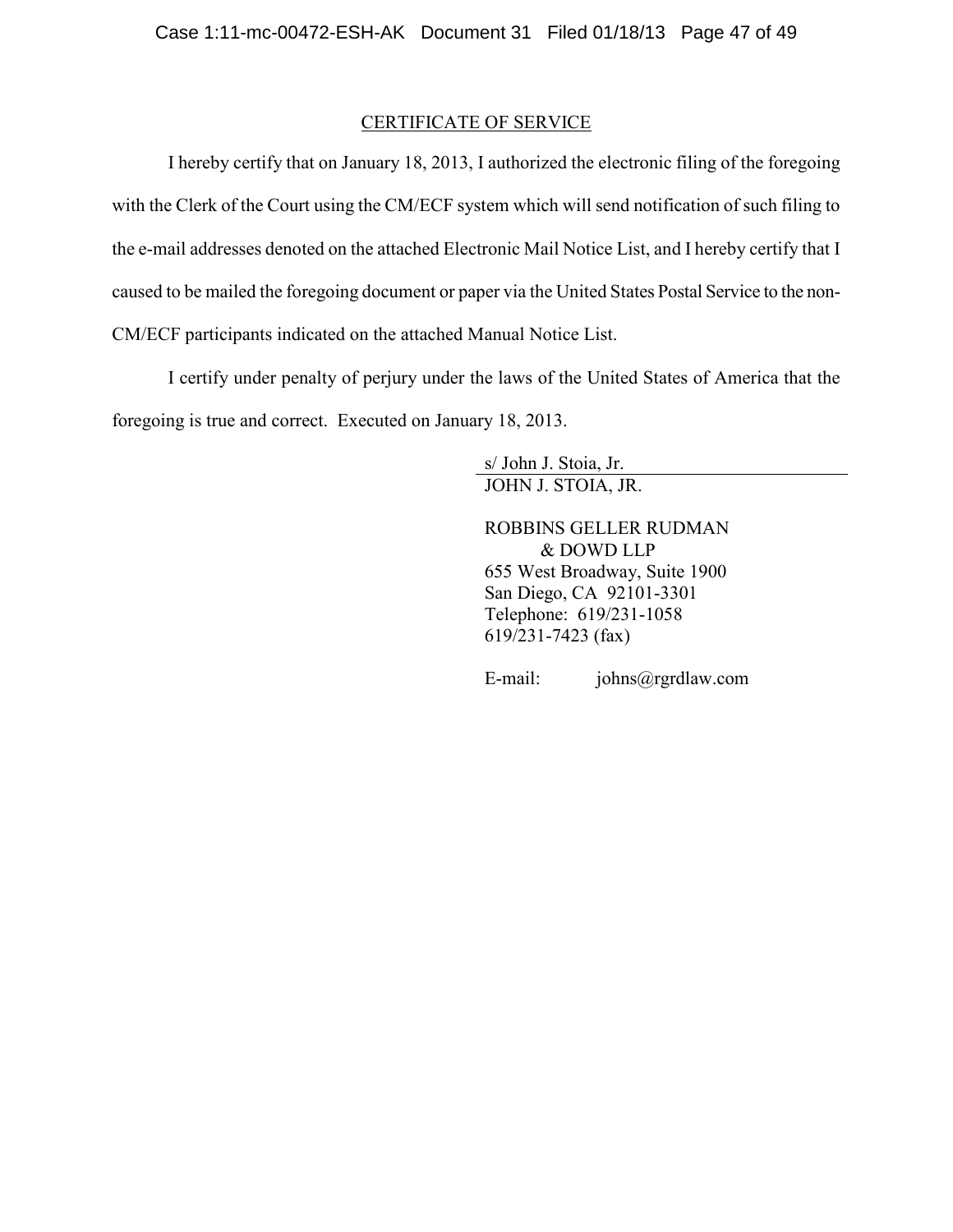# **Mailing Information for a Case 1:11-mc-00472-ESH-AK**

# **Electronic Mail Notice List**

The following are those who are currently on the list to receive e-mail notices for this case.

- **William H. Anderson**  wanderson@cuneolaw.com,halunen@halunenlaw.com
- **Jonathan Stephen Burns**  jburns@wklawyers.com
- **Jay S. Carlson**  JayCarlson.legal@gmail.com
- **Christopher Robert Carney**  christopher.carney@cgi-law.com
- **Michelle C. Doolin**  mdoolin@cooley.com,bambrose@cooley.com
- **Christopher B Durbin**  cdurbin@cooley.com
- **Christopher M. Ellis**  cellis@brelaw.com
- **Shaun Van Eyk**  shaun@vaneyk-moore.com
- **Sean P. Gillespie**  sean.gillespie@cgi-law.com
- **Craig Alan Guthery**  cguthery@cooley.com
- **Kenan Lee Isitt**  kenan.isitt@cgi-law.com
- **Rachel L. Jensen**  rachelj@rgrdlaw.com
- **Michael Joseph Klisch**  mklisch@cooley.com,bnelson@cooley.com
- **Charles J. LaDuca**  charlesl@cuneolaw.com
- **Thomas Robert Merrick**